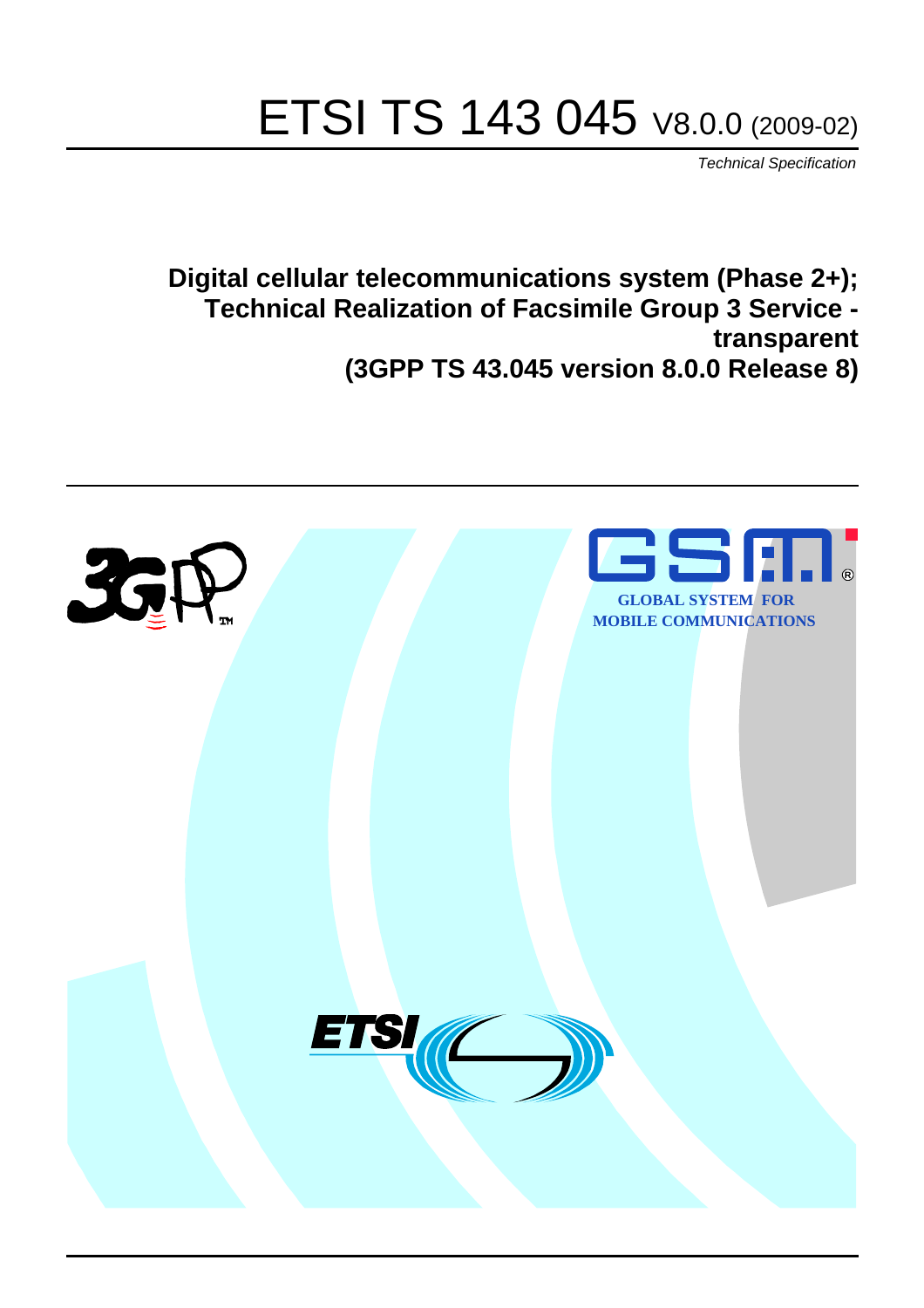Reference RTS/TSGC-0343045v800

> Keywords GSM

#### *ETSI*

#### 650 Route des Lucioles F-06921 Sophia Antipolis Cedex - FRANCE

Tel.: +33 4 92 94 42 00 Fax: +33 4 93 65 47 16

Siret N° 348 623 562 00017 - NAF 742 C Association à but non lucratif enregistrée à la Sous-Préfecture de Grasse (06) N° 7803/88

#### *Important notice*

Individual copies of the present document can be downloaded from: [http://www.etsi.org](http://www.etsi.org/)

The present document may be made available in more than one electronic version or in print. In any case of existing or perceived difference in contents between such versions, the reference version is the Portable Document Format (PDF). In case of dispute, the reference shall be the printing on ETSI printers of the PDF version kept on a specific network drive within ETSI Secretariat.

Users of the present document should be aware that the document may be subject to revision or change of status. Information on the current status of this and other ETSI documents is available at <http://portal.etsi.org/tb/status/status.asp>

If you find errors in the present document, please send your comment to one of the following services: [http://portal.etsi.org/chaircor/ETSI\\_support.asp](http://portal.etsi.org/chaircor/ETSI_support.asp)

#### *Copyright Notification*

No part may be reproduced except as authorized by written permission. The copyright and the foregoing restriction extend to reproduction in all media.

> © European Telecommunications Standards Institute 2009. All rights reserved.

**DECT**TM, **PLUGTESTS**TM, **UMTS**TM, **TIPHON**TM, the TIPHON logo and the ETSI logo are Trade Marks of ETSI registered for the benefit of its Members.

**3GPP**TM is a Trade Mark of ETSI registered for the benefit of its Members and of the 3GPP Organizational Partners. **LTE**™ is a Trade Mark of ETSI currently being registered

for the benefit of its Members and of the 3GPP Organizational Partners.

**GSM**® and the GSM logo are Trade Marks registered and owned by the GSM Association.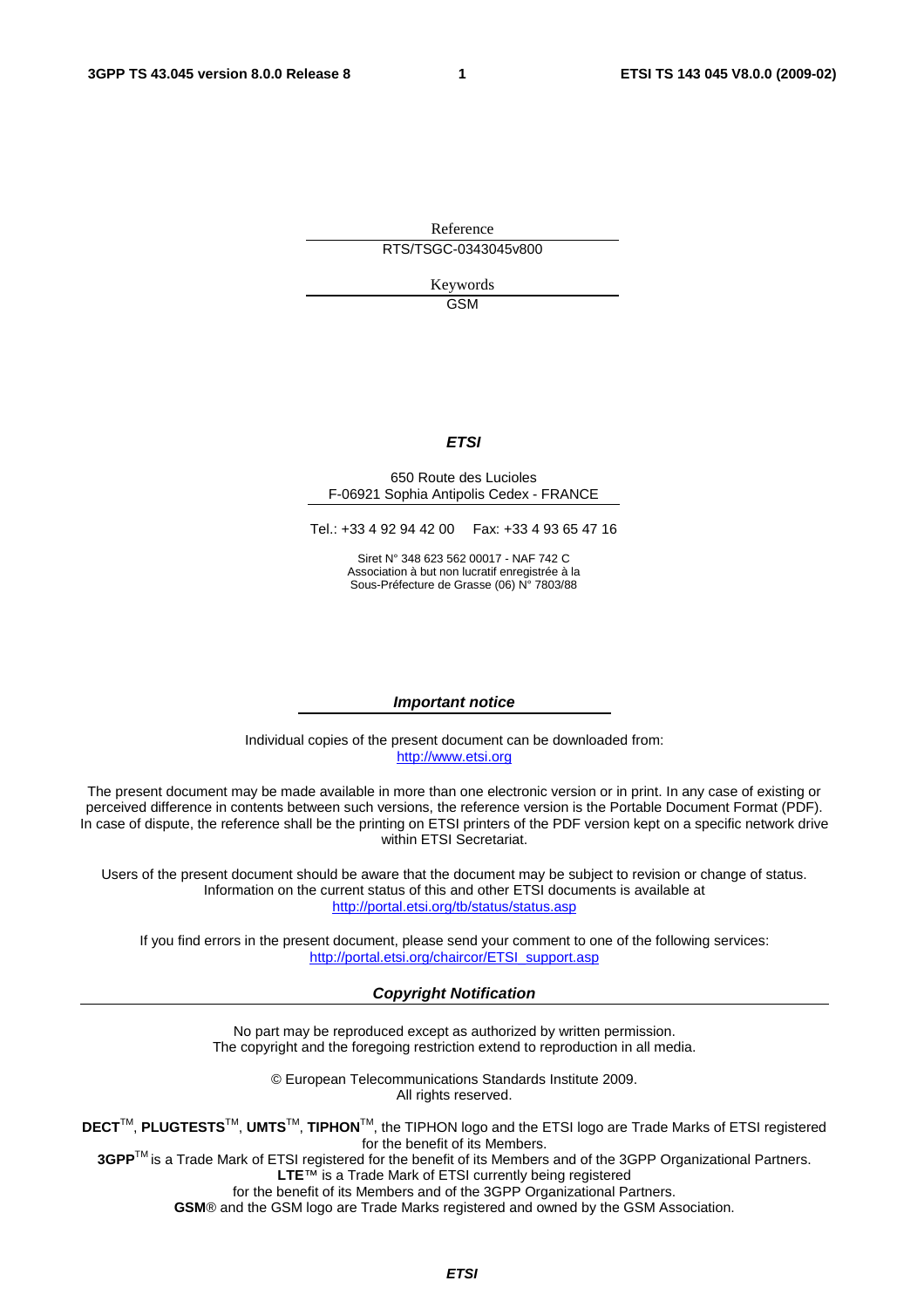# Intellectual Property Rights

IPRs essential or potentially essential to the present document may have been declared to ETSI. The information pertaining to these essential IPRs, if any, is publicly available for **ETSI members and non-members**, and can be found in ETSI SR 000 314: *"Intellectual Property Rights (IPRs); Essential, or potentially Essential, IPRs notified to ETSI in respect of ETSI standards"*, which is available from the ETSI Secretariat. Latest updates are available on the ETSI Web server [\(http://webapp.etsi.org/IPR/home.asp\)](http://webapp.etsi.org/IPR/home.asp).

Pursuant to the ETSI IPR Policy, no investigation, including IPR searches, has been carried out by ETSI. No guarantee can be given as to the existence of other IPRs not referenced in ETSI SR 000 314 (or the updates on the ETSI Web server) which are, or may be, or may become, essential to the present document.

# Foreword

This Technical Specification (TS) has been produced by ETSI 3rd Generation Partnership Project (3GPP).

The present document may refer to technical specifications or reports using their 3GPP identities, UMTS identities or GSM identities. These should be interpreted as being references to the corresponding ETSI deliverables.

The cross reference between GSM, UMTS, 3GPP and ETSI identities can be found under [http://webapp.etsi.org/key/queryform.asp.](http://webapp.etsi.org/key/queryform.asp)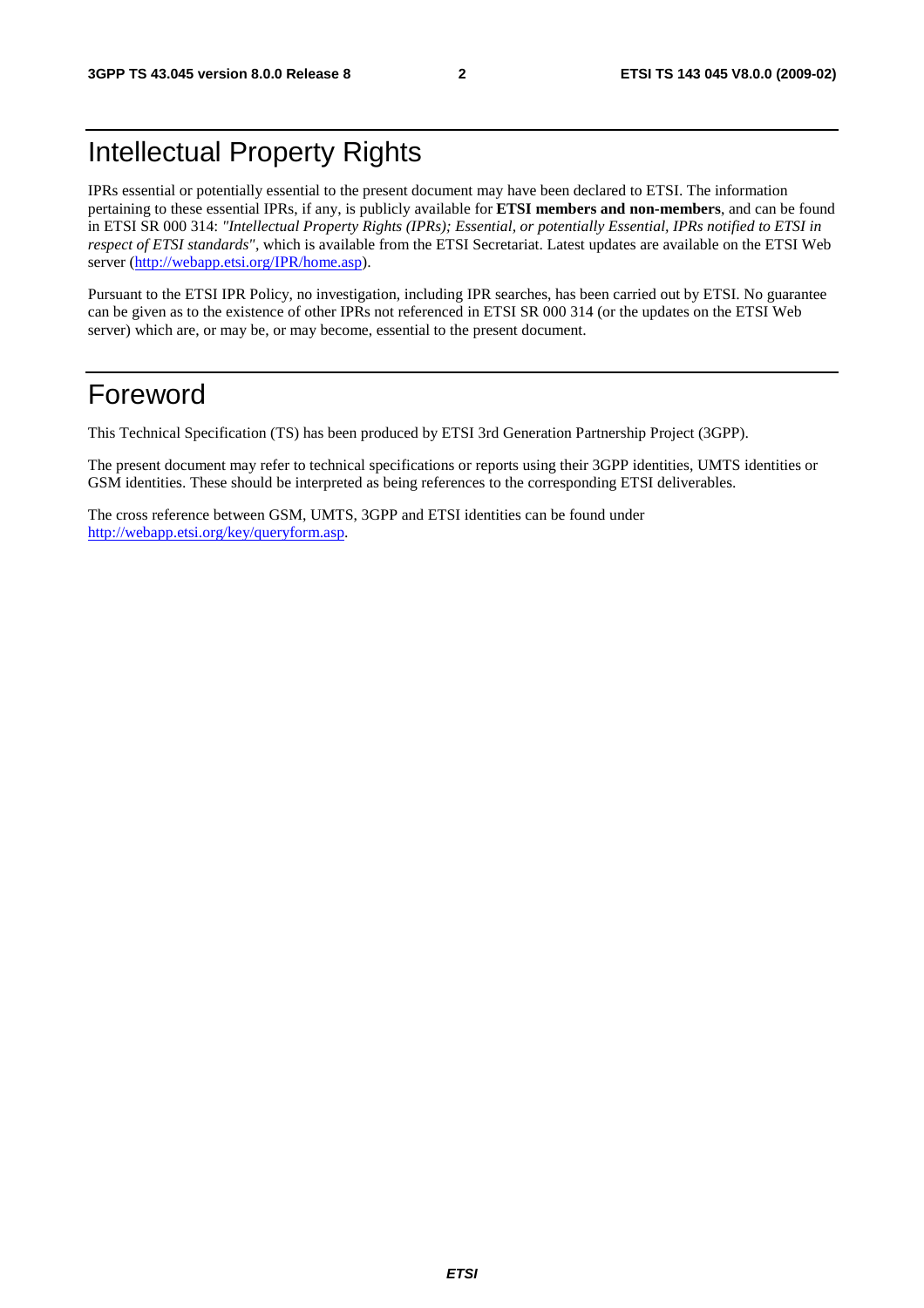$\mathbf{3}$ 

# Contents

| $\mathbf{0}$<br>0.1<br>0.2                                     |            |  |  |  |
|----------------------------------------------------------------|------------|--|--|--|
| 1                                                              |            |  |  |  |
| 2                                                              |            |  |  |  |
| 3<br>3.1<br>3.2                                                |            |  |  |  |
| 4<br>4.1<br>4.2<br>4.2.1<br>4.2.1.1                            |            |  |  |  |
| 4.2.2<br>4.2.3<br>4.2.3.1<br>4.2.3.2                           |            |  |  |  |
| 4.2.3.3<br>4.2.3.4<br>4.2.3.5<br>4.2.4                         |            |  |  |  |
| 4.3<br>4.3.1<br>4.3.2                                          |            |  |  |  |
| 5<br>5.1<br>5.2<br>5.2.1<br>5.2.2                              |            |  |  |  |
| 5.2.2.1<br>5.2.3<br>Protocol description<br>5.2.3.1<br>5.2.3.2 | $\cdot$ 20 |  |  |  |
| 5.2.3.3<br>5.2.3.4<br>5.2.3.5<br>5.2.4                         |            |  |  |  |
| 5.2.5<br>5.2.6<br>5.2.7                                        |            |  |  |  |
| 5.3<br>5.3.1<br>5.3.2<br>5.3.3                                 |            |  |  |  |
| 6<br>6.1<br>6.2<br>6.2.1                                       |            |  |  |  |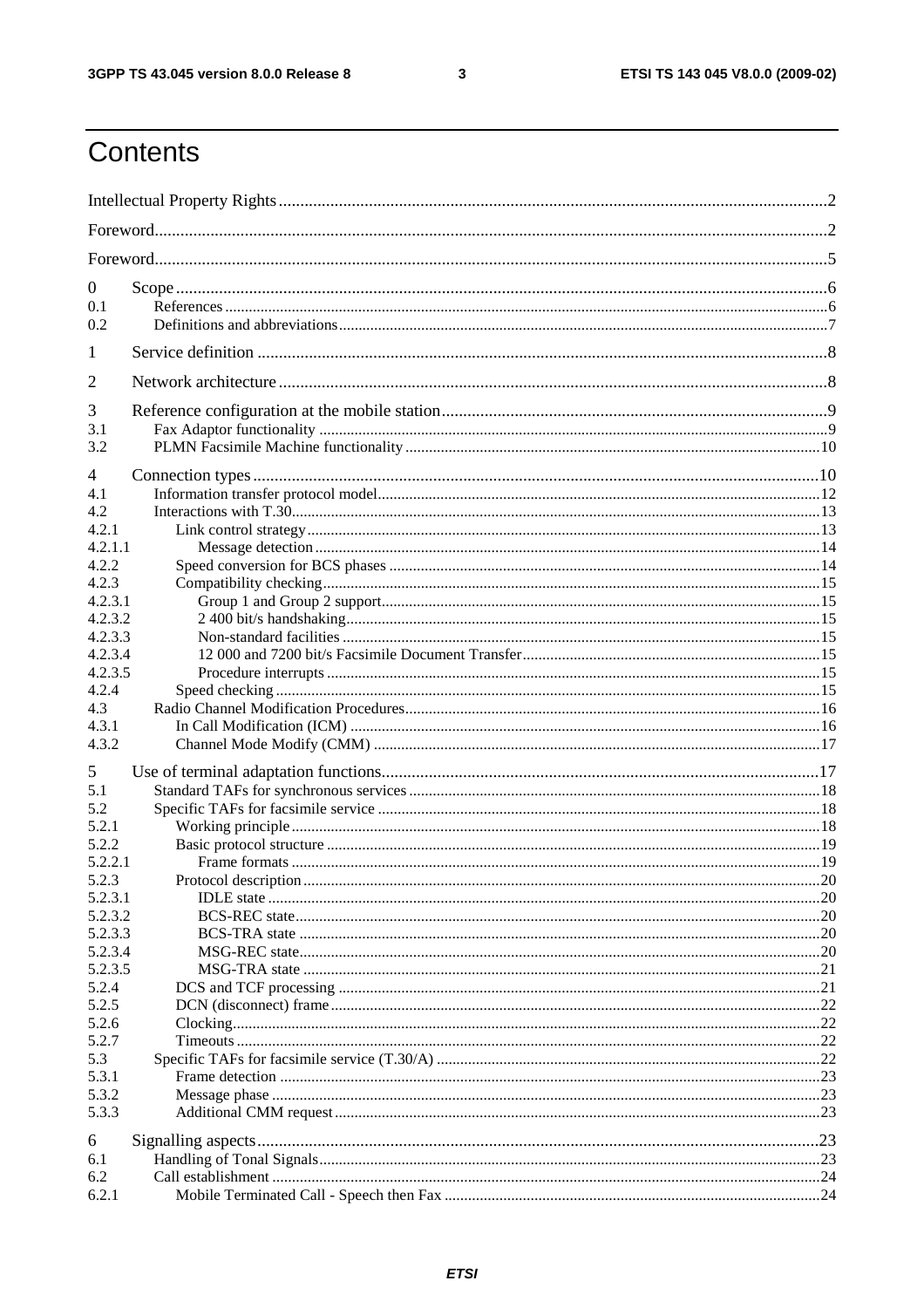$\overline{\mathbf{4}}$ 

| 6.2.2          |                                 |  |  |  |  |
|----------------|---------------------------------|--|--|--|--|
| 6.2.3          |                                 |  |  |  |  |
| 6.2.4          |                                 |  |  |  |  |
| 6.2.5          |                                 |  |  |  |  |
| 6.3            |                                 |  |  |  |  |
| 7 <sup>7</sup> |                                 |  |  |  |  |
| 7.1            |                                 |  |  |  |  |
| 7.2            |                                 |  |  |  |  |
|                | <b>Annex I</b> (informative):   |  |  |  |  |
|                | <b>Annex II (informative):</b>  |  |  |  |  |
|                | <b>Annex III (informative):</b> |  |  |  |  |
|                |                                 |  |  |  |  |
|                |                                 |  |  |  |  |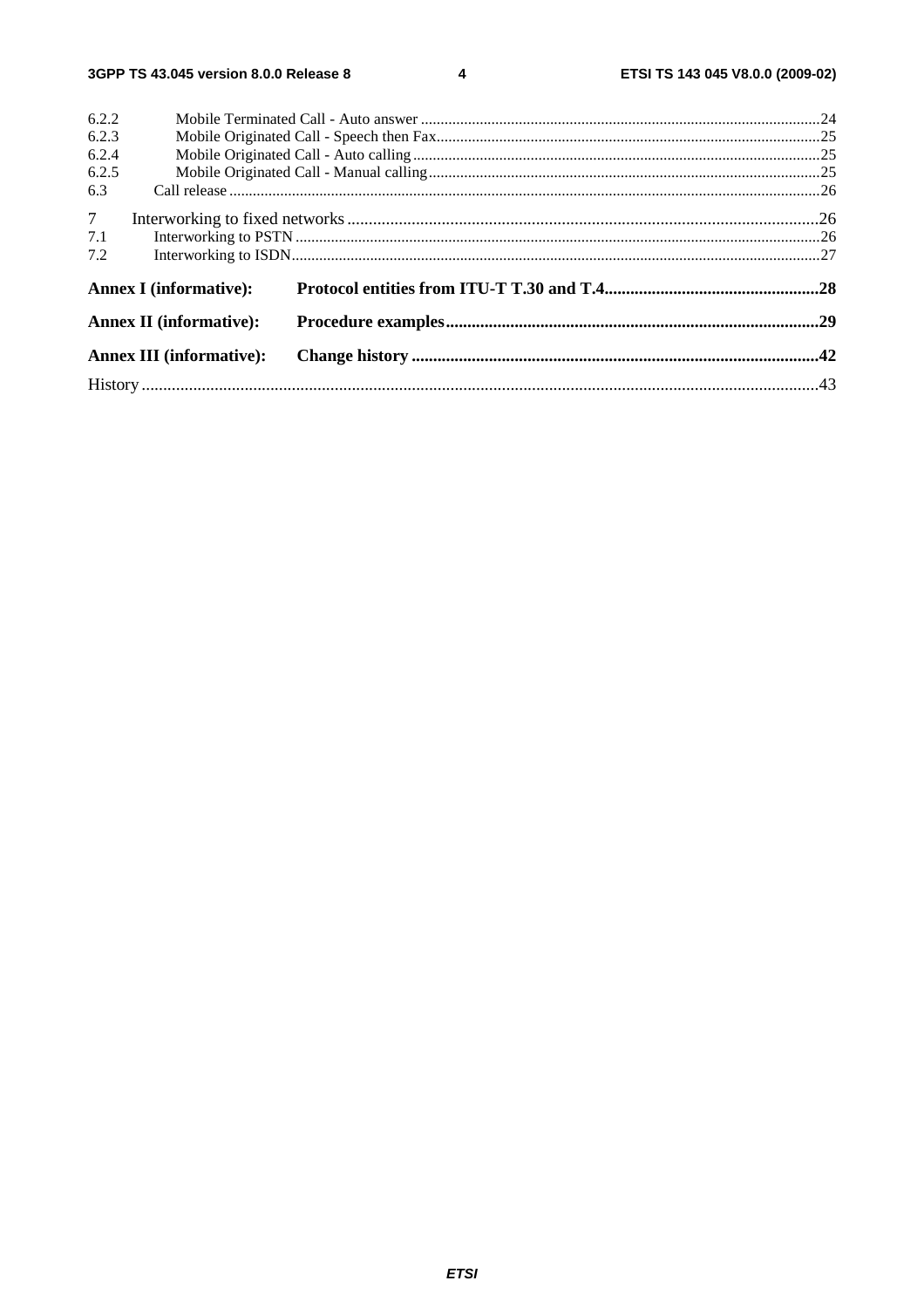# Foreword

This Technical Specification has been produced by the 3<sup>rd</sup> Generation Partnership Project (3GPP).

The contents of the present document are subject to continuing work within the TSG and may change following formal TSG approval. Should the TSG modify the contents of the present document, it will be re-released by the TSG with an identifying change of release date and an increase in version number as follows:

Version x.y.z

where:

- x the first digit:
	- 1 presented to TSG for information;
	- 2 presented to TSG for approval;
	- 3 or greater indicates TSG approved document under change control.
- y the second digit is incremented for all changes of substance, i.e. technical enhancements, corrections, updates, etc.
- z the third digit is incremented when editorial only changes have been incorporated in the document.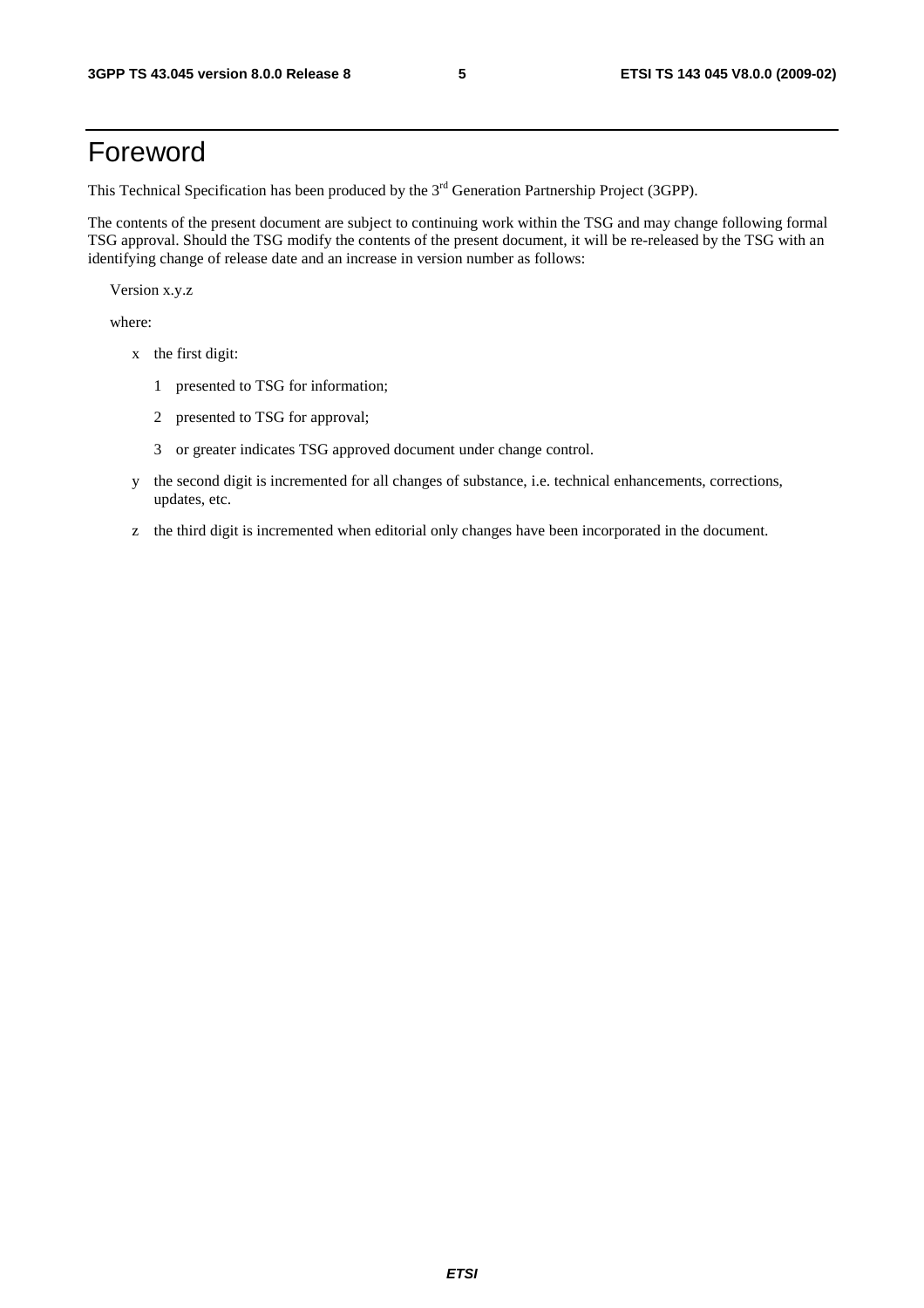# 0 Scope

The present document deals with the procedures allowing the technical realization of the Group 3 facsimile Service within the A/Gb mode PLMN using transparent Network support, according to the definition of Teleservice 61 and 62 specified in the 3GPP TS 22.003 [2].

# 0.1 References

The following documents contain provisions which, through reference in this text, constitute provisions of the present document.

- References are either specific (identified by date of publication, edition number, version number, etc.) or non-specific.
- For a specific reference, subsequent revisions do not apply.
- For a non-specific reference, the latest version applies. In the case of a reference to a 3GPP document (including a GSM document), a non-specific reference implicitly refers to the latest version of that document in the same Release as the present document.
- [1] Void.
- [2] 3GPP TS 22.003: " Teleservices supported by a GSM Public Land Mobile Network (PLMN)".
- [3] 3GPP TS 22.034: 'High Speed Circuit Switched Data (HSCSD) Stage1'.
- [4] 3GPP TS 43.010: " GSM Public Land Mobile Network (PLMN) connection types".
- [5] 3GPP TS 23.034: " High Speed Circuit Switched Data (HSCSD) Stage2.
- [6] 3GPP TS 04.02: " GSM Public Land Mobile Network (PLMN) access reference configuration".
- [7] 3GPP TS 04.08: " Mobile radio interface layer 3 specification".
- [8] 3GPP TS 44.021: " Rate adaption on the Mobile Station Base Station System (MS BSS) interface".
- [9] 3GPP TS 27.001: " General on Terminal Adaptation Functions (TAF) for Mobile Stations (MS)".
- [10] 3GPP TS 27.003: " Terminal Adaptation Functions (TAF) for services using synchronous bearer capabilities".
- [11] 3GPP TS 29.007: " General requirements on interworking between the Public Land Mobile Network (PLMN) and the Integrated Services Digital Network (ISDN) or Public Switched Telephone Network (PSTN)".
- [12] ITU-T Recommendation T.35: "Procedure for the allocation of ITU-T members' codes".
- [13] ITU-T Recommendation F.160 Fascicle II.5: "General operational provision for the international public facsimile".
- [14] ITU-T Recommendation T.4 Fascicle VII.3: "Standardization of group 3 facsimile apparatus for document transmission".
- [15] ITU-T Recommendation T.30 Fascicle VII.3: "Procedures for document facsimile transmission in the general switched telephone network".
- [16] ITU-T Recommendation V.21 Fascicle VIII.l: "300 bits per second duplex modem standardized for use in the general switched telephone network".
- [17] ITU-T Recommendation V.24 Fascicle VIII.l: "List of definitions for interchange circuits between data terminal equipment (DTE) and data circuit-terminating equipment (DCE)".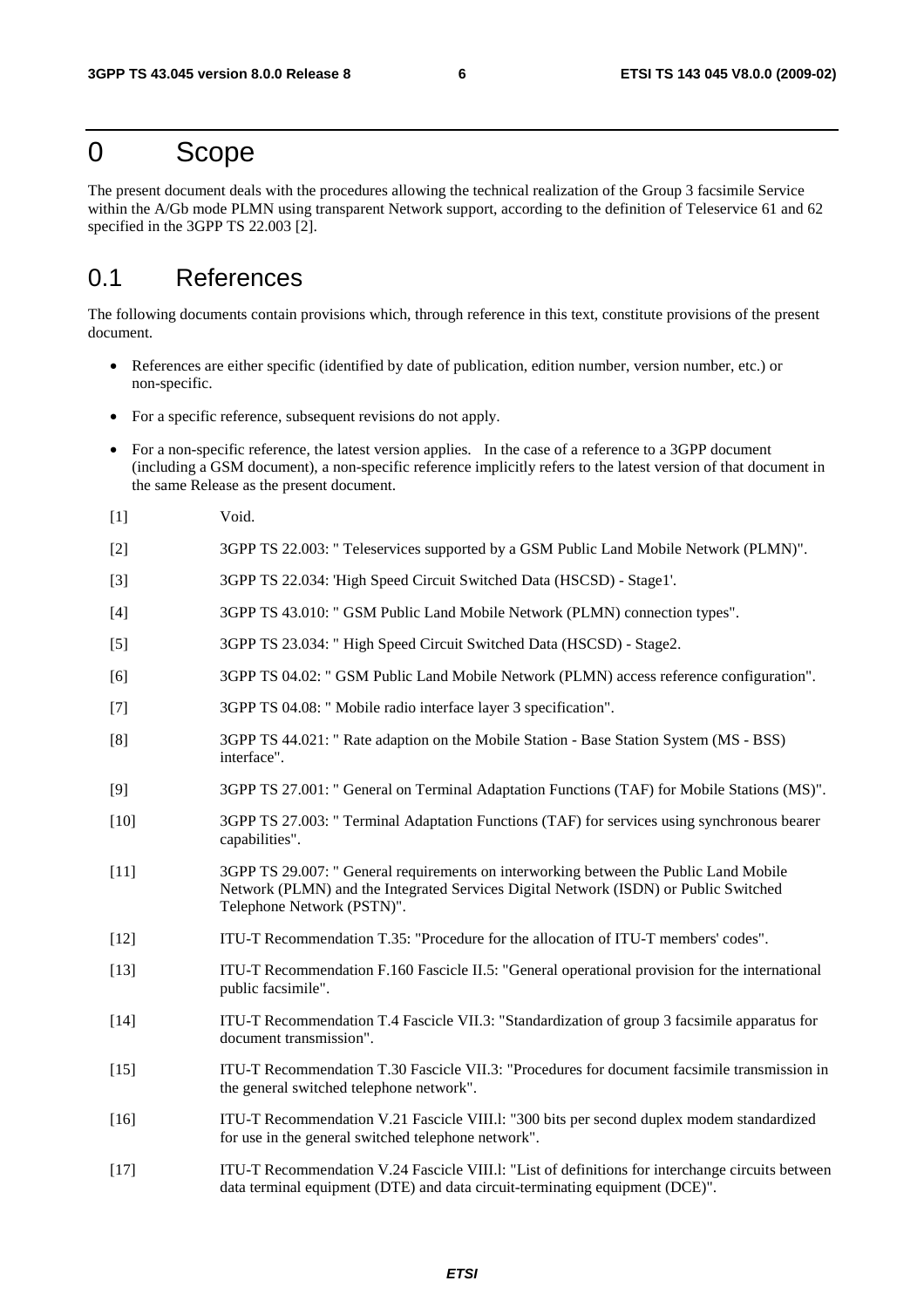- [18] ITU-T Recommendation V.25bis Fascicle VIII.l: "Automatic calling and/or answering equipment on the general switched telephone network (GSTN) using the 100-series interchange circuits". [19] ITU-T Recommendation V.27ter Fascicle VIII.l: "4 800/2 400 bits per second modem standardized for use in the general switched telephone network". [20] ITU-T Recommendation V.29 Fascicle VIII.l: "9 600 bits per second modem standardized for use on point-to-point 4-wire leased telephone-type circuits". [21] ITU-T Recommendation V.33 Fascicle VIII.l: "14 400 bits per second modem standardized for use on point-to-point 4-wire leased telephone-type circuits". [22] ITU-T Recommendation X.300 Fascicle VIII.6: "General principles for interworking between public networks, and between public networks and other networks for the provision of data transmission services". [23] ITU-T Recommendation V.17: "A 2-wire modem for facsimile applications with rates up to 14 400 bit/s".
- [24] 3GPP TS 21.905: " Vocabulary for 3GPP Specifications "

# 0.2 Definitions and abbreviations

In addition to those below, abbreviations used in the present document are listed in 3GPP TR 21.905 [1].

| <b>BCS</b>    | Binary Coded Signalling phase of Facsimile transmission as per ITU-T T.30 |
|---------------|---------------------------------------------------------------------------|
| CT105         | Interchange Circuit 105 as per ITU-T V.24                                 |
| CT106         | Interchange Circuit 106 as per ITU-T V.24                                 |
| CT107         | Interchange Circuit 107 as per ITU-T V.24                                 |
| CT108.2       | Interchange Circuit 108/2 as per ITU-T V.24                               |
| CT109         | Interchange Circuit 109 as per ITU-T V.24                                 |
| CT114         | Interchange Circuit 114 as per ITU-T V.24                                 |
| CT115         | Interchange Circuit 115 as per ITU-T V.24                                 |
| FA/MT         | The Fax Adaptor specifically located at MT side                           |
| <b>FA/IWF</b> | The Fax Adaptor specifically located at IWF side                          |
| <b>MSG</b>    | Message phase of Facsimile transmission as per ITU-T T.30                 |

All protocol entities from ITU-T Facsimile Recommendations (T.4 and T.30) apply; in the present document they are referenced to in the same way as in the above ITU-T Recommendations (see also annex I to the present document).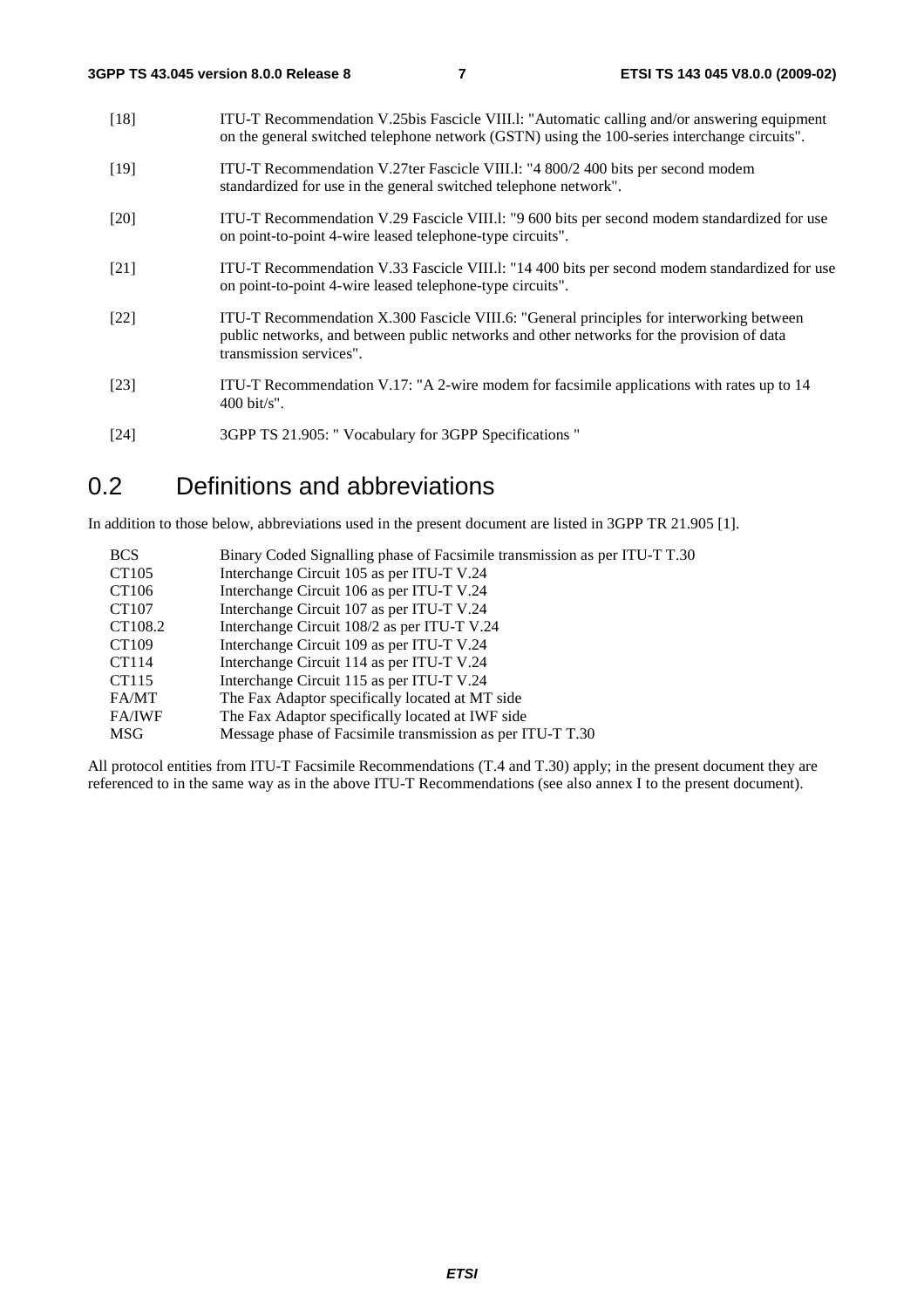# 1 Service definition

The fixed network Group 3 Facsimile service, as basically defined in ITU-T Recommendation F.160, is an international telematic service for ISO A4 document transmission between two facsimile stations.

The service specification is comprised of two parts: the control protocol described in ITU-T Recommendation T.30, and the document transmission coding described in ITU-T Recommendation T.4.

The facsimile Teleservice is intended to allow facsimile connections between group 3 apparatus using:

- a PLMN as a stand alone facility, for mobile to mobile communication;
- a PLMN to gain access to fixed networks PSTN and ISDN, for mobile to/from land communication.

For this Teleservice, the document coding is as ITU-T Recommendation T.4 with no modifications. The protocol used is ITU-T Recommendation T.30 modified within the PLMN as detailed in the present document.

The interworking between different networks is based on ITU-T Recommendation X.300.

The particular features of this Teleservice are:

- it uses point-point communication;
- the information transfer capability is dual "Speech"/"Group 3 Facsimile" for Teleservice 61 and "Group 3 Facsimile" only for Teleservice 62;
- both mobile originated and terminated calls are supported;
- the information transfer mode is circuit, duplex, synchronous and symmetric;
- different end-to-end transfer rates are used within the same call to take advantage of the better radio path error rate;
- use of a standard synchronous terminal adaptation function (as per 3GPP TS 27.003) within the MS.

# 2 Network architecture

The network architecture applicable to this Teleservice is shown in figure 1/43.045, below.



**Figure 1/43.045: Network architecture** 

This shows the case of mobile to fixed network interworking. For mobile to mobile calls, there would effectively be a loop back within the PLMN, using two IWFs.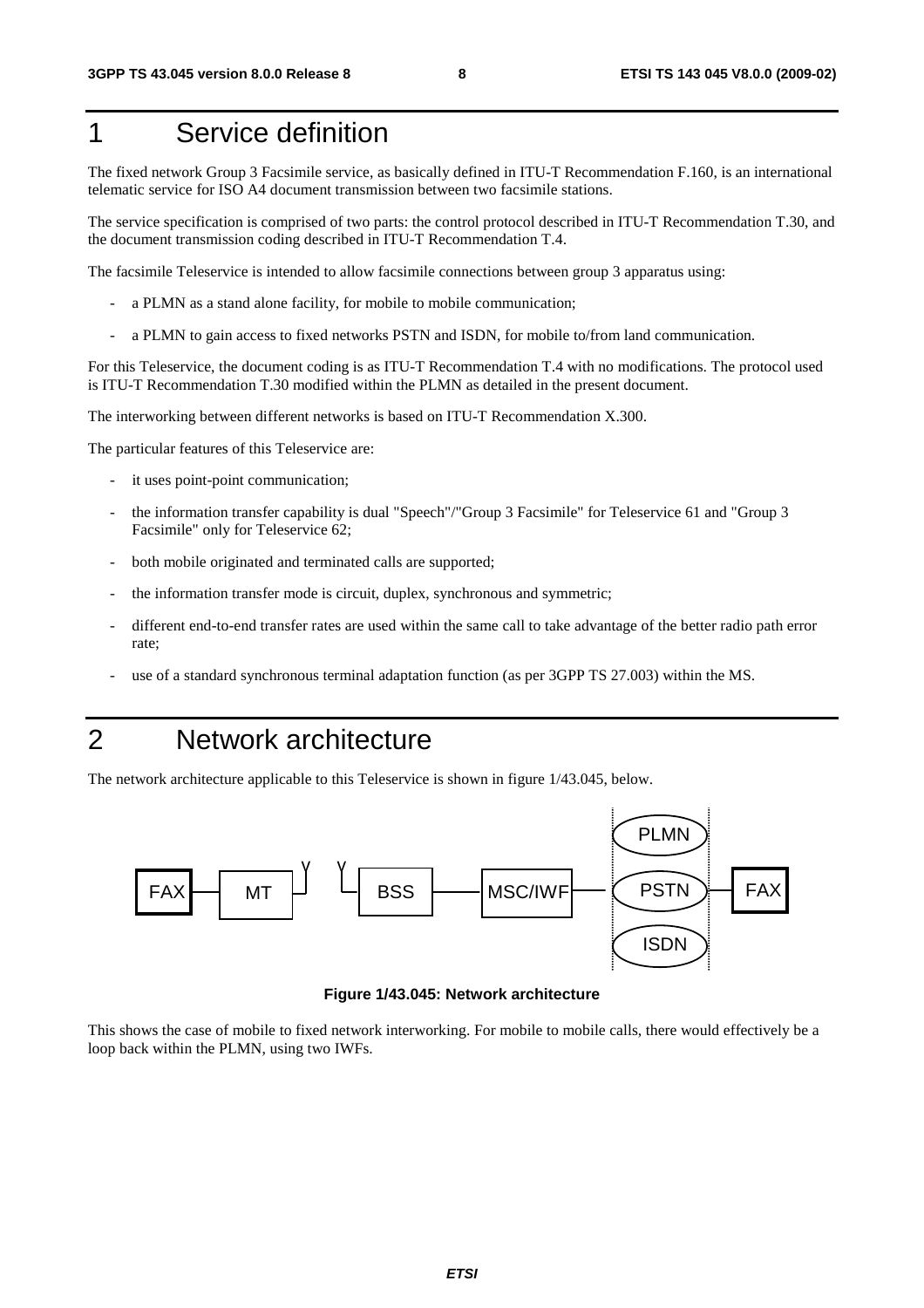# 3 Reference configuration at the mobile station

The mobile reference configurations described in this clause are defined as per 3GPP TS 24.002.



**Figure 2/43.045: Reference configurations** 

The Teleservice definition in 3GPP TS 22.003 regards the group 3 facsimile terminal as a 2-wire analogue terminated equipment. In order to connect this to the MT2 a separate "Fax Adaptor" device is necessary.

This configuration, shown in figure 2a/43.045, has to be considered as the standard configuration, so that all the existing Group 3 facsimile apparatus can be connected to the PLMN.

An alternative realization would be to combine a standard group 3 facsimile machine and the Fax Adaptor into a specially developed "PLMN facsimile machine", directly providing a digital output. Although such a device must appear to the MT2 as identical to the Fax Adaptor (i.e. with an identical interface and protocol), it would allow for a significantly smaller and simpler facsimile machine. This configuration is shown in figure 2d/43.045 and is regarded as a desirable alternative.

In addition of course, it is always possible to realize an MT0, as per figure 2f/43.045, where both the facsimile and mobile termination functions are considered to be part of one integrated unit.

The remaining configurations concern the use of an S interface and are considered as optional configurations. Their use is for further study.

The particular terminal adaptation functions used are those detailed in 3GPP TS 27.003 and the interface to the MT2 used is synchronous V.24 with an option for support of V.25bis procedures for autocalling and autoanswering.

# 3.1 Fax Adaptor functionality

The Fax Adaptor block, figure 3/43.045, is intended to specifically complement the Group 3 facsimile apparatus in order to be able to communicate over a PLMN.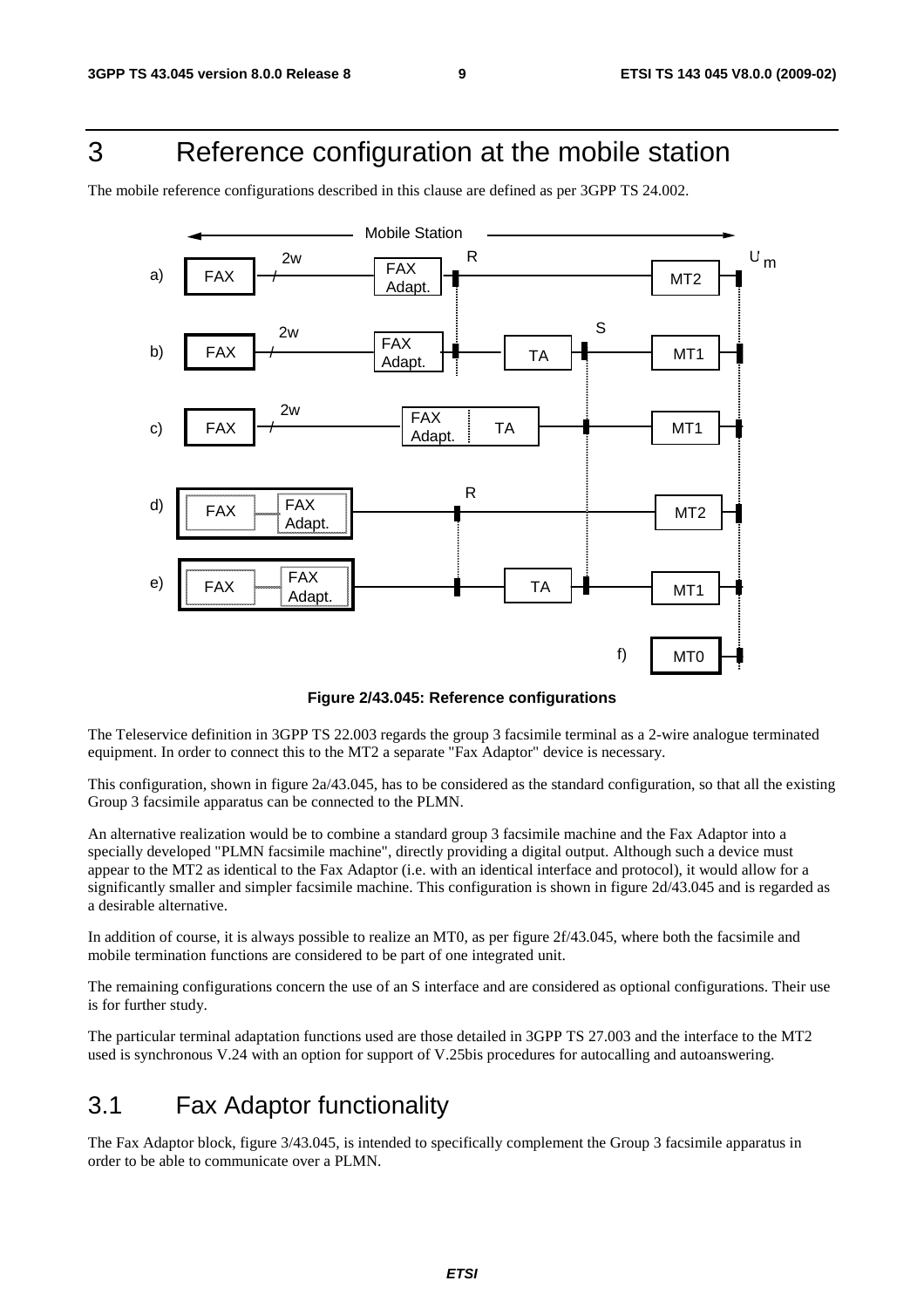

**Figure 3/43.045: Fax Adaptor scheme** 

Whether it has to be a function internal to the PLMN, or an external accessory associated with the Group 3 apparatus, is beyond the scope of the present document, and in any case, does not affect at all the working of the procedure as here described.

It can be functionally partitioned in two sections:

- an analogue section, dealing with:
	- the modulation and demodulation processes according to ITU-T Recommendation V.21, V.27ter, V.29 and V.17 as explained in T.4 and T.30;
	- handling of the signalling on the 2-wire path to the facsimile machine, including autocalling and autoanswer functions where necessary (see clause 6).
- a digital section, dealing with:
	- monitoring and where necessary, manipulation of the T.30 protocol as detailed in the rest of the present document;
	- overall control of the adaptor;
	- connection over the synchronous V.24 interface to the MT as described in 3GPP TS 27.003;
	- where necessary, autocalling and autoanswering functions according to V.25bis.

In the following this specification will reference the Fax Adaptor functionality, considering the most general case where it operates as a full-featured (see figure 3/43.045) separate block (see figure 2a/43.045), as this reference configuration is implicitly or explicitly exhaustive of all service related technical aspects.

# 3.2 PLMN Facsimile Machine functionality

The special PLMN facsimile machine shown in the MS configuration of figure 2d/43.045 has a similar functionality to the digital part of the Fax Adaptor, but without any of the analogue portions.

It appears over the V.24 interface as identical to the Fax Adaptor, i.e. the MT2 needs to have no knowledge of the particular configuration used.

When necessary this reference configuration, will be explicitly referenced to in the following; otherwise all technical aspects relevant to the configuration implicitly apply.

# 4 Connection types

Table 1/43.045 shows the connection elements attributes applicable to this Teleservice (note), adapted from 3GPP TS 43.010.

NOTE: Teleservice 61 includes both speech and data connection types, but Teleservice 62 only the data connection type.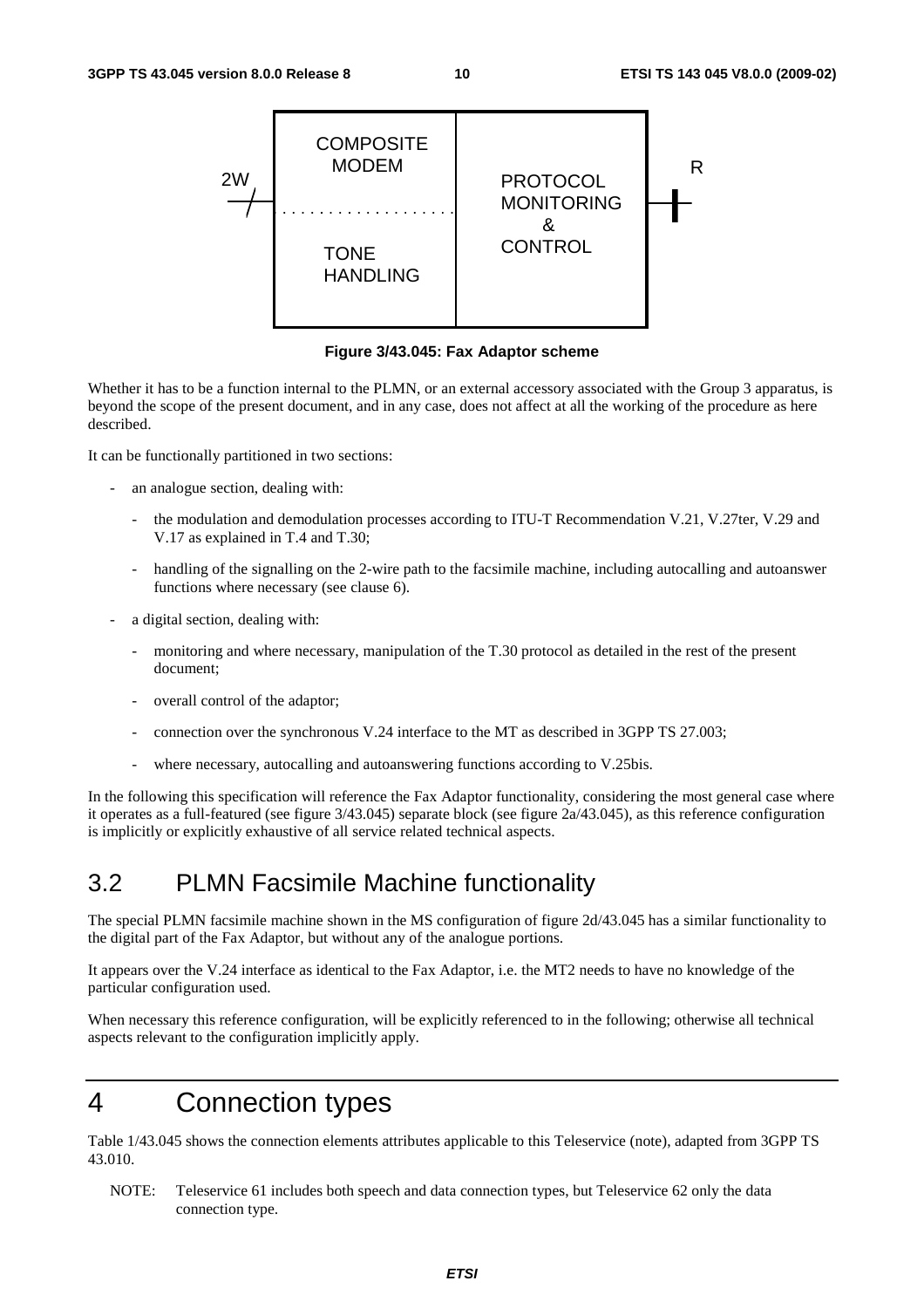| <b>Protocol type</b><br>of Figure 6 of TS<br>3GPP TS 43.010 | <b>Access to TAF</b><br>of the Mobile<br><b>Station</b>                                 | Radio interface<br>connection element                                           | Intermediate<br>rate<br>RA1 to RA2                                        | <b>BS-MSC/IWF</b><br>connection<br>element                                |
|-------------------------------------------------------------|-----------------------------------------------------------------------------------------|---------------------------------------------------------------------------------|---------------------------------------------------------------------------|---------------------------------------------------------------------------|
| Model 6: Speech                                             |                                                                                         | Speech/GSM                                                                      |                                                                           | IITU-T<br>A-law                                                           |
| Model 5:<br>Facsimile<br>Group 3                            | C/D/S UDI<br>$-14.4$ kbit/s<br>- 9.6 kbit/s<br>$-4.8$ kbit/s<br>$-2.4$ kbit/s<br>(note) | C/D/S UDI<br>- 14.5 kbit/s<br>- 12.0 kbit/s<br>$-6.0$ kbit/s<br>$-3.6$ kbit/s   | C/D/S UDI<br>$-16$ kbit/s<br>$-16$ kbit/s<br>8 kbit/s<br>8 kbit/s         | C/D/S UDI<br>$-64$ kbit/s<br>$-64$ kbit/s<br>$-64$ kbit/s<br>$-64$ kbit/s |
| Model 5b<br>Facsimile<br>Group 3                            | C/D/S UDI<br>$-14.4$ kbit/s<br>$9.6$ kbit/s<br>4.8 kbit/s<br>2.4 kbit/s<br>٠            | C/D/S UDI<br>14,5 or 2X12 kbit/s<br>or 2X6 kbit/s<br>12.<br>6 kbit/s<br>6 kbits | C/D/S UDI<br>16 or 2X16 kbit/s<br>16 or 2X8 kbits<br>8 kbit/s<br>8 kbit/s | C/D/S UDI<br>$-64$ kbit/s<br>$-64$ kbit/s<br>$-64$ kbit/s<br>$-64$ kbit/s |

#### **Table 1/43.045: Elements of connection types**

NOTE: The highest Access Rate actually supported in this teleservice will be consistent with the highest Access Rate of the Transparent Bearer Service provided by the Network Operator.

 $C =$  Circuit switched  $S =$  Synchronous

 $D = Full-duplex$   $UDI = Unrestricted Digital Information$ 

#### **Table 1a/43.045**

| Fax modem rates | No. of substreams | Radio i/f rate | <b>Intermediate Rate</b> | <b>Padding Scheme</b> |
|-----------------|-------------------|----------------|--------------------------|-----------------------|
| 14.4 kbit/s     |                   | $14.5$ kbit/s  | 16 kbit/s                |                       |
|                 |                   | 12 kbit/s      | 16 kbit/s                |                       |
| 12.0 kbit/s     |                   | $14.5$ kbit/s  | 16 kbit/s                | $FA(5D + S)$          |
|                 |                   | 12 kbit/s      | 16 kbit/s                | $FA(5D + S)$          |
| 9.6 kbit/s      |                   | 12 kbit/s      | 16 kbit/s                |                       |
|                 | 2                 | 6 kbit/s       | 8 kbit/s                 |                       |
| $7.2$ kbit/s    |                   | 12 kbit/s      | 16 kbit/s                | $FA(3D + S)$          |
|                 |                   | 6 kbit/s       | 8 kbit/s                 | $FA(3D + S)$          |
| 4.8 kbit/s      |                   | 6 kbit/s       | 8 kbit/s                 |                       |
| $2.4$ kbit/s    |                   | 6 kbit/s       | 8 kbit/s                 |                       |

 $FA =$  Padding is performed in the  $FA$ 

 $(nD + mS)$  means that m SYNC frames will be added every n"th DATA frame

The MS must support the combinations in table 1a/43.045, restricted to what has been negotiated between the MS and the network.

All transitions from one combination in table 1a/43.045 to another combination in the same table, must be supported by the MS, as long as the fax modem rate is kept constant or the transition of fax modem rate is performed in steps of 2,4 kbit/s.

The figure 4/43.045 shows the scheme of a typical PLMN connection for this Teleservice, considering respectively R and S access at Network Termination.

To grant full support to the ITU-T Recommendation T.30, requiring different transmission speeds, the following strategy shall be implemented:

- PLMN provides for four Access Rates only, that is 14 400 bits/s, 9600 bit/s, 4800 bit/s, 2400 bit/s;
- radio channel modification procedures are used for switching between Speech phase and facsimile phase, as well as to select the suitable Access Rate (14 400,9600/4800/2400 bit/s) within the facsimile phase, as resulting from the preliminary end-to-end negotiation between the terminals;
- to transport Binary Coded Signalling (BCS) requiring a synchronous 300 bit/s bit-rate, speed conversion will be used at both the PLMN ends.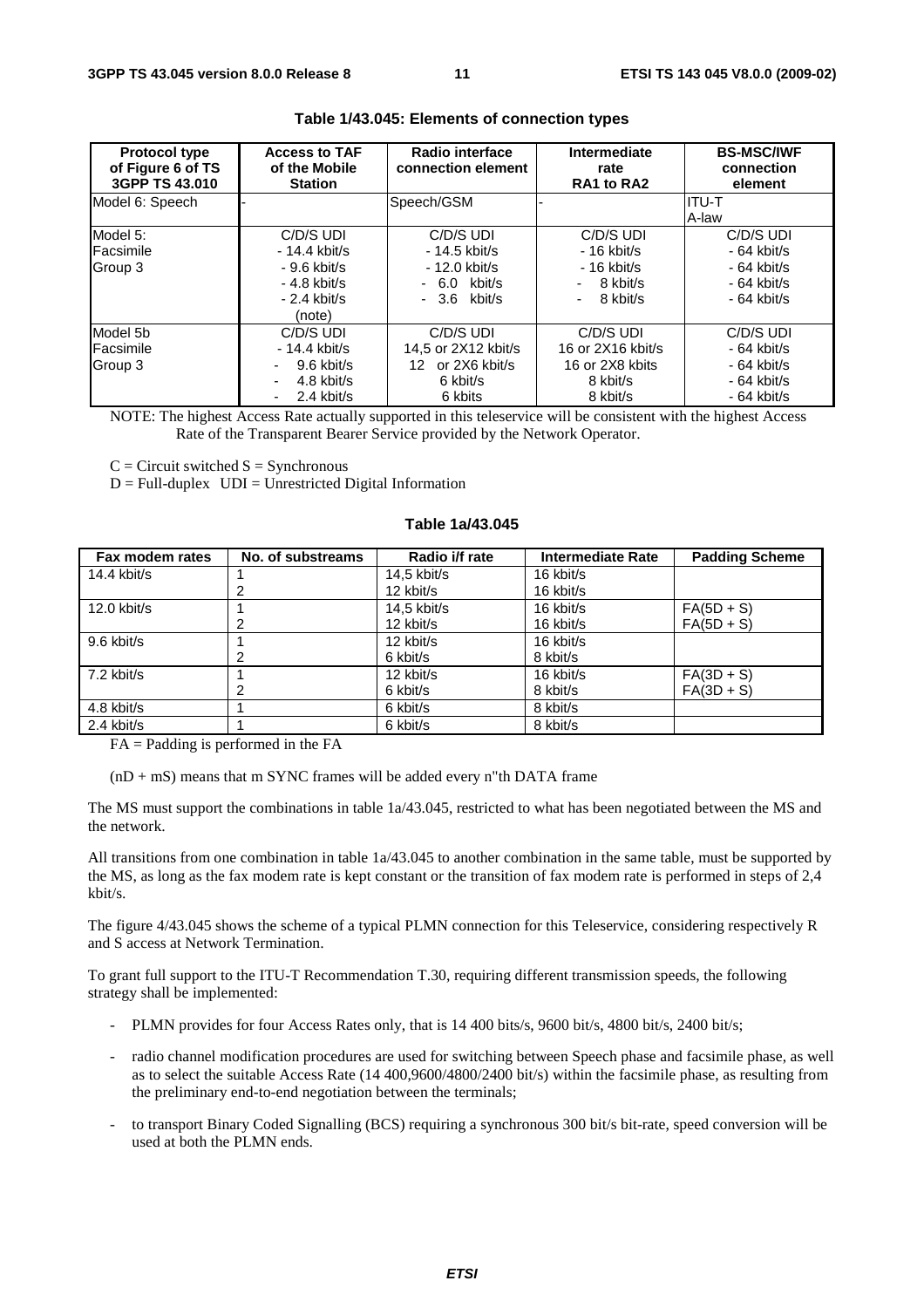

**Figure 4b/43.045: Optional Teleservice connection (F.F.S)** 

# 4.1 Information transfer protocol model

The Figure 5/43.045 depicts the conceptual protocol model for this Teleservice, deduced from model 5 and 5b of Figure 6/43.010.

The main point to be underlined is that all the protocol modules specific for this Teleservice are confined in the Fax Adaptation functions at both the MT and IWF ends. Note that model 5b of figure 6/43.010 details the placing of the splitting and combiner function for multislot configurations.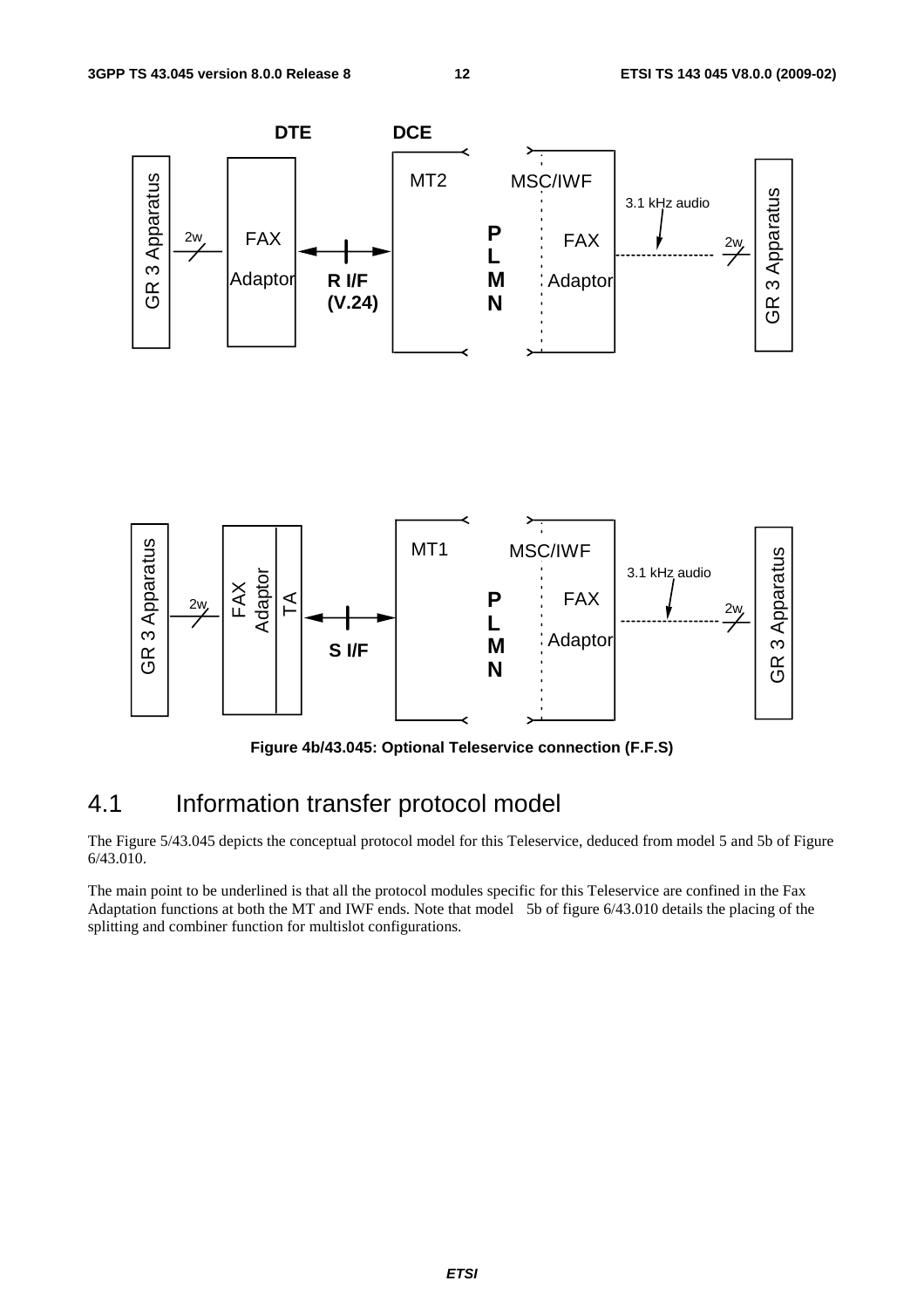

**Figure 5/43.045: Information transfer protocol model** 

# 4.2 Interactions with T.30

The philosophy of this specification is to allow the T.30 protocol to pass transparently wherever possible, through the Fax Adaptors at both ends of the PLMN channel. Manipulations are only made to the protocol where necessary to overcome problems resulting from the differences between the PSTN and the PLMN system. Basically, these problems fall into four categories:

- supporting facsimile on a digital connection type;
- bit errors during transfer of BCS frames:
- the need to change speed to reduce the impact of bit errors during transfer of Fax encoded Messages;
- inability to support some features of T.30.

# 4.2.1 Link control strategy

Though the T.30 procedure is plain half-duplex, between the FAs at both the PLMN ends a full-duplex mode connection will be established. Information transfer is structured in fixed length blocks, carrying either data received from the local modem, or idle synchronization patterns.

Establishment, maintenance and release of the data circuit is performed autonomously by each FA, by properly handling the physical interface to its local modem.

Due to the rigid timeout constrains in T.30 protocol procedure, which will be actually concatenated to the procedure defined here for the PLMN connection part, a strictly forwardonly approach is adopted for data link control; that is no retransmission means are explicitly introduced to recover corrupted information blocks.

Although in the majority of cases the T.30 protocol can take care of lost frames and easily recover, there are some particularly critical points where two consecutive segments in the procedure, without any interposed acknowledgement, require different transmission speeds (BCS speed/Message speed).

In these cases, to grant that a correct change-over from one modem type to another takes place at both the PLMN ends, some additional protection is necessary in the PLMN environment. This protection, actually at the beginning and at the end of the Fax page transmission, is given by means of a confirmation mechanism, whereby the originating FA waits while transmitting a fixed pattern until an explicit acknowledgement is received from the terminating FA. In these cases an interruption of the normal T.30 information flow may eventually result.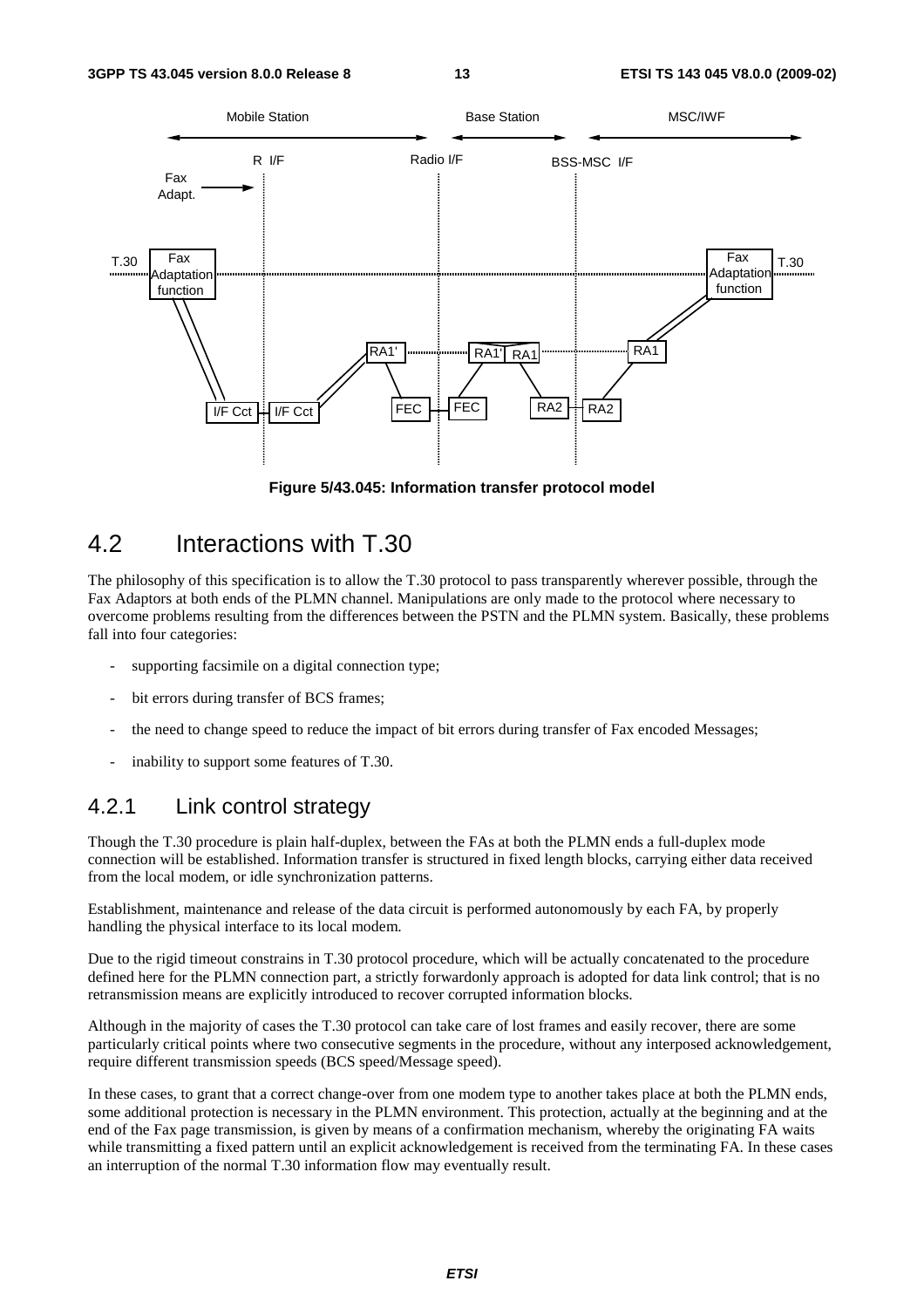Aiming at minimizing any possible delay in the end-to-end transmission between the two facsimile apparatuses, the FAs will pass on information without error control of the message integrity (note). To this regard, however, it is worth underlining that an essential requirement in this procedure is the detection of some key messages exchanged between the terminals, carrying basic control information. Hence, in parallel to the primary information passing process, a continuous monitoring of the information flowing across the FA is necessary, to detect these messages, fully checked in their logical integrity.

NOTE: All V.21 modems in the FAs shall use the faster response time provided by ITU-T Rec. V.21 (see table 2/V.21) for OFF to ON transition of CT109 and CT106.

In addition, as detailed below, some fields in some frames may need to be changed.

#### 4.2.1.1 Message detection

While in BCS, the following frames have to be detected:

- DIS/DTC, to monitor all operational parameters proposed to the sender terminal by the receiver terminal;
- DCS, to realize (see table  $2/T.30$ ) the actual message transmission speed accepted by the sender terminal and the relevant message transfer direction;
- NSF, to inhibit Non-Standard Facilities, if explicitly required by the user Fax Adaptor configuration;
- DCN, to initiate the Call release procedure.

During the Message phase (C phase of T.30) a single bit pattern has to be detected, the EOL character, a unique codeword that can never be found within a valid line of Fax coded Data (see ITU-T Recommendation T.4, subclause 4.1.2), and therefore used to control the buffer level in each FA, as detailed in the following subclause 5.2.6.

### 4.2.2 Speed conversion for BCS phases

Given the signalling load caused by the Channel Mode Modify procedure, rather than changing the radio channel speed to 300 bit/s to carry the BCS frames, a speed conversion mechanism is exploited at both the PLMN ends, allowing to maintain the Channel rate of the Message phase (14 400/9600/4800/2400 bit/s) during BCS phases.

A speed conversion factor can be defined as:

Fax Message speed (14 400 or 9600 or 4800 or 2400 bit/s)

---------------------------------------------------------------------

Standard BCS speed (300 bit/s)

which will assume the value 8 or 16 or 32 or 48, depending on the actual Message speed negotiated between the terminals.

On the basis of the above speed conversion factor, in the originating FA up-conversion to Message speed will be performed according to the repetition algorithm specified in subclause 5.2.3.2.

In the terminating FA, down-conversion to the BCS speed will require a decimation algorithm (see subclause 5.2.3.3); this algorithm is assumed implementation dependent, and hence its actual definition is beyond the scope of the present document.

As the actual Access Rate over the GSM-TCH may change throughout the Call, speed conversion factor needs to be updated in both FAs.

The FA/IWF will update this value upon successful completion of a CMM procedure (see subclause 4.3.2).

The FA/MT which does not have direct access to the PLMN signalling channel (except for MT0 configuration), shall estimate the actual Access Rate established over the GSM-TCH from the effective Access Rate of the MT data interface (or any other means in case of MT0); this check shall be performed whenever a BCS frame is sent towards the Radio path after which a change for GSM-TCH Access Rate may be expected (e.g., DIS and DCS frames for Normal Fax mode, PPR and CTC frames for Error Correction Mode).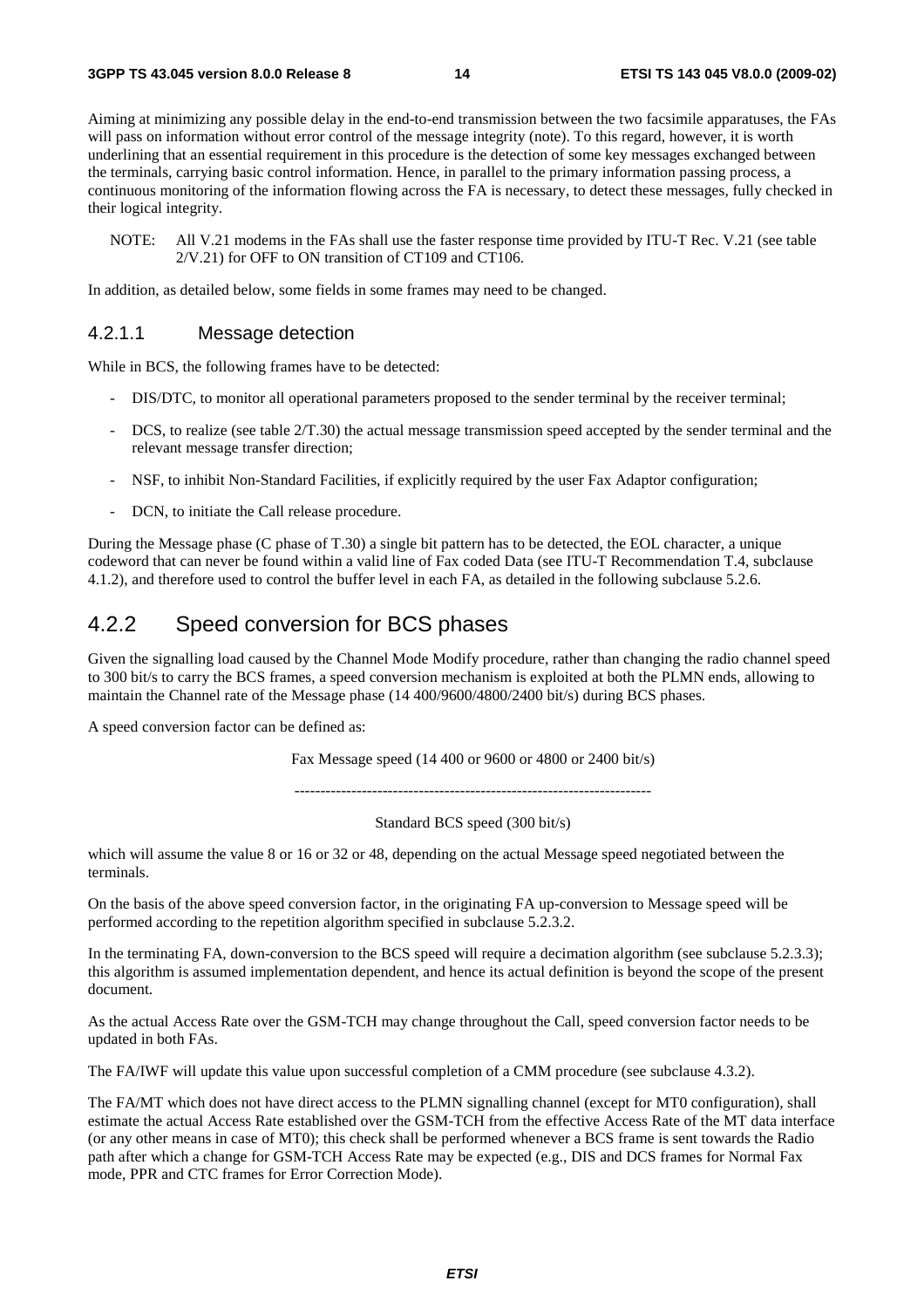# 4.2.3 Compatibility checking

Some features of T.30 cannot be supported in the PLMN environment. Fax Adaptation function is in charge of dealing with such compatibility checking.

#### 4.2.3.1 Group 1 and Group 2 support

Group 1 and Group 2 equipments are not supported by the Teleservice as described in the present document.

To this purpose, any tonal signalling specific to the above kind of Fax apparatus will be ignored by the Fax adaptation function at MS and IWF.

### 4.2.3.2 2 400 bit/s handshaking

Only standard 300 bit/s Binary Coded Signalling is supported. To this purpose the FA will ignore this capability within the B segment of T.30 procedure, looking for DIS frame, by default, from V.21 modem only.

#### 4.2.3.3 Non-standard facilities

Non-standard facilities are supported in so far they are not in conflict with the standard procedure described in the present document. All the relevant BCS frames are passed end-to-end, unless an explicit deletion is required by the user (e.g. by a specific input at the Fax Adaptor associated with the MS). In this case, upon detection (see subclause 4.2.1.1) of the NSF frame identifier (the Facsimile Control Field octet according to T.30 terminology), the whole HDLC frame shall be stripped and replaced by a PLMN specific NSF frame, containing a Country Code and a unique identification of the FA manufacturer, encoded as per ITU-T T.35 and according to national regulations; the Information field of this NSF frame shall have a maximum length of 6 octets, and shall not require any specific functionality in the PLMN.

#### 4.2.3.4 12 000 and 7200 bit/s Facsimile Document Transfer

End-to-end transfer of T.4 information at 12 000 and 7 200 bit/s can be supported, even if this Bearer Service is not provided by a PLMN.

To this purpose a 14 400 bit/s or 9 600 bit/s Access Rate shall be used in the PLMN, by exploiting only part of the available bandwidth. The originating FA will add padding information to data received from the MSG modem, before transmission over the GSM-TCH; the terminating FA will remove the same information to restore the net 12 000 or 7 200 bit/s continuous data stream to be transmitted over its local MSG modem.

The relevant procedures are fully described in sections 5.2.3.4 and 5.2.3.5.

### 4.2.3.5 Procedure interrupts

Procedure interrupts are only possible in Teleservice 61; in case of Teleservice 62 any attempt to invoke procedure interrupts by MMI on the MT (see subclause 4.3.1 below) will be ineffective.

# 4.2.4 Speed checking

Upon receiving DIS/DTC frame, the FA/IWF shall perform a basic speed checking procedure, aiming at verifying compatibility between the bit-rate possibilities offered by the called Fax apparatus (bit fields 11, 12, 13, 14 in the IF) and the actual Access Rates allowed on the PLMN (2 400/4 800/9 600/14400 bit/s); in addition, some of these bit rates may result inhibited during the call, if a speed lower than 9 600 bit/s has been chosen by the user in the call set up message (for example if a better error rate is required).

The following cases may occur:

some of the bit-rates indicated in DIS/DTC are not allowed on GSM-TCH (e.g. the max speed indicated in setup is 9 600 bit/s, while DIS/DTC requests V.33); a possible strategy to cater for this case is altering the indication in DIS/DTC to a compatible value (e.g. V.29) by forcing appropriately the relevant bits (note); other strategies are possible and allowed, as long as the same goal of supporting the progress of the call is pursued, by constraining the Fax apparatuses to use as message speeds the access rates actually available in the PLMN.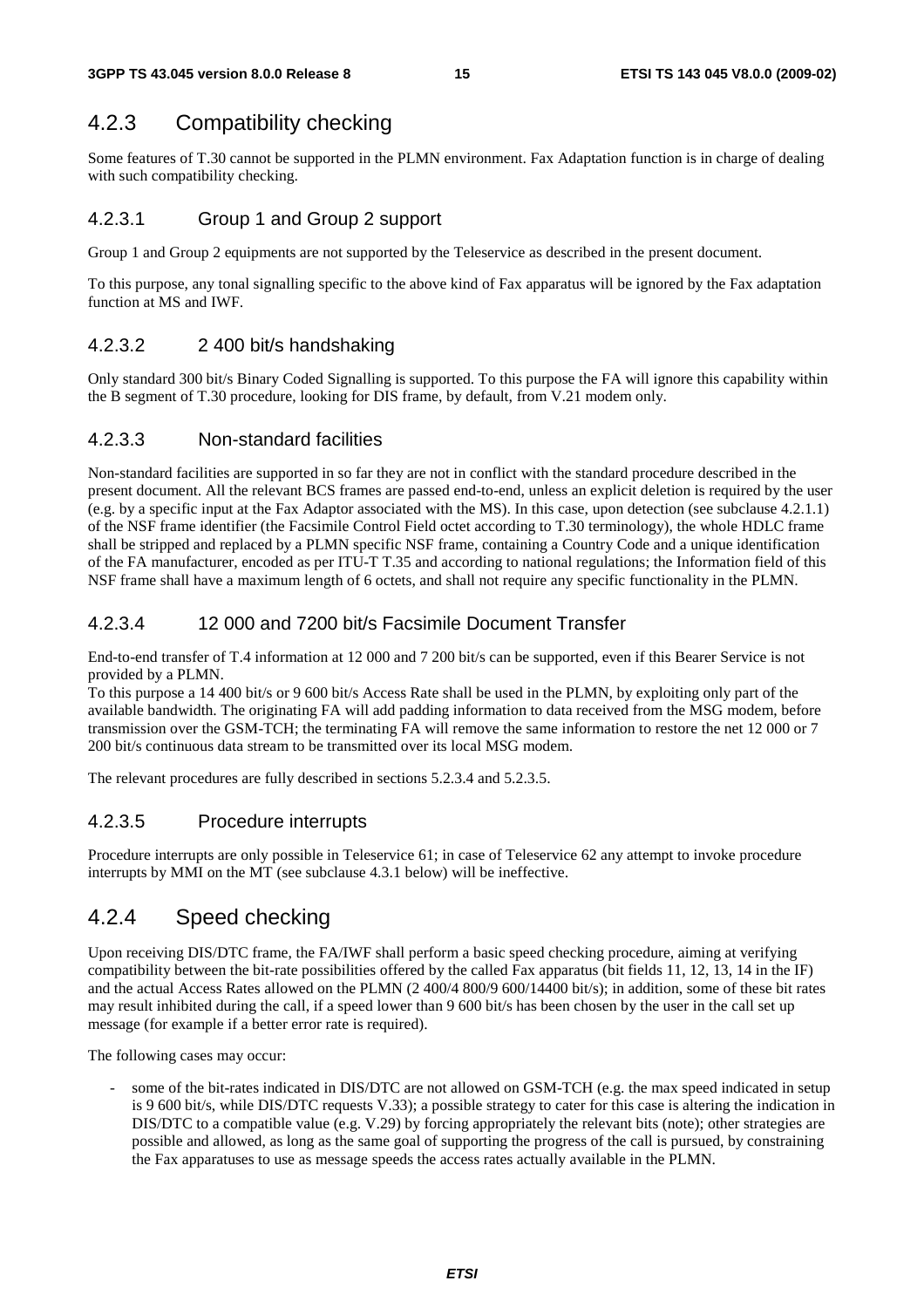- NOTE: Is beyond the scope of this specification to specify the implementation strategy adopted to recalculate the frame CRC after the manipulation; additional delays, if any, shall not have a significant impact on T.30 operability.
- the full set of bit-rates indicated in DIS/DTC are not compatible with the allowed Access Rates on GSM-TCH (e.g. the max speed indicated in setup is 2 400 bit/s while DIS/DTC requests V.29 only); in this case the call shall be failed;
- the full set of bit-rates indicated in DIS/DTC are compatible with the allowed Access Rates on GSM-TCH; in this case no action shall be taken, independently of the access rate actually established.

It should be noted that the "14400 bit/s" as max speed indication in the SETUP message, does not preclude the establishment of a Call towards a Fax GR 3 equipment supporting only 9600, 4 800 and 2 400 bit/s as Message speed. As a matter of fact, due to the multiplexing mechanism for BCS phases the initial Access Rate (14 400 bit/s) will affect only the connection part between the called MS and the associated IWF, whilst the appropriate Message speed will be actually negotiated during the initial BCS phase, and settled upon reading the appropriate field in DCS frame (see subclause 4.2.1.1). Therefore, if a request for MSG transmission is received, without a valid DCS frame being detected in advance (hence the message speed is undefined), the FA/IWF shall release the call immediately.

# 4.3 Radio Channel Modification Procedures

There are two reasons why the characteristics of the radio channel may need to be changed during a call.

Firstly, for the swap from speech to data and vice versa. In this case the In Call Modification procedure as detailed in 3GPP TS 24.008 is carried out.

Secondly, if a T.30 speed drop back is requested, a channel mode modify procedure as detailed in 3GPP TS 24.008 is initiated to match the radio channel rate to the facsimile transmission speed to optimize the error rate.

## 4.3.1 In Call Modification (ICM)

Applies only for Teleservice 61.

The speech to facsimile change is initiated by MMI at the MS as in other data services starting the ICM procedure via MODIFY signalling. CT108.2 ON condition towards MT is a basic requirement to allow speech/data transition take place.

Additionally, the data call direction (DCD) must be known to both the FA's because of a correct tone handling. The DCD identifies the call direction from the calling to the called station according to ITU-T T.30 phase "A" tonal signals.

The DCD is derived from the evaluation of the behaviour of the mobile Fax machine. No later than 3 sec after connecting the Fax apparatus to the line the FA/MT is able to determine the DCD. If a CNG tone or nothing is detected by the FA/MT the mobile Fax station is the calling station, if a CED tone or a BCS signal is detected by the FA/MT the mobile Fax station is the called station. The FA/MT indicates this towards the MT by means of CT105: CT105 OFF condition indicates "mobile terminated", CT105 ON condition indicates "mobile originated". The detection of CT105 condition and subsequent triggering of the MODIFY message has to be done 3 sec after reception of the ON condition of CT108.2.

A reverse DCD compared with the initial call setup direction is indicated to the FA/IWF by means of the "Reverse Call Setup Direction" (RCSD) information element within the MODIFY message. If the MODIFY message had contained this information element, the same information element shall be included in the MODIFY COMPLETE message (ACK). On the basis of RCSD and additional information about the initial call setup direction (e.g. Transaction Identifier flag as per 3GPP TS 24.007), the FA/IWF shall resolve the actual DCD.

At DCD condition "mobile originated" the FA/IWF has to transmit CNG if neither CED nor a BCS signal has been already received, otherwise nothing. At the DCD condition "mobile terminated" the FA/IWF has to transmit CED. At the moment when the CT107 goes to ON condition the FA/MT has to generate CED if CT105 was in ON condition, otherwise nothing (see subclauses 6.2.1 and 6.2.3).

Selection of the speech phase from the data phase (T.30 Procedure Interrupt request) may be initiated by the mobile Fax machine as well as by the fixed network fax machine (refer to the diagrams in figure II.-10/43.045 and II.-11/43.045). Upon receipt of the "alert operator" tone request will be accepted by manual intervention via MT (phone off-hook), and is reflected to the Fax Adaptor (PLMN Facsimile machine) by CT106 and CT109 going in OFF condition.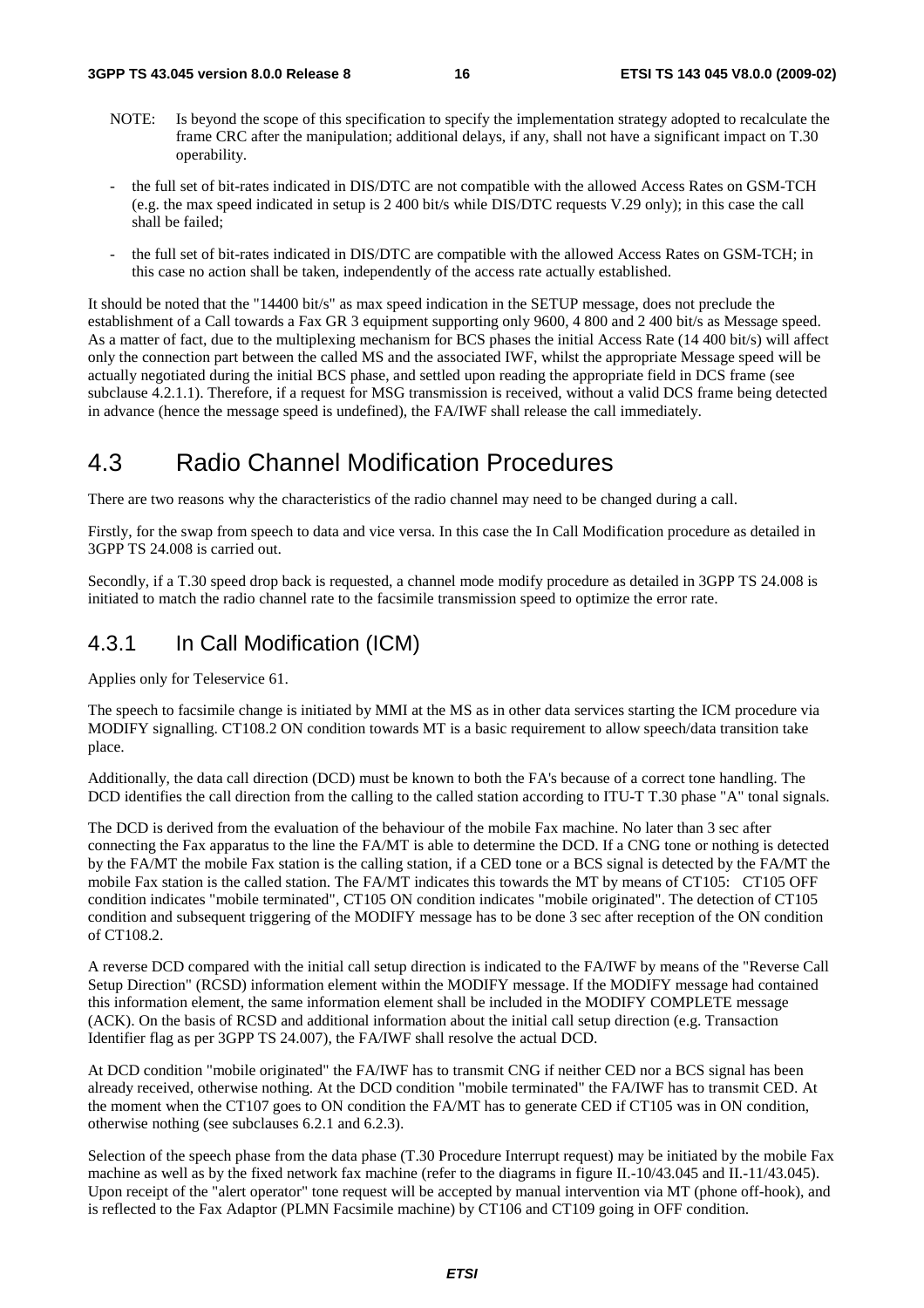#### **3GPP TS 43.045 version 8.0.0 Release 8 17 ETSI TS 143 045 V8.0.0 (2009-02)**

Upon monitoring the transit of the necessary sequence of BCS signals specific for PRI the CT108.2 goes to OFF condition causing ICM from the Fax data phase to the speech phase. In case of Procedure Interrupt request from the fixed network side (figure II-10/43.045), a guard timer in the MS is necessary to protect against the possible loss of the response to the PRI-Q(PIN/PIP) sent from the MS. After the execution of ICM CT107 is set to OFF condition finishing the Fax data phase.

Subsequent re-selection of the data phase will be by manual intervention via the MS causing CT108.2 going to ON condition initiating ICM.

During the speech phase of a procedure interrupt, the "phone off-hook" condition of the MT is reported via the Fax Adaptor "R" interface (CT106/109 in OFF condition) to the fax apparatus which must remain functionally connected to the Fax Adaptor to maintain the connection.

The precise operation of the Fax Adaptor for the support of procedure interrupt is implementation dependent.

### 4.3.2 Channel Mode Modify (CMM)

The channel mode modification procedure is only initiated by the FA/IWF. Its purpose is to adjust the radio channel bit rate to match the message speed negotiated end-to-end between the facsimile machines.

The FA/IWF enters the CMM routine upon detecting the DCS frame sent either from the MS or from the PSTN.

In the first case, FA/IWF being actually the receiving side in the facsimile document transmission, the CMM procedure is executed as soon as the end of frame is detected.

That is, FA/IWF monitors the DCS frame and, if the requested rate differs from the existing radio channel rate, then in sequence:

- issues a CMM request to the new rate towards the PLMN signalling;
- waits for the acknowledgement of CMM completed (note);
- NOTE: Information sent/received to/from the GSM-TCH while waiting for CMM completed is considered irrelevant, and left implementation dependent in the context of this Recommendation.
- returns back to the usual information passing process.

In the second case, FA/IWF being actually the transmitting side in the facsimile document transmission, the CMM procedure is executed after a suitable delay assumed as the time for transferring the DCS frame across the Radio channel.

That is, FA/IWF monitors the DCS frame and, if the requested rate differs from the existing radio channel rate, then in sequence:

- waits for a fixed time of 150 m/sec.;
- issues a CMM request to the new rate towards the PLMN signalling;
- waits for the acknowledgement of CMM completed;
- returns back to the usual information passing process.

If the CMM procedure fails, the IWF will initiate the release of the call. However, in calls restricted to one channel and radio interface rate not higher than 12 kbit/s, this does not necessarily apply.

As it will be seen below (see subclause 5.2.4), in both cases the execution of the CMM procedure has to be seen like an exception within the usual information passing process, even overlapping it to maintain the overall end-to-end fixed delay.

# 5 Use of terminal adaptation functions

According to the Connection types (figure 4/43.045) there are two classes of TAFs to be considered.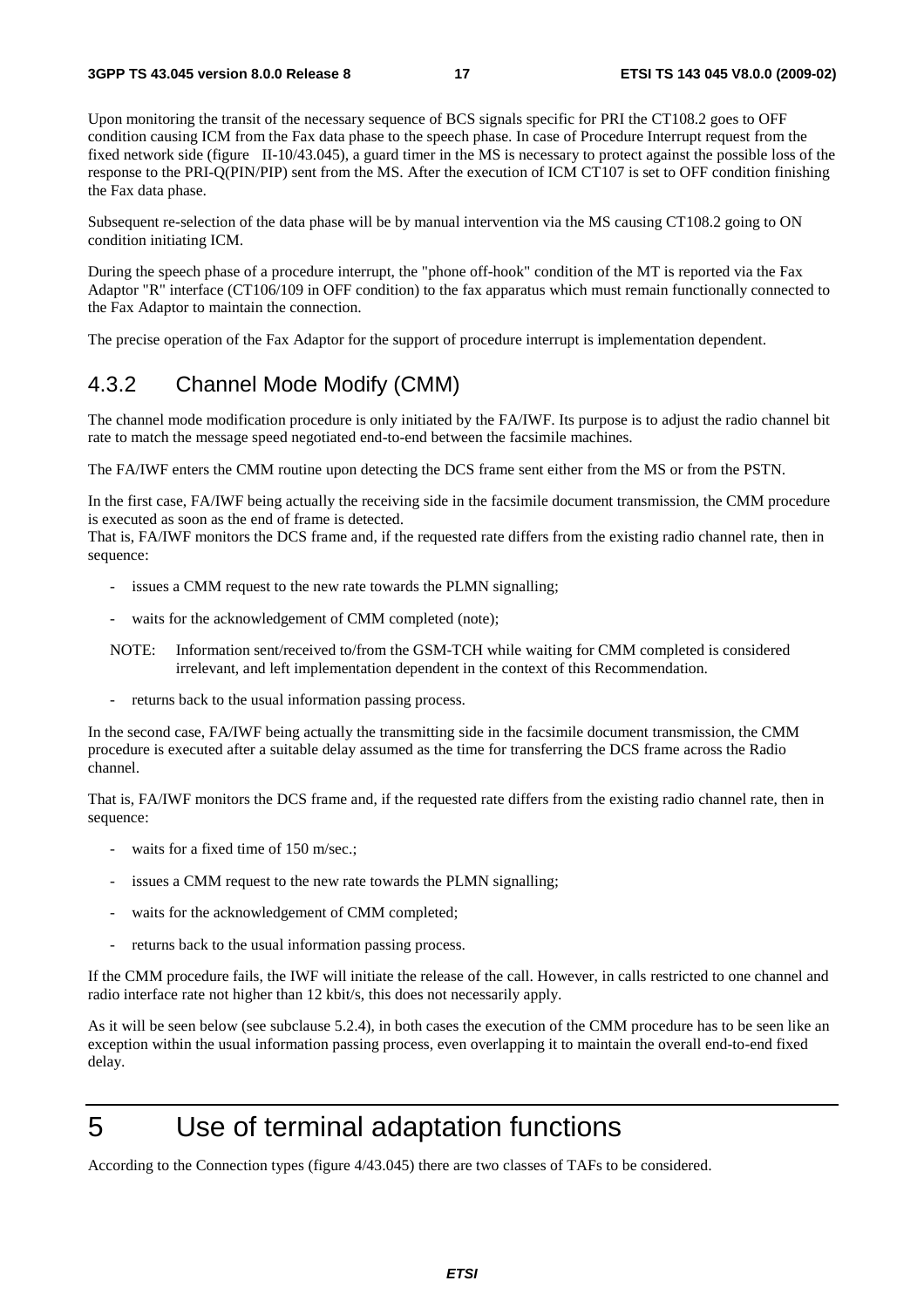# 5.1 Standard TAFs for synchronous services

Are those described in 3GPP TS 27.003 for synchronous bearer capabilities in the transparent mode. The Rate Adaption functions shall comply with the 3GPP TS 44.021.

The interchange circuit signalling mapping is in accordance with the 3GPP TS 27.003.

# 5.2 Specific TAFs for facsimile service

Integral part of an end-to-end connection for this Teleservice is the Fax Adaptation function, located at both the PLMN ends and in charge of adapting the T.30 protocol procedure to the PLMN environment, as described in clause 4 of the present document.

The main features relevant to the adaptation function are detailed in the following. For a better clarification, the Finite State Machine approach will be adopted in the following description of FA functionality, considering it as a set of states defined by specific interactions with both the PLMN digital channel and the analogue channel.

### 5.2.1 Working principle

The working principle of the proposed solution is depicted in figure 6/43.045.



**Figure 6/43.045: Fax Adaptor working principle** 

The Fax Adaptor is split in its main functional blocks:

- a BCS (300 bit/s) modem capability (half duplex);
- a MSG (14400/12000/9600/7200/4800/2400 bit/s) modem capability (half duplex);
- Mux/Demux capability, to connect the PLMN traffic channel (full duplex) to either of these modems.

Looking at the overall Facsimile service architecture in PLMN (figure 5/43.045), half-duplex transmission is initiated in either side of the connection by the actual request on the physical interface (CT109 ON on the local modem), is then continued on the PLMN traffic channel (TCH), and finally terminated on the appropriate modem at the remote side.

On the basis of the above assumptions, considering the Fax Adaptor a finite state machine, the whole Adaptation process can be described by a set of 5 states:

- IDLE state, when the FA is just connected to the GSM-TCH, sending synchronizing patterns over the radio path;
- BCS-REC state, when the FA is receiving data from the V.21 modem (BCS phases);
- BCS-TRA state, when the FA is transmitting data over the V.21 modem (BCS phases);
- MSG-REC state, when the FA is receiving data from the MSG modem (2400/4800/7200/9600/

12000/14400 bit/s);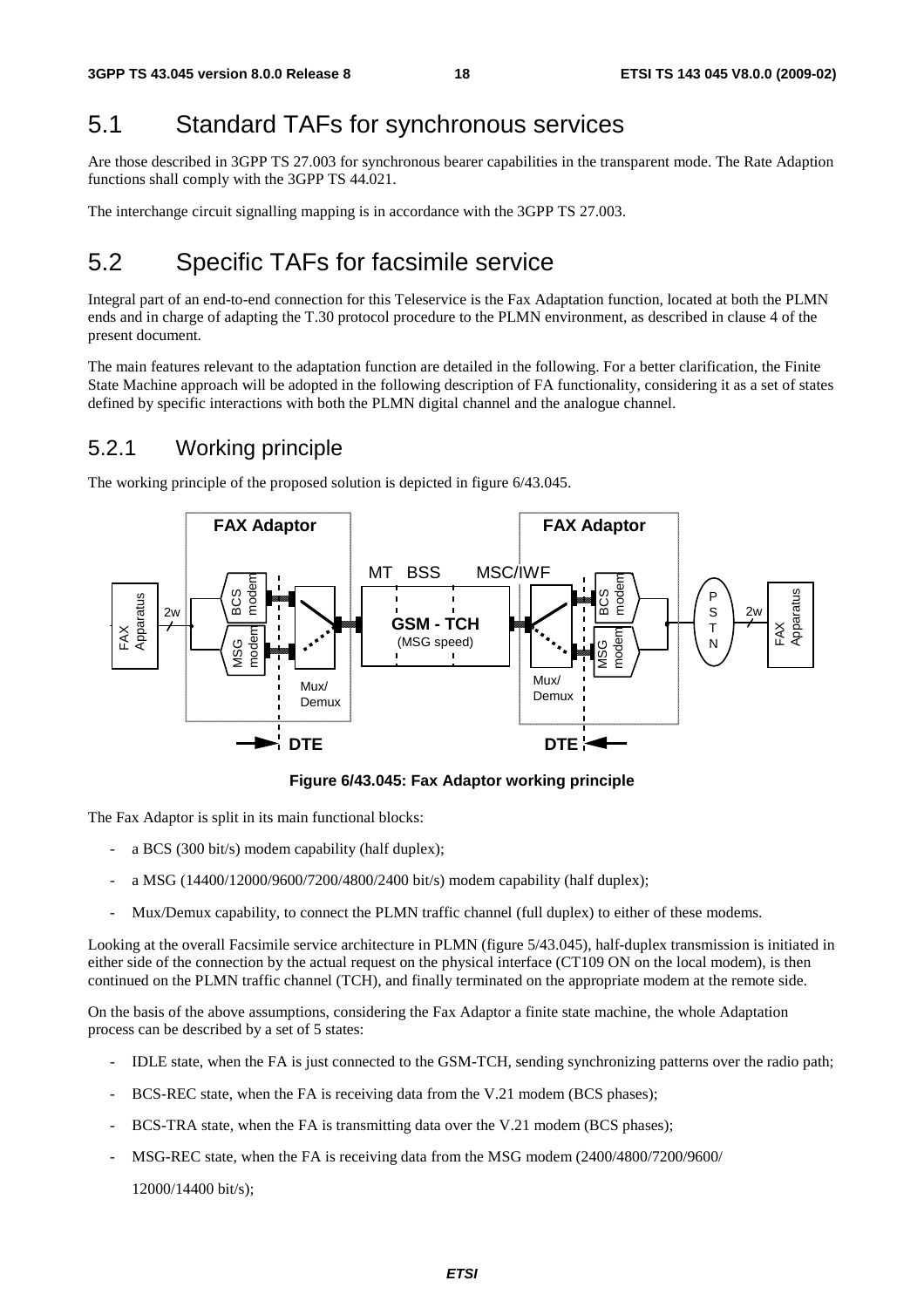MSG-TRA state, when the FA is transmitting data over the MSG modem.

# 5.2.2 Basic protocol structure

The protocol structure is based on a strictly synchronous approach, using 64 bit fixed length frames; that is each FA actually sends/receives information as 64 bit frames, in sequence and without interruption, during the whole duration of a call; the content of each frame depends on the specific state currently implemented.

The following set of frame types encompasses the full range of capabilities required:

- SYNC frame, explicitly designed to allow synchronization at the remote end, even in the adverse transmission environment like the cellular radio channel; it is a unique frame, used even as idle frame whenever there is no information to be sent over the radio path;
- STATUS frame, intended to carry both state identification codes, along with state specific information; this frame has a unique structured format to allow synchronization checking at remote side; the actual information content is related to the specific state;
- DATA frame which is fully unstructured, and carries Fax coded information during MSG phases.

#### 5.2.2.1 Frame formats

To reduce complexity of finding synchronization over a 64 bit pattern, SYNC frames are obtained by concatenating two 32 bit sync codewords, the second one being the 1's complement notation of the first one.

The following codes shall be used for sync codewords:

MSB

hex code 3E375096: first sync codeword

hex code ClC8AF69: second sync codeword

To improve the probability of detecting synchronization, up to 3 errors are tolerate in each single sync codeword; even in this conditions, the false sync probability is quite negligible.



#### **Figure 7/43.045: STATUS frame format**

STATUS frames have an internal 8 bit modularity (see figure 7/43.045), where odd octets contain state identification codes (IDENT), and even octets contain status specific information (INFO). IDENT octets are split in two (four bit) fields, each one repeating the same code for status identification:

hex code 1: BCS-REC state

hex code 3: MSG-REC state

hex code 4: MSG-TRA state

To improve the probability of detecting the correct state, up to 3 corrupted codes are tolerate in the total 8 instances repeated within a single STATUS frame. INFO octets contain the same code repeated 4 times within one frame; in particular:

- for BCS-REC state this octet contains 8 bits received from the BCS modem;
- in all other states an idle code (hex code 0F) is inserted.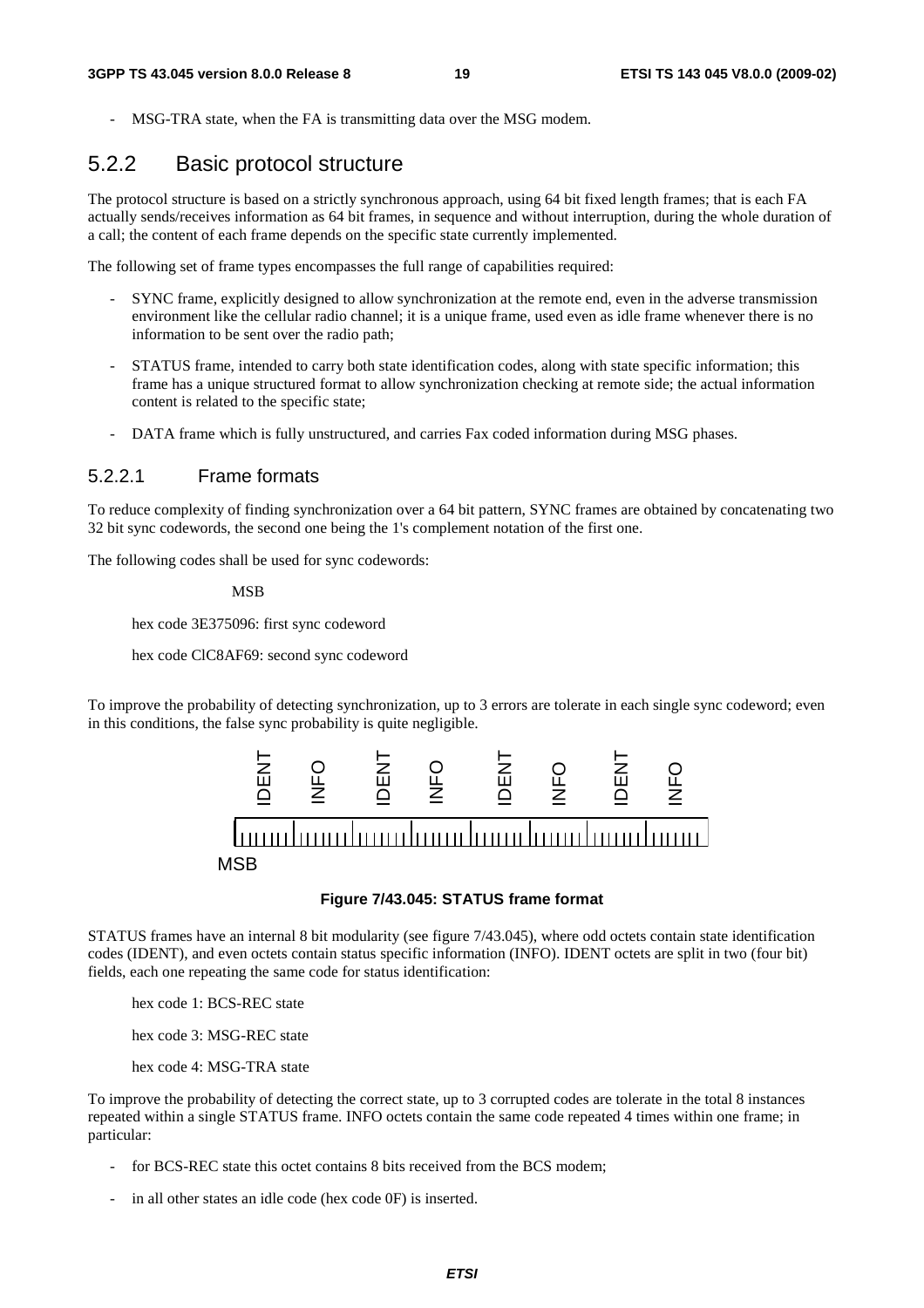DATA frames are 64 bit fully unstructured information blocks; the last DATA frame in a Message phase will be truncated to the actual length of the bit stream to be transmitted.

A general rule concerning all the above frames is that most significant bits are transmitted first; in addition, a basic First-In First-Out functionality will be implemented in the information passing process.

### 5.2.3 Protocol description

The above defined Finite State Machine model will be used to fully describe the protocol procedure.

#### 5.2.3.1 IDLE state

In each FA this state implies a continuous transmission of SYNC frames towards the radio path, to allow frame synchronization at the remote end. This state is entered into immediately after the end of the synchronization process over GSM-TCH, and will be returned to whenever loss of synchronization is assumed.

#### 5.2.3.2 BCS-REC state

The basic function of FA in this state is transferring BCS information from local modem to GSM-TCH.

Transition to this state is triggered by CT109 ON condition of V.21 modem. Towards the radio path continuous transmission of STATUS frames is performed, according to the format described in the above subclause 5.2.2.1, as soon as 8 bits at least are available from the modem; information received from GSM-TCH is ignored while CT109 (local modem) is in the ON condition.

Every 8 bits received from the V.21 modem, the appropriate number of STATUS frames (1 or 2 or 4 or 6 depending on the current TCH access rate) will be originated.

Following CT109 (local modem) OFF condition, padding bits (e.g. ls) will be inserted to assemble the last octet.

Monitoring the content of certain BCS frames is required; the DCS frame requires a specific procedure, detailed in the following subclause 5.2.4 in the present document.

#### 5.2.3.3 BCS-TRA state

The basic function of FA in this state is transferring BCS information from GSM-TCH to its local V.21 modem.

Transition to this state is triggered by reception of BCS-REC code from TCH. Towards the radio path continuous transmission of SYNC frames is performed, according to the format described in the above subclause 5.2.2.1.

The information received from GSM-TCH, after proper decimation (likely a voting algorithm, implementation dependent), is passed to the V.21 modem. Upon detecting again a SYNC frame, the modem is turned OFF and a transition to the IDLE state is performed.

Monitoring the content of certain BCS frames is required; the DCS frame requires a specific procedure, detailed in the following subclause 5.2.4 in the present document.

In addition a supervisoring function is required to check maintenance of synchronization, by examining the inherently structured STATUS frame format. Loss of synchronization will be assumed in case of reception of unstructured STATUS frames, that is, when the repetition mechanism for both the IDENT and the INFO octets does not allow unambiguous result to the voting algorithm. In this case an estimate of the INFO octet value in the received STATUS frames is anyway passed on to the V.21 modem, up to a maximum BCS-TRA duration of 2.5 sec.; at this point, if the correct synchronization has not been recovered yet, the modem is turned OFF and a transition to the IDLE state is performed.

In case of loss of V.110 synchronization on the PLMN side, the FA shall transmit 0s towards the analogue interface, as long as no data is available.

#### 5.2.3.4 MSG-REC state

The basic function of FA in this state is transferring MSG information from its local modem to GSM-TCH.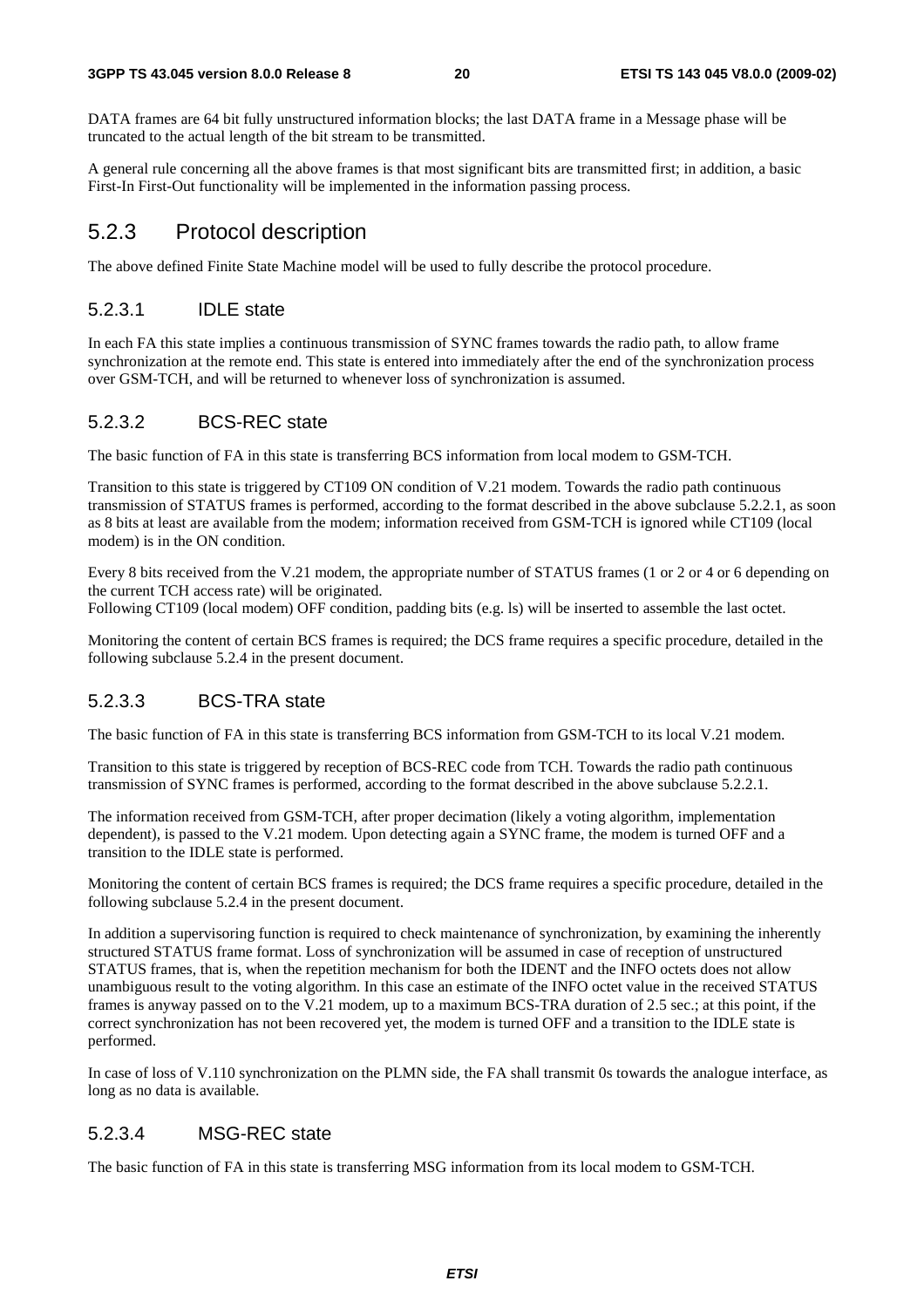Transition to this state is triggered by the MSG modem being trained. Towards the radio path continuous transmission of STATUS frames interleaved with SYNC frames is performed. Actual transfer of Fax coded data over the radio path can be initiated only after the specific acknowledgement is received from the remote side, that is reception of MSG-TRA indication in a STATUS frame, signifying the correct state transition. All data received from the MSG modem will be stored in the FA buffer, to be passed on to GSM-TCH (First-In First-Out mechanism) as soon as this confirmation message is received. Transmission is performed by means of unstructured DATA frames, aligned to the last SYNC or STATUS frame; in this phase, information received from GSM-TCH is ignored.

Following CT109 OFF condition of MSG local modem, after all buffered data are transmitted (the last DATA frame is truncated if necessary), a transition to the IDLE state is performed. In this state the FA waits (meanwhile BCS data received from the local modem are ignored) for a minimum of 5 transmitted SYNC frames, in order to indicate to the remote FA the end of the message.

While waiting for the acknowledgement re-synchronization shall be performed if necessary, following reception of unrecognisable SYNC frames or unstructured STATUS frames.

In case of 7.2 kbit/s MSG speed, a SYNC frame will be stuffed every 3 DATA frames, to produce the data stream at 9.6 kbit/s. The overall protocol structure will result in multi-frame entities (3 DATA frames followed by a single SYNC frame), continuously sent over the radio path. Similar mechanisms for multislot configurations are specified in table 1a/43.045 for MSG speed of 12 kbit/s.

#### 5.2.3.5 MSG-TRA state

The basic function of FA in this state is transferring MSG information from GSM-TCH to its local MSG modem.

Transition to this state is triggered by reception of MSG-REC code from TCH; towards the radio path continuous transmission of STATUS frames interleaved with SYNC frames is performed.

The MSG modem is trained and a timer (300 m/sec) corresponding to the round trip time over the GSM-TCH is started. After timeout, loss of synchronization in the information received from TCH, will be assumed as the first Fax coded DATA frame. From the receipt of Message on, continuous transmission of SYNC frames is performed.

All data received from the GSM-TCH will be stored in the FA buffer, to be passed on to the MSG modem (First-In First-Out mechanism) as soon as the modem training terminates (CT106 ON).

From this time on, re-synchronization will be attempted continuously; when an IDLE state is recognized again in the data stream received from the radio path, end of MSG phase will be assumed; then a transition to the IDLE state will be executed, where the FA will wait (ignoring data received from GSM-TCH) until the buffered information has been fully transmitted to the local MSG modem; the procedure will then proceed in the normal way.

In case of 12.0 or 7.2 kbit/s MSG speed, the above general rule applies as well.

NOTE: In this case, no longer an isolate SYNC frame can be interpreted as the end of MSG phase (transition to the IDLE state of the originating FA at the remote side).

However multi-frame synchronization shall be checked in addition, to remove the SYNC frame stuffed by the originating FA to match the 14.4 kbit/s or 9.6 kbit/s Access Rate over the PLMN. If necessary multi-frame resynchronization shall be performed.

In case of loss of V.110 synchronization on the PLMN side, the FA shall transmit 0s towards the analogue interface, as long as no data is available.

### 5.2.4 DCS and TCF processing

Transmission of TCF is performed end-to-end between the two Fax apparatuses, and requires in both FAs a specific routine triggered by DCS command.

As far as the originating FA is concerned, the general procedure as described above for MSG phase (MSG-REC state) applies, but no acknowledgement is required, both at the beginning and at the end, and so no buffering is necessary. That is, just following CT 109 ON condition of the MSG modem, unstructured DATA frames are sent over the radio path, aligned to previous frames; upon CT 109 OFF condition the last frame is sent (truncated if necessary), and a transition to the IDLE state is performed.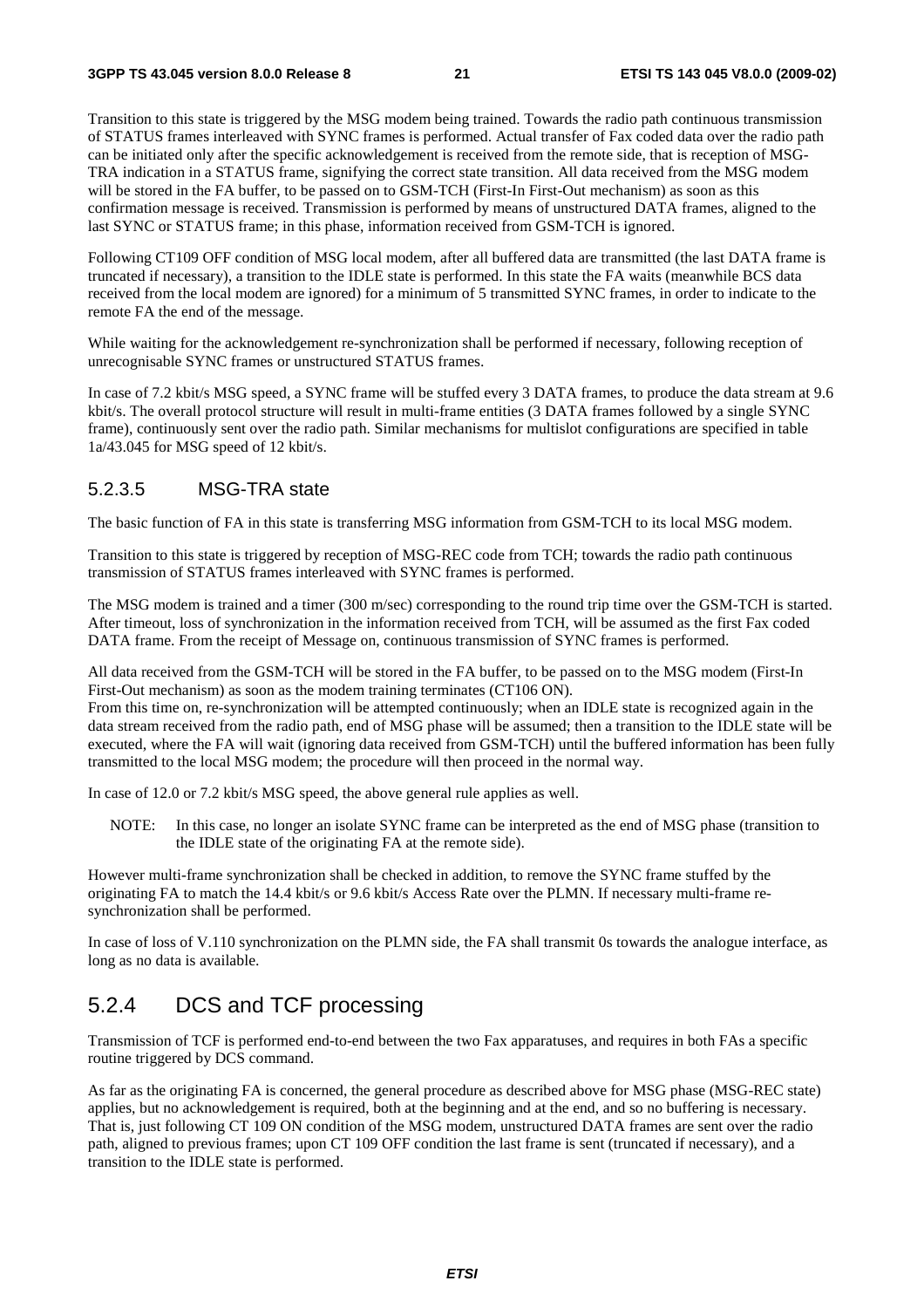As far as the terminating FA is concerned, after passing DCS command and waiting for the appropriate delay (75 m/sec), transition to the MSG-TRA is executed; here modem training shall be pre-empted and, as soon as the modem is ready for sending (CT 106 ON), loss of synchronization on TCH will be assumed as the first DATA frame containing TCF information and will be passed to the MSG modem. After 1.5 sec. timeout (standard TCF duration), the MSG modem will be turned OFF and the IDLE state entered as usual. Fill information (i.e. logical 0s) will be sent on the local modem if real TCF bit stream is not available.

When DCS frame requires a different Message speed with respect to the actual Access Rate established on the PLMN channel, CMM procedure will be issued (at IWF side only) as detailed in subclause 4.3.2 of the present document, just upon detecting the end of DCS frame, before any other task.

To ensure that the time gap between the DCS and TCF is within  $75 +/20$  ms period as specified in ITU-T/T.30, the training shall be pre-empted in the terminating FA, as defined above.

# 5.2.5 DCN (disconnect) frame

The FA/MT, upon detection of the DCN frame (see T.30) sent by the local terminal to indicate the end of facsimile transmission, passes this information to GSM-TCH in the normal way and then, initiates the disconnection procedure towards MT, as defined in subclause 6.3/43.045. When the DCN frame is received from GSM-TCH, disconnection procedure is initiated immediately by the FA/MT, as defined in subclause 6.3/43.045.

### 5.2.6 Clocking

At MS the Fax Adaptor or PLMN facsimile machine will acquire received data bit timing on CT115 (from MT). The transmitter element timing CT114 (from MT) shall be synchronized to CT115.

Since a synchronous terminal adapter function is used, the clock rate over the V.24 interface will always reflect the rate over the radio interface.

In this Teleservice the Network Independent Clocking (NIC) mechanism is not used; to compensate against mismatching between PLMN clock speed and local modem clock speed, a FIFO buffering technique shall be adopted in the FAs on both the PLMN sides. The strategy to manage the buffer queue has a direct impact on the overall delay of the MSG phase, and therefore on T.30 operability in the ensuing post-message phase; basically this procedure is regarded as implementation dependent, and hence is beyond the scope of the present document. A possible implementation is described below, aiming at minimizing the addition delay.

In the originating FA, when the modem speed is lower, according to T.4 (subclause 4.1.3/T.4) a pause may be placed in the message flow by transmitting a FILL sequence (variable string of 0s) between a line of Data and an EOL character. When the modem speed is higher, as no flow control is provided by T.4 coding, the buffer will store excess data resulting from a Fax page transmission.

In the terminating FA the same control means will be exploited.

### 5.2.7 Timeouts

The overall Fax Adaptation function has no intrinsic timeout, and so relies fully on the timing constraints associated to the end-to-end T.30 procedure.

This means that, no matter of the reference configuration used at the MS, either the "standard" one (figure 2a/43.045) or the "PLMN Facsimile Machine" (figure 2d/43.045), the progress of the Call for this Teleservice will be merely subject to the T.30 typical timing protections, settled externally (physically and/or functionally) with respect to the procedure as described above.

# 5.3 Specific TAFs for facsimile service (T.30/A)

The optional error correction procedure, as defined in ITU-T T.4 and T.30 (annex A) Recommendations may be fully supported, provided some specific features are added to the Fax Adaptation procedure as resulting from the previous subclause 5.2/43.045.

These features are relevant to: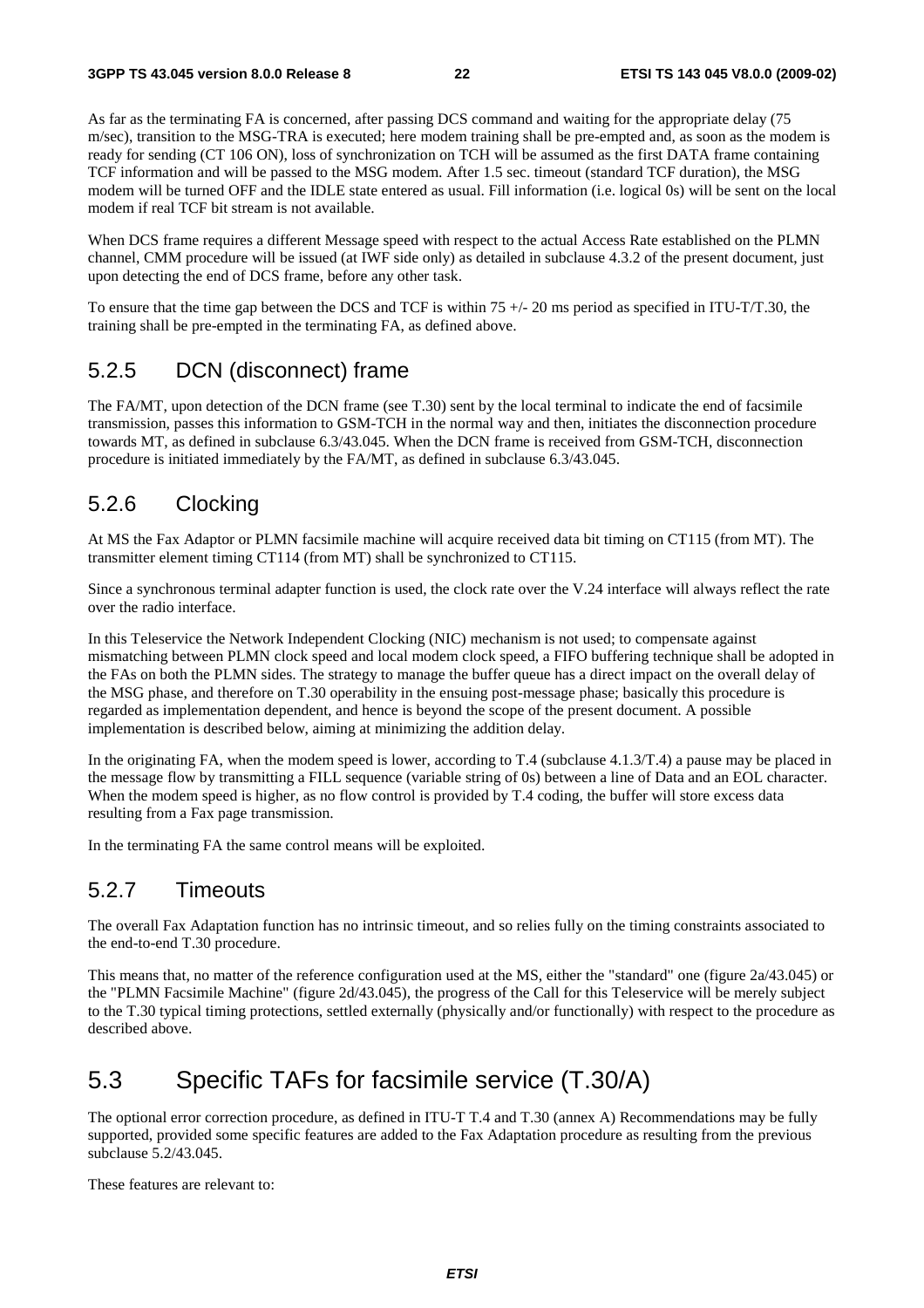- additional HDLC frame to be detected:
- handling of the Message phase;
- modification of the Channel rate (CMM request);

The Error Correction mode is entered upon detection of the relevant bits in the DIS/DTC frame.

If the FA does not support the ECM, the relevant bit in the DIS has to be set to zero by the FA.

### 5.3.1 Frame detection

During the BCS phases, beside the frames enlisted in subclause 4.2.1.1/43.045, an additional frame (CTC) has to be detected, as it fixes the retransmission strategy chosen by the Fax transmitting terminal.

### 5.3.2 Message phase

The same buffering approach as for standard T.30 procedure (see subclause 5.2.3.1/43.045) will be exploited to overcome the mismatching in clock speed between PLMN and the local modem; in this case however the HDLC flag code (hex 7E) will be used to control the buffer level, as the Fax coded data are structured in HDLC frames.

# 5.3.3 Additional CMM request

While in BCS the CTC frame has to be detected, due to the possible (not mandatory) request of changing the transmission speed to a fallback bit-rate.

The CMM request towards the PLMN (when appropriate) is issued at the IWF side, by exploiting the bit-rate indication in the CTC frame, similar to the indication in DCS frame.

Upon detecting the CTC frame, either sent by the PSTN or by the MS, provided the transmission speed indication is different from the existing Channel rate, as soon as the end of frame is detected, CMM request is issued, using exactly the same procedure as described for DCS in subclause 4.3.2 of the present document

If a 7,2 kbit/s MSG speed is requested in the CTC frame, no CMM request is necessary, and the specific procedure described in subclause 4.2.3.4 applies, using the same 9,6 kbit/s Access Rate over the PLMN channel.

# 6 Signalling aspects

3GPP TS 27.003 identifies the BC/LLC/HLC requirements to be supported by the MT.

In case of Teleservice 61 (Alternate Speech/Facsimile), both "Speech" and "Group 3 facsimile" Bearer Capability Information Elements (BC-IE) are necessary to set up the call; the sequence order in which these BC-IEs are transmitted identifies the service to be provided first by the PLMN. For Mobile Originated calls, the MT indicates in the SETUP message the first requirement e.g. speech, by sending this as the first BC-IE; for an "autocalling" facsimile request, the "Group 3 Facsimile" BC-IE is sent as the first one.

For Mobile Terminated calls, the MT may change the order of BCIEs and send them back in the CALL CONF message.

In case of Teleservice 62, a single BC-IE ("Group 3 Facsimile") is used.

Interworking between Teleservice 61 and 62 is specified in 3GPP TS 22.003 and 3GPP TS 27.001.

# 6.1 Handling of Tonal Signals

Because the ITU-T defined service uses modems, there are some signals received from the analogue link at the IWF and (where used) the Fax Adaptor which do not have a direct binary representation. These signals cannot therefore be passed across the radio interface in the same way as the T.30 and T.4 information. These signals are the modem Called (CED) and Calling (CNG) tones sent at the start of each Fax data phase of the call; they are generated locally by the FA/MT and FA/IWF, exploiting an end-to-end time alignment mechanism, triggered by appropriate messages on the PLMN signalling channel. The procedure is detailed in the following.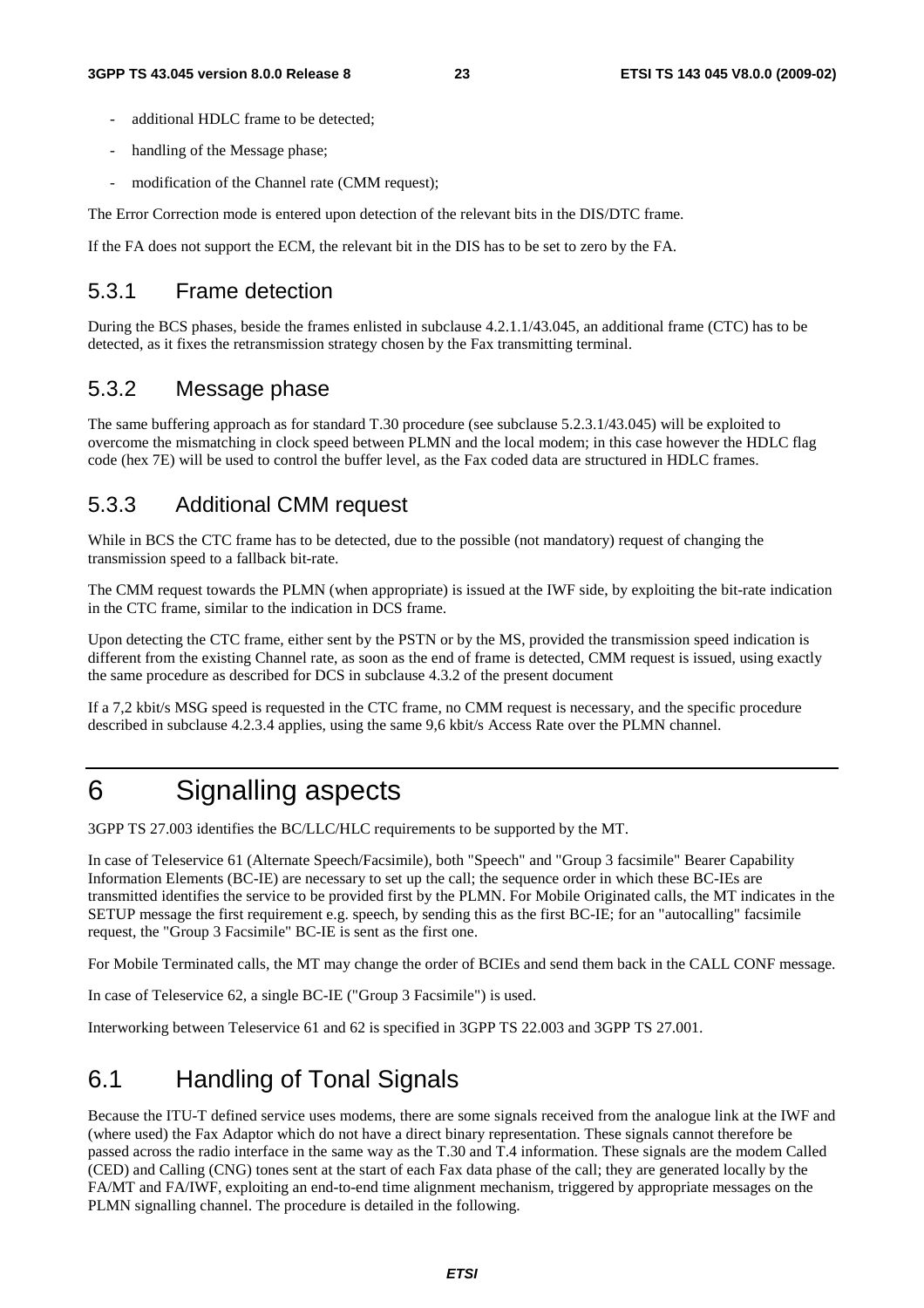# 6.2 Call establishment

The PSTN Facsimile apparatus may be manually or automatically calling.

# 6.2.1 Mobile Terminated Call - Speech then Fax

Refer to diagrams in figure II-5a/43.045 and II-5b/43.045. In both of the figures the initial call setup is mobile terminated. In figure II-5a/43.045 the data call direction is also mobile terminated, in figure II-5b/43.045 it is mobile originated.

In order to make the transition from the speech phase to the facsimile phase, the MODIFY command must be initiated by MMI at the MS

In the case where a PLMN facsimile machine is used, it will turn on CT108.2 when it is connected to the line by manual intervention.

In the case where a Fax Adaptor at MT is used, it will turn on CT108.2 when the mobile Fax Apparatus is connected to the line by manual intervention.

After determination of the data call direction and ICM (see subclause 4.3.1) and on completion of the synchronization process over the radio interface, CT107 shall be turned on by the MT; in the case where a Fax Adaptor is used, on receipt of CT107 from MT, the Fax Adaptor will complete the tonal handshaking according to the rules in subclause 4.3.1. The analogue link at FA/IWF side will be established in accordance with the T.30 Recommendation; provided the synchronization process is completed (CT108.2 ON condition), the appropriate tone according to the rules in subclause 4.3.1 shall be transmitted. In case of data call direction "mobile terminated" the CED tone shall be transmitted after a silence time of 1,8 to 2,5 sec. (see T.30/4.3.3.2) from the call being answered; during transmission of CED tone (2,6 sec. minimum duration, followed by a delay period of  $75 +/- 20$  m/sec) the IWF/FA will process data received from GSM-TCH as usual, but the relevant information (e.g. preamble of a BCS frame) shall be discarded without any buffering.

Note that CT109 and CT106 at the R interface of the MT must be in the ON condition before any further procedure can be carried out end-to-end between the Fax Adaptors; therefore, as soon as the synchronization process over the radio interface is completed, both CT109 and CT106 (MT side) are clamped to the ON condition by the FA/IWF (by setting the appropriate status bits in the V.110 frame), so fixing a full-duplex mode throughout the whole data phase of the call.

# 6.2.2 Mobile Terminated Call - Auto answer

Refer to the diagram in figure II-6/43.045.

A call received from the PSTN will cause the MT to turn on CT125 at the R interface.

In the case where a PLMN facsimile machine is used, V.25bis auto answer process is handled directly by turning on CT108.2. In the case where a Fax Adaptor is used, CT125 will cause ring current to be sent to the mobile Fax apparatus. The Fax Adaptor will turn on CT108.2 when the mobile Fax Apparatus answers the call.

On receipt of CT108.2, the MT will answer the call and initiate the synchronization process over the radio interface.

On completion of the synchronization process over the radio interface, CT107 shall be turned on by the MT; in the case where a Fax Adaptor is used, on receipt of CT107 from MT, the Fax Adaptor will initiate the tonal handshaking by sending CNG (mandatory).

The analogue link at IWF side shall be established in accordance with the T.30 Recommendation; the same considerations apply as detailed in the previous subclause 6.2.1 for CED transmission.

Note that CT109 and CT106 at the R interface of the MT must be in the ON condition before any further procedure can be carried out end-to-end between the Fax Adaptors; therefore, as soon as the synchronization process over the radio interface is completed, both CT109 and CT106 (MT side) are clamped to the ON condition by the FA/IWF.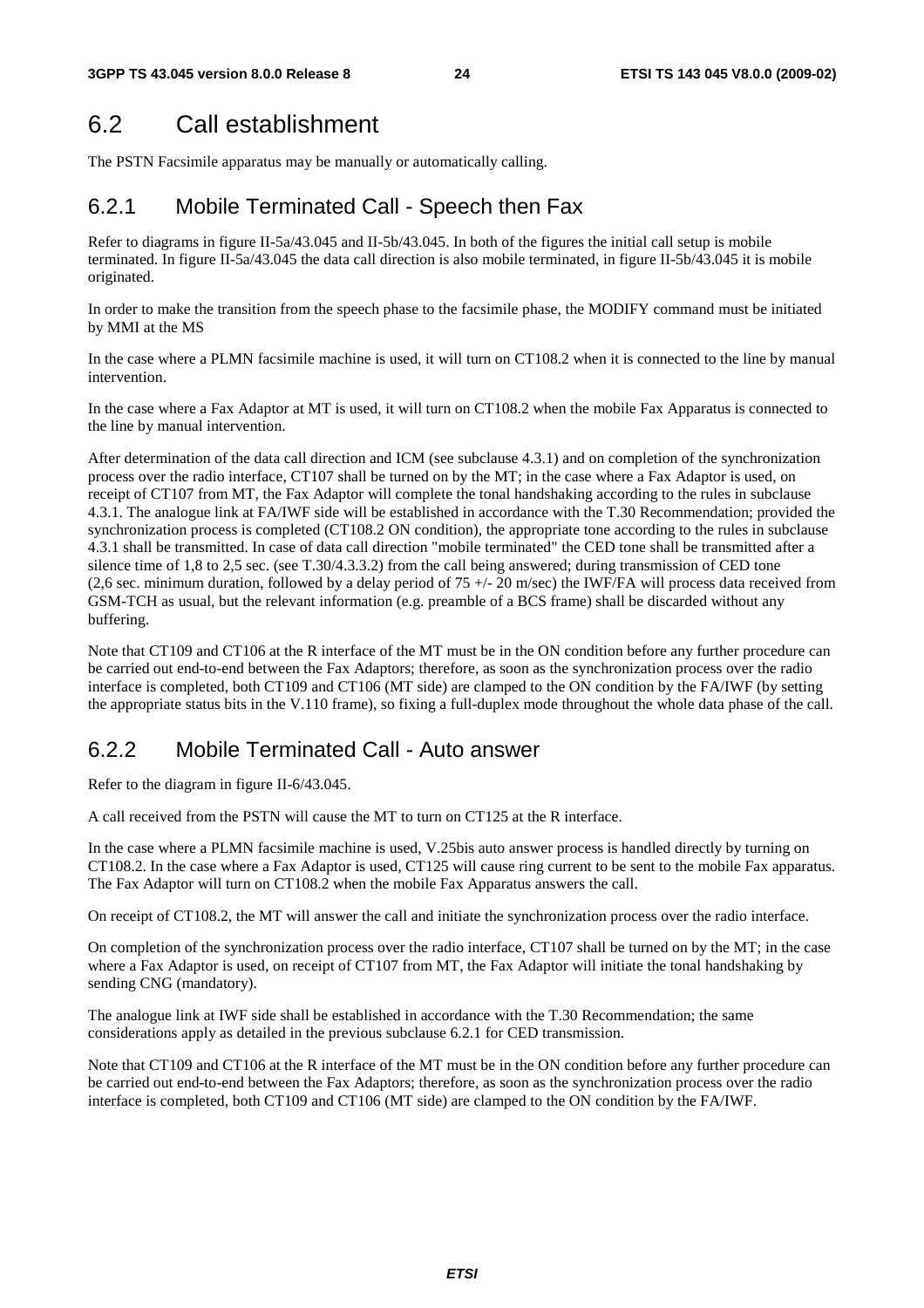# 6.2.3 Mobile Originated Call - Speech then Fax

Refer to diagrams in figure II-7a/43.045 and II-7b/43.045. In both of the figures the initial call setup is mobile originated. In figure II-7a/43.045 the data call direction is also mobile originated, in figure II-7b/43.045 it is mobile terminated.

In order to make the transition from the speech phase to the facsimile phase, the MODIFY command must be initiated by MMI at the MS, which will result in a synchronization phase over the radio interface and connection to line of FA/IWF.

In the case where a Fax Adaptor is used, the mobile Fax apparatus must be connected to line by manual intervention at this stage, and will cause the Fax Adaptor to turn on CT108.2 towards the MT. In the case where a PLMN facsimile machine is used, CT108.2 shall be turned on when the PLMN facsimile apparatus is connected to line by manual intervention.

After determination of the data call direction and ICM (see subclause 4.3.1) and on completion of the synchronization process over the radio interface, the modem at IWF will be automatically selected and send the appropriate modem tone according to the rules in subclause 4.3.1 to the PSTN Fax apparatus. Also CT107 shall be turned on by MT, whereupon the FA/MT will complete the tonal handshaking according to the rules in subclause 4.3.1.

Note that CT109 and CT106 at the R interface of the MT must be in the ON condition before any further procedure can be carried out end-to-end between the Fax Adaptors; therefore, as soon as the synchronization process over the radio interface is completed, both CT109 and CT106 (MT side) are clamped to the ON condition by the FA/IWF.

# 6.2.4 Mobile Originated Call - Auto calling

Refer to the diagram in figure II-8/43.045.

Over the V.24 interface the autocalling procedure of V.25bis is initiated, using the relevant HDLC format commands. This is done either directly from the PLMN facsimile machine or, in the case where a Fax Adaptor is used, by loop disconnect or DTMF dialling information between the mobile Fax apparatus and the Fax Adaptor.

When the call is answered, a synchronization phase will take place over the radio interface.

On completion of the synchronization process over the radio interface, the modem at IWF will be automatically selected and send CNG (mandatory) to PSTN Fax apparatus. Also CT107 shall be turned on by MT. In the case where a Fax Adaptor is used, the receipt of CT107 shall cause the Fax Adaptor to connect to line.

Note that CT109 and CT106 at the R interface of the MT must be in the ON condition before any further procedure can be carried out end-to-end between the Fax Adaptors; therefore, as soon as the synchronization process over the radio interface is completed, both CT109 and CT106 (MT side) are clamped to the ON condition by the FA/IWF.

# 6.2.5 Mobile Originated Call - Manual calling

Refer to the diagram in figure II-9/43.045.

When the call is answered a synchronization phase will take place over the radio interface, provided CT108.2 is in ON condition.

In the case where a Fax Adaptor is used, the mobile Fax apparatus must be connected to line by manual intervention at this stage, and will cause the Fax Adaptor to turn on CT108.2 towards the MT.

In the case where a PLMN facsimile machine is used, CT108.2 shall be turned on when the PLMN facsimile apparatus is connected to line by manual intervention.

On completion of the synchronization process over the radio interface, the modem at IWF will be automatically selected and send CNG (mandatory) to PSTN Fax apparatus. Also CT107 shall be turned on by MT. In the case where a Fax Adaptor is used, the receipt of CT107 shall cause the Fax Adaptor to connect to line.

Note that CT109 and CT106 at the R interface of the MT must be in the ON condition before any further procedure can be carried out end-to-end between the Fax Adaptors; therefore, as soon as the synchronization process over the radio interface is completed, both CT109 and CT106 (MT side) are clamped to the ON condition by the FA/IWF.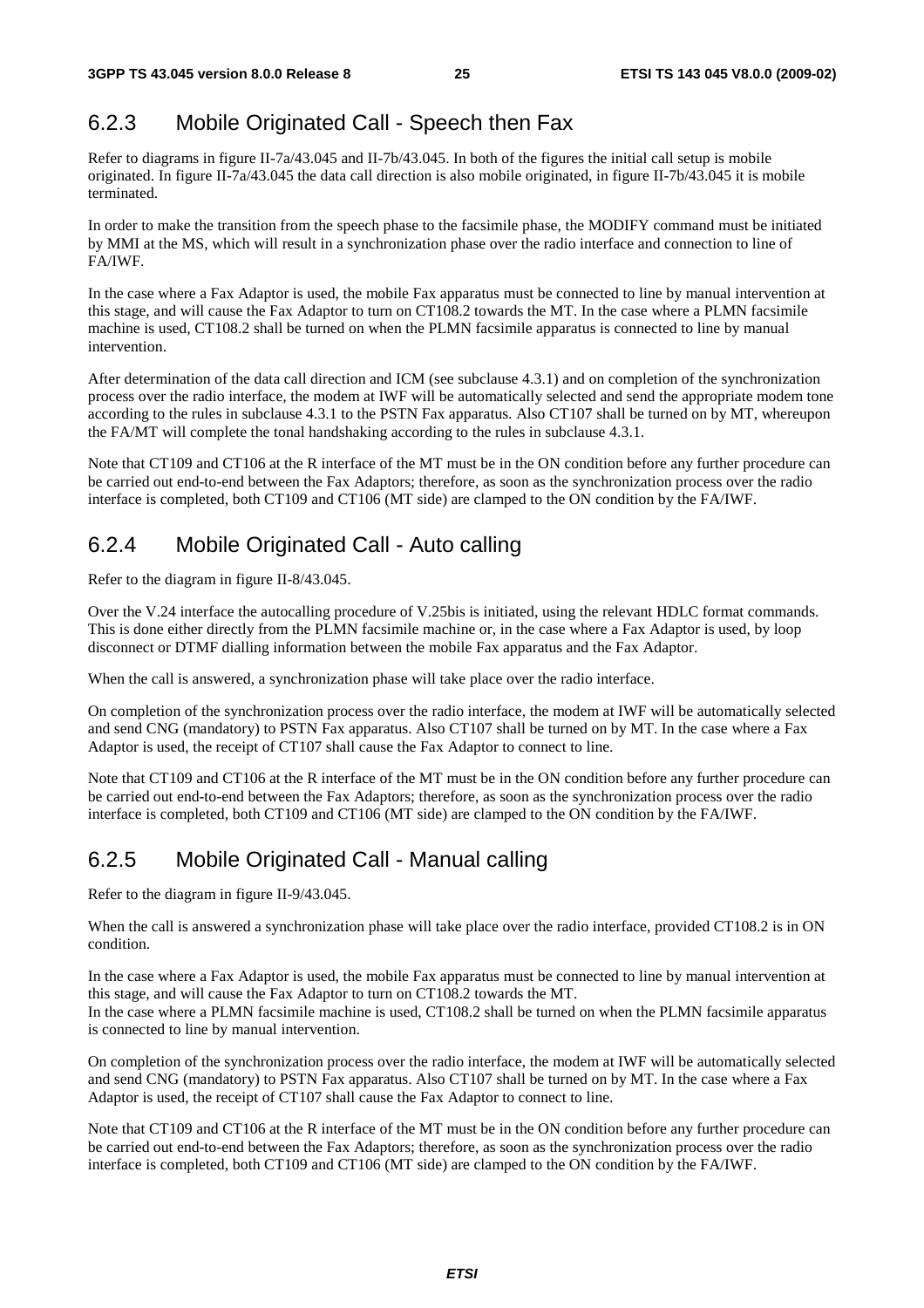# 6.3 Call release

The normal call release procedure will be initiated at the MS, either by the PLMN Facsimile Machine or by the FA/MT, forcing CT108.2 in OFF condition; this will follow DCN frame (disconnect, see subclause 5.2.5 of the present document) occurrence, either sent over the GSM-TCH towards the remote Fax terminal or received via GSM-TCH from the remote Fax terminal.

In the former case CT109 will be actually turned OFF after a time delay of 200 m/sec from DCN being sent. In the latter case no delay is necessary before turning CT108.2 in OFF condition; when the received DCN is corrupted and hence undetected in the MS by the FA, the Call Control entity in the MSC/IWF will release the call over the PLMN connection element, following the disconnection over the PSTN.

# 7 Interworking to fixed networks

PSTN and ISDN only are considered, both used as transit network to complement the PLMN in the end-to-end connection between GR 3 facsimile apparatus, figure 8/43.045.

As far as the signalling aspect are concerned, both general and Facsimile Teleservice specific requirements, as specified in 3GPP TS 29.007, apply. Clarifications given in the following deal with Traffic channel aspects only.

# 7.1 Interworking to PSTN

As the standard access of Group 3 facsimile terminals for this Teleservice is a 2-wire analogue interface, all the technical requirements for network interworking to PSTN are identical in principle to those encountered for the terminal connection to the MT.

The key functional block is the Fax Adaptor described in clauses 4 to 6 of the present document. As far as network interworking is concerned, the main function to be performed by such block is the correct managing of a composite modem, in accordance with the requirements of ITU-T Rec. T.30.

- V.21 synchronous mode, as standard facility for all BCS phases;
- V.27ter for message speeds of 4 800 and 2 400 bit/s;
- V.29 for 9 600 and 7 200 bit/s message speed.
- V.17 for 7200, 9600, 12000 and 14400 bit/s message speed.

The mechanism for selecting the right modem is the following:

- the actual message speed is obtained by detecting the DCS frame (see table  $2/T.30$ ) while in BCS phase;
- on entering the Message phase, there is an interchange between the V.21 modem and the actual modem agreed upon between the terminals for message transmission;
- on exiting the Message phase the V.21 modem is selected again.

Times for settling the modems will be in accordance with the requirements of Recommendation T.30.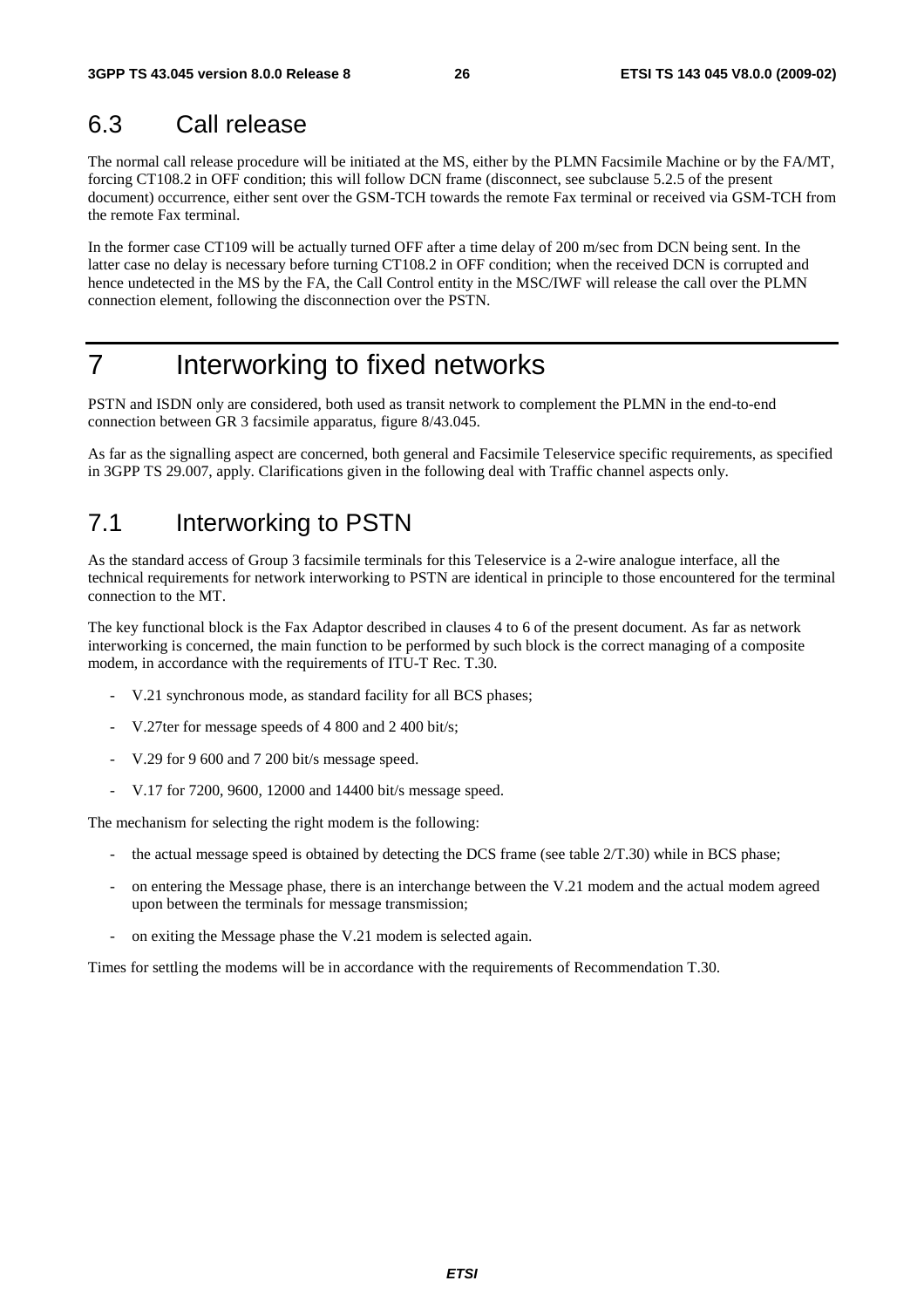

**Figure 8/43.045: Network interworking** 

# 7.2 Interworking to ISDN

The use of 3,1 kHz bearer capability of ISDN allows for an interworking of PLMN very similar in practice to the scheme for PSTN, figure 6/43.045.

The Fax Adaptor function is in conformance with the description given in clauses 4 to 6 of the present document, and operates as detailed in subclause 7.1/43.045.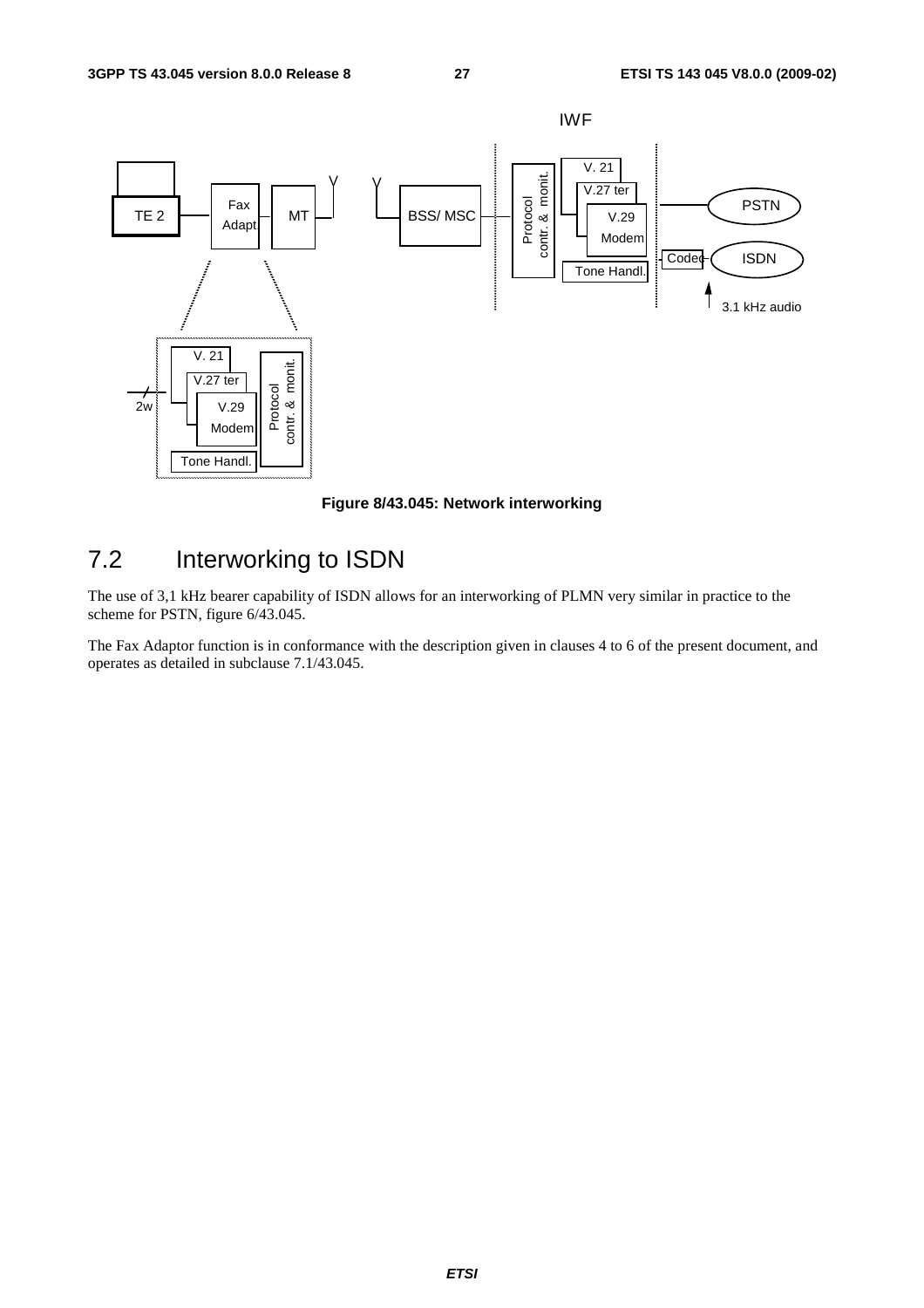# Annex I (informative): Protocol entities from ITU-T T.30 and T.4

List of T.30 signals

| Abbre-           | <b>Function</b>                        | <b>Signal format</b> | T.30 standard   T.30 err.corr. |                         |
|------------------|----------------------------------------|----------------------|--------------------------------|-------------------------|
| viation          |                                        |                      |                                |                         |
| <b>CED</b>       | Called station identification          | 2100 Hz              | $\overline{X}$                 | Χ                       |
| <b>CFR</b>       | Confirmation to receive                | X010 0001            | $\mathsf{X}$                   | X                       |
| <b>CRP</b>       | Command repeat                         | X101 1000            | X                              | X                       |
| <b>CIG</b>       | Calling subscriber identification      | 1000 1000            | X                              | X                       |
| <b>CNG</b>       | Calling tone                           | 1100 Hz              | X                              | X                       |
| <b>CSI</b>       | Called subscriber identification       | 0000 0010            | X                              | X                       |
| <b>CTC</b>       | Continue to correct                    | X100 1000            |                                | X                       |
| <b>CTR</b>       | Response to continue to correct        | X010 0011            |                                | X                       |
| <b>DCN</b>       | Disconnect                             | X101 1111            | $\overline{\mathsf{x}}$        | $\overline{\mathsf{x}}$ |
| <b>DCS</b>       | Digital command signal                 | X100 0001            | X                              | Χ                       |
| <b>DIS</b>       | Digital identification signal          | 0000 0001            | X                              | Χ                       |
| <b>DTC</b>       | Digital transmit command               | 1000 0001            | $\mathsf X$                    | X                       |
| <b>EOM</b>       | End of message                         | X111 0001            | X                              |                         |
| <b>EOP</b>       | End of procedure                       | X111 0100            | $\pmb{\times}$                 |                         |
| <b>EOR</b>       | End of retransmission                  | X111 0011            |                                | Χ                       |
| <b>ERR</b>       | Response to end of retransmission      | X011 1000            |                                | X                       |
| <b>FCD</b>       | Facsimile coded data                   | 0110 0000            |                                | $\overline{\mathsf{x}}$ |
| FCF              | Facsimile control field                | 5                    | X                              | Χ                       |
| <b>FCS</b>       | Frame checking sequence                | 16 bits              | X                              | X                       |
| <b>FIF</b>       | Facsimile information field            | ---                  | $\sf X$                        | X                       |
| <b>FTT</b>       | Failure to train                       | X010 0010            | $\mathsf{X}$                   | $\sf X$                 |
| <b>MCF</b>       | Message confirmation                   | X011 0001            | $\overline{\mathsf{x}}$        | $\overline{\mathsf{x}}$ |
| <b>MPS</b>       | Multi-page signal                      | X111 0010            | X                              |                         |
| <b>NSC</b>       | Non-standard facilities command        | 1000 0100            | $\sf X$                        | X                       |
| <b>NSF</b>       | Non-standard facilities                | 0000 0100            | $\mathsf{x}$                   | X                       |
| <b>NSS</b>       | Non-standard set-up                    | X100 0100            | $\sf X$                        | X                       |
| PIN              | Procedural interrupt negative          | X011 0100            | $\overline{\mathsf{X}}$        | $\overline{\mathsf{x}}$ |
| PIP              | Procedural interrupt positive          | X011 0101            | X                              | X                       |
| <b>PIS</b>       | Procedure interrupt signal             | 462 Hz               | $\pmb{\times}$                 | X                       |
| <b>PPR</b>       | Partial page request                   | X011 1101            |                                | X                       |
| <b>PPS</b>       | Partial page signal                    | X111 1101            |                                | X                       |
| PRI              | Procedure interrupt                    | X111 XXXX            | X                              |                         |
| $\overline{RCP}$ | Return to control for partial page     | 0110 0001            |                                | $\overline{\mathsf{x}}$ |
| <b>RNR</b>       | Receive not ready                      | X011 0111            |                                | X                       |
| <b>RR</b>        | Receive ready                          | X111 0110            |                                | X                       |
| <b>RTN</b>       | Retrain negative                       | X011 0010            | X                              | Χ                       |
| <b>RTP</b>       | Retrain positive                       | X011 0011            | $\mathsf X$                    | X                       |
| <b>TCF</b>       | Training check frame                   | 0 1.5s               | $\overline{\mathsf{x}}$        | $\overline{\mathsf{x}}$ |
| <b>TSI</b>       | Transmitting subscriber identification | X100 0010            | $\sf X$                        | X                       |

#### List of ITU-T T.4 signals

| Abbre-<br>viation | <b>Function</b>          | <b>Signal format</b> |
|-------------------|--------------------------|----------------------|
| <b>EOL</b>        | End of line              | 10000 0000 0001      |
| <b>RTC</b>        | <b>Return to control</b> | $6 * EOL$            |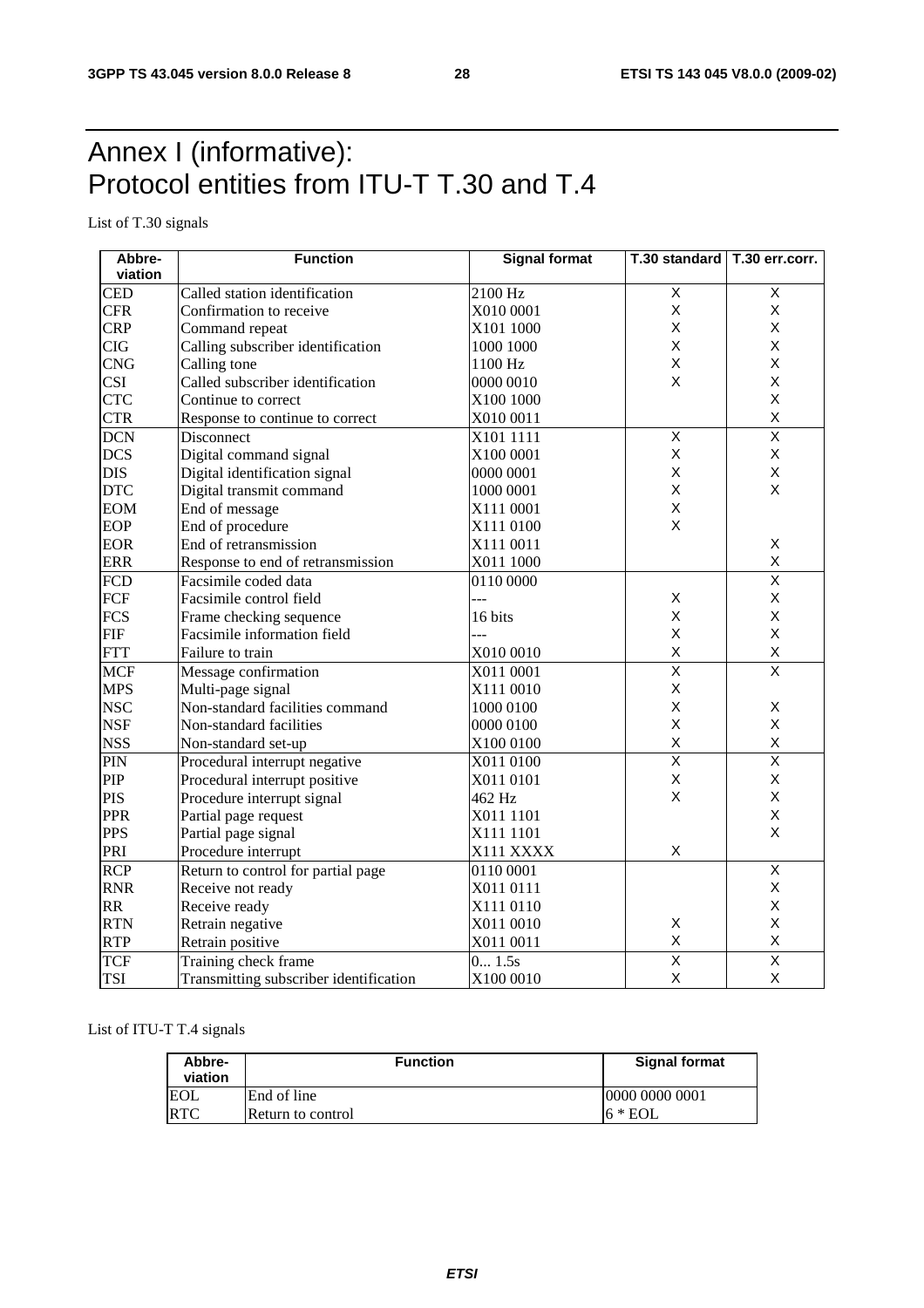

 Fig. II-1/03.45 - Mobile originated facsimile transmission - Typical BCS phase (command/response)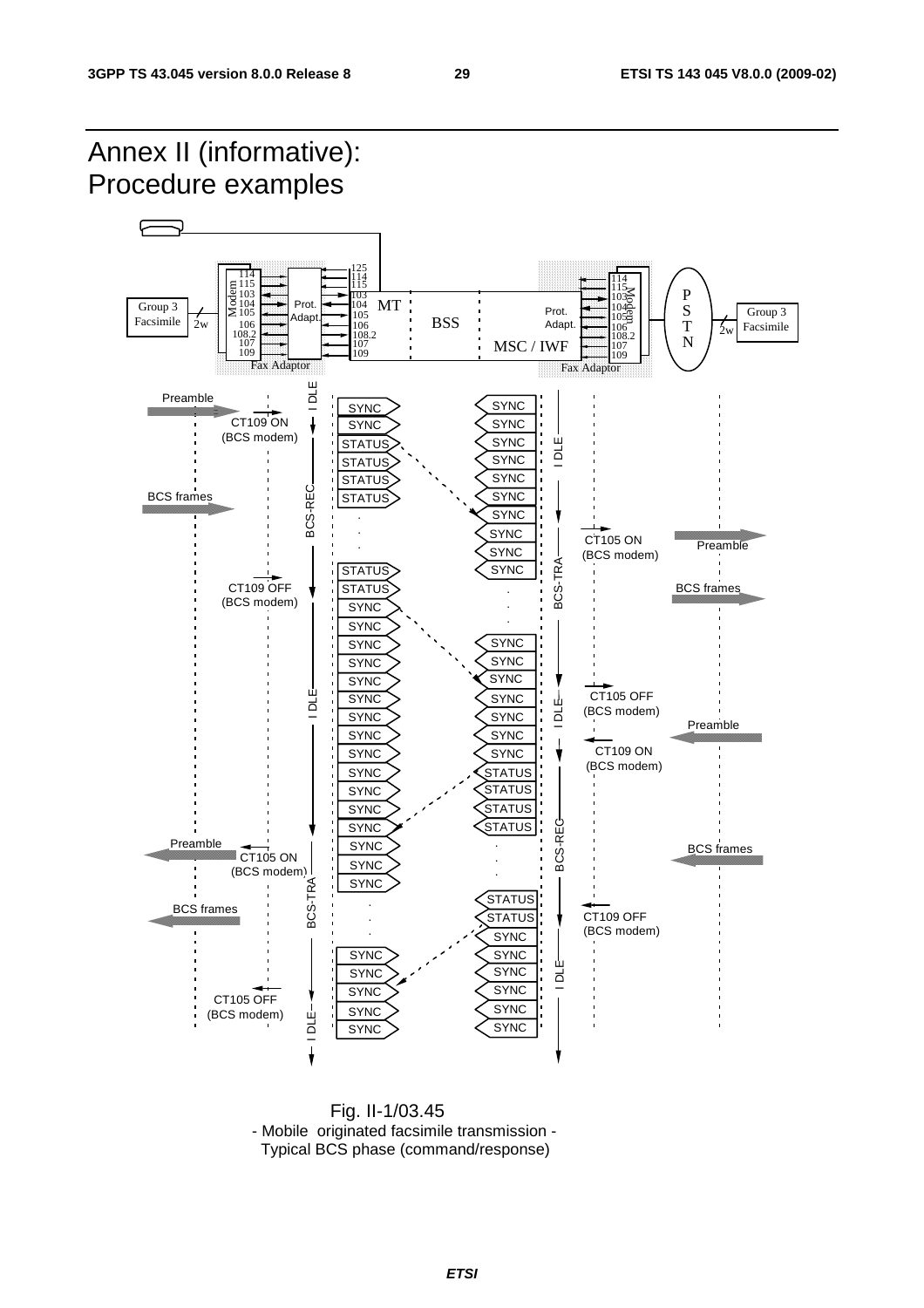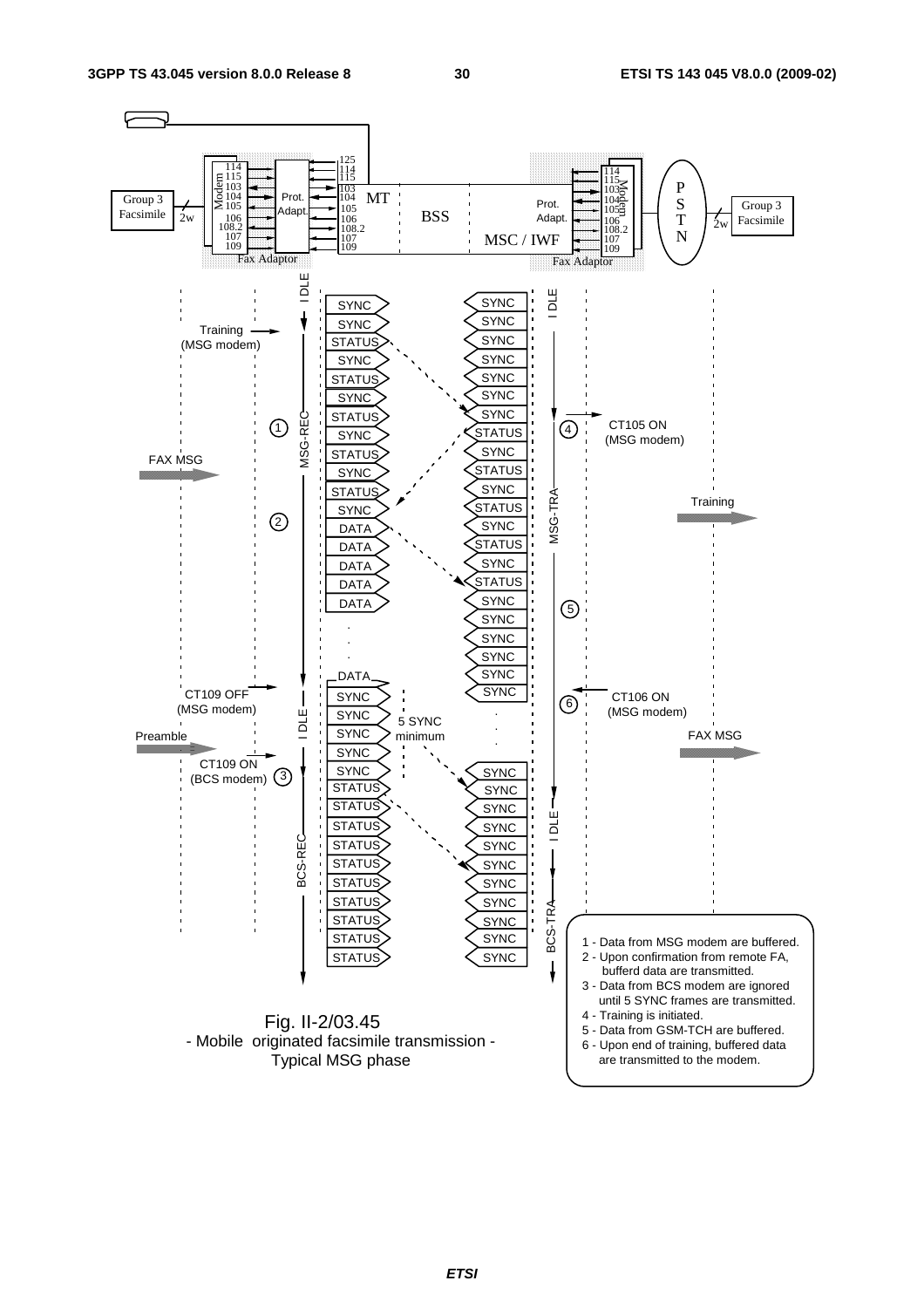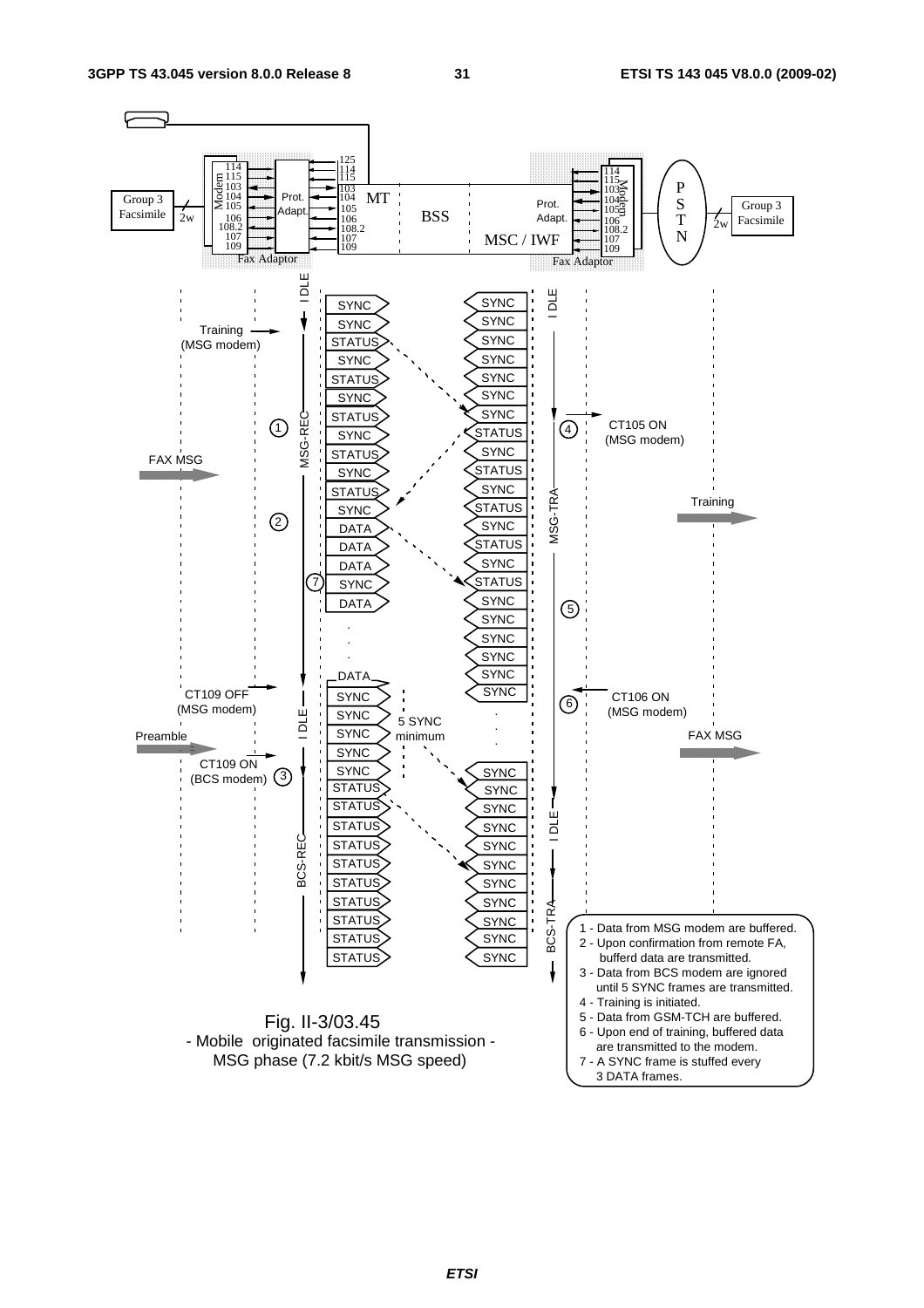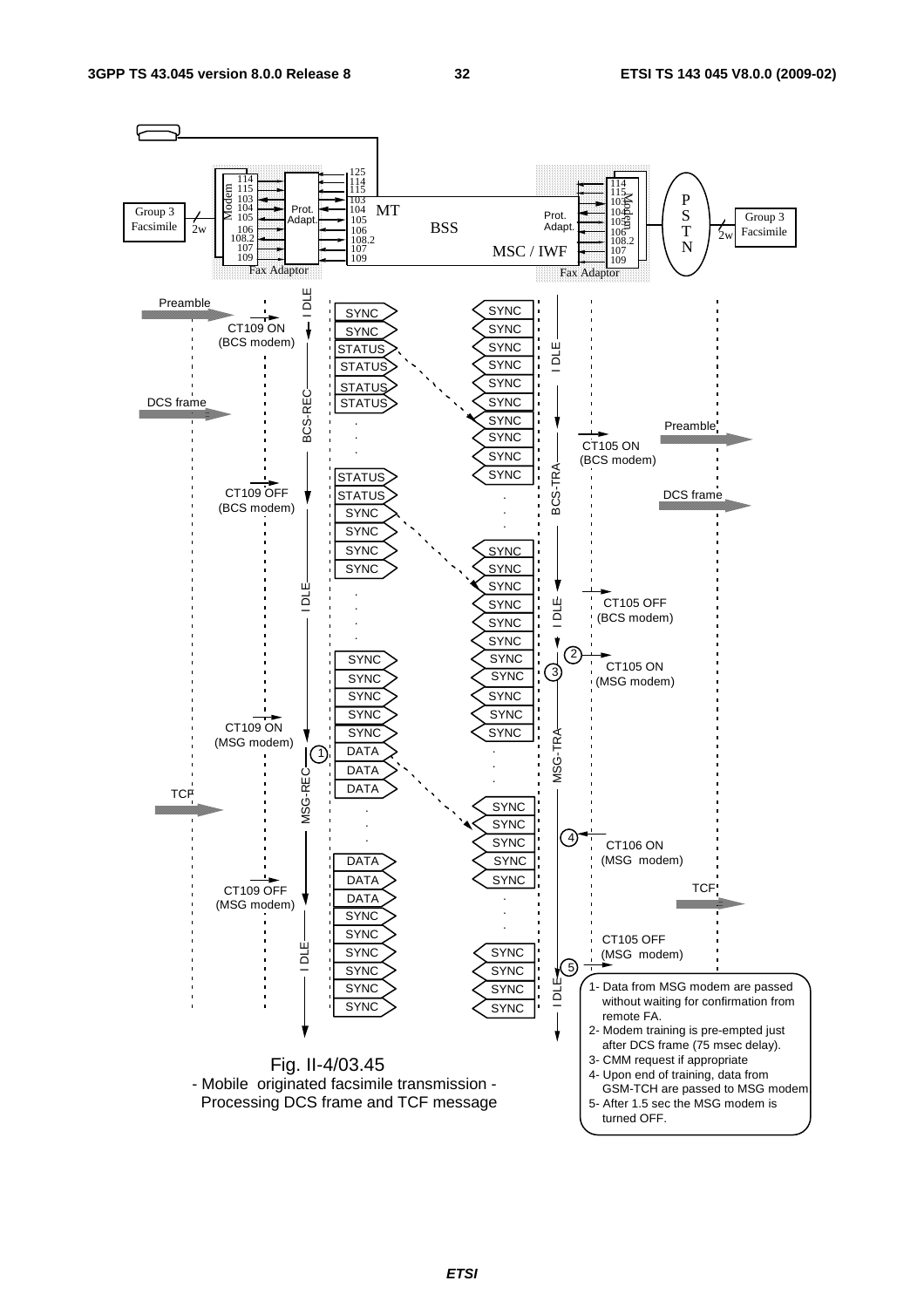

 Fig. II-5a/03.45 - Mobile Terminated Call - Speech then Fax (Data Call Direction is Mobile Terminated)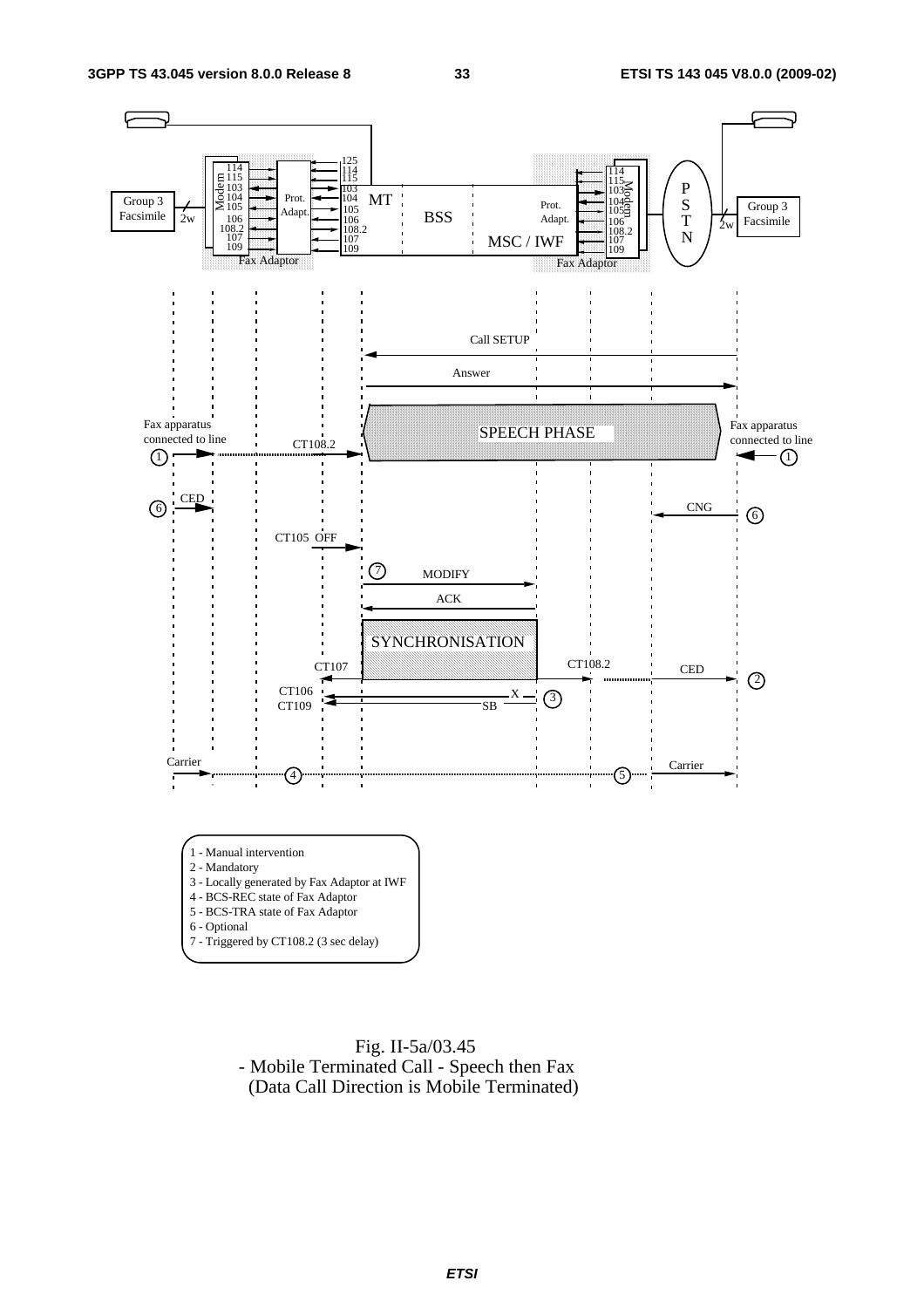

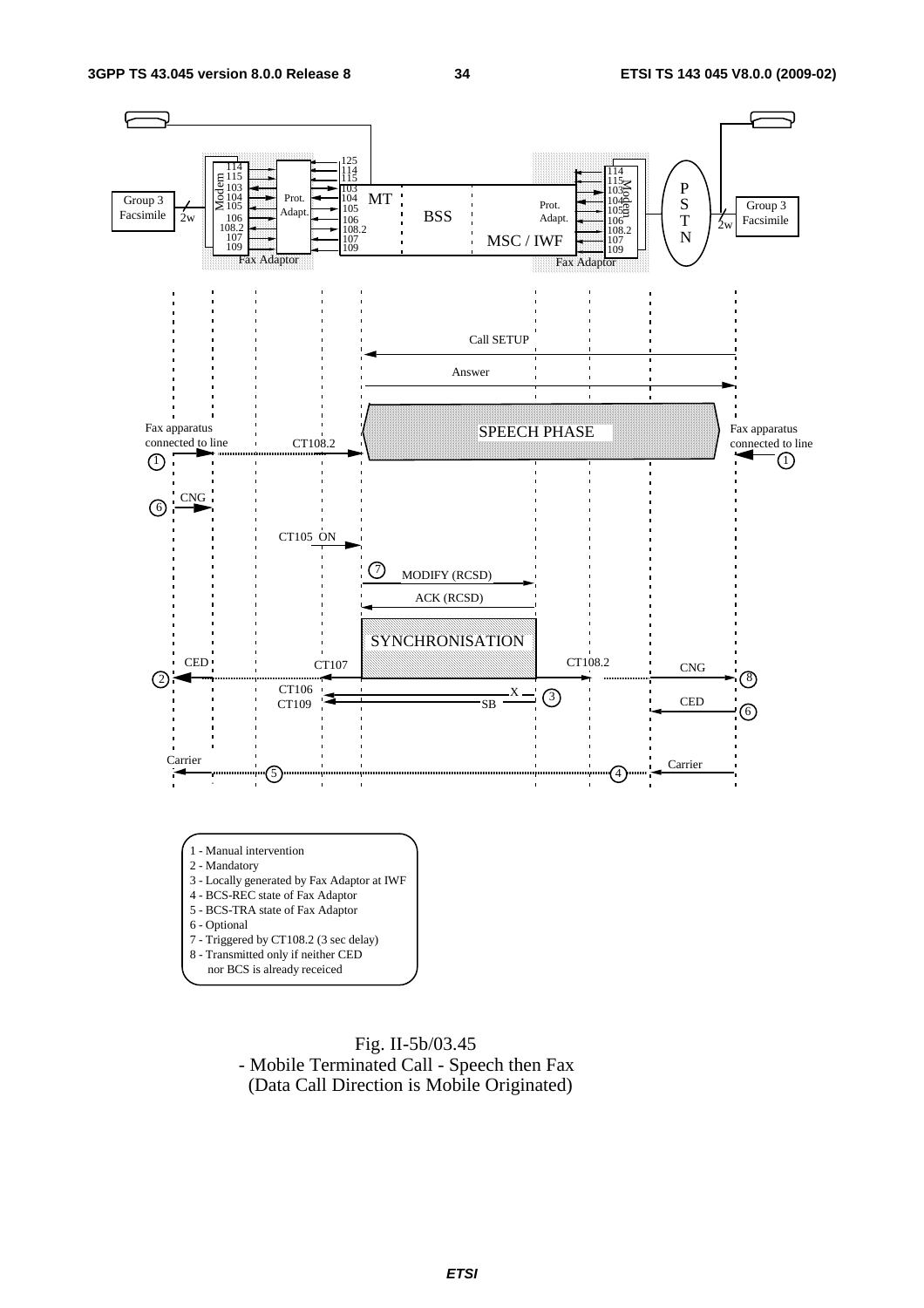

 Fig. II-6/03.45 - Mobile Terminated Call - Auto Answer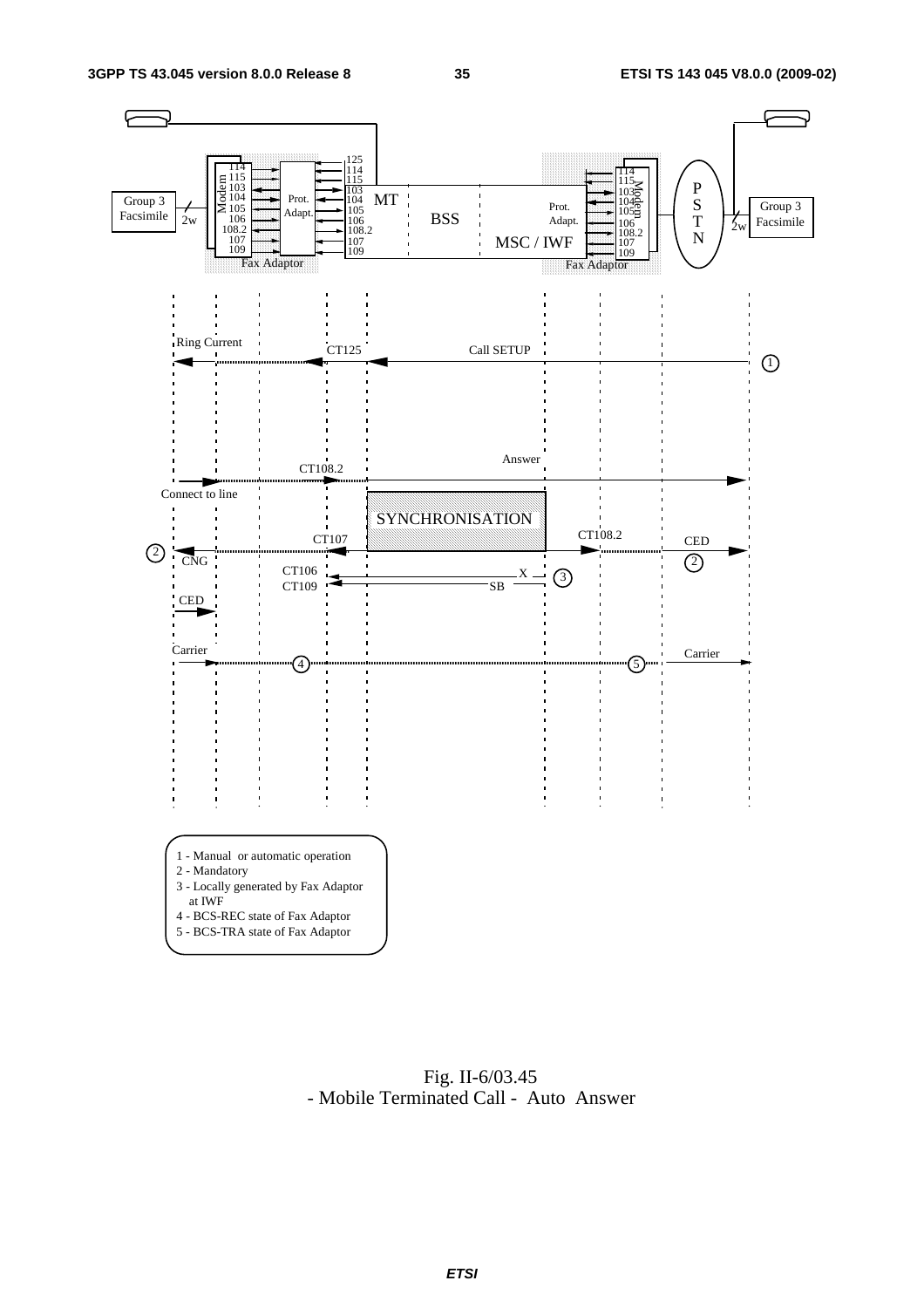

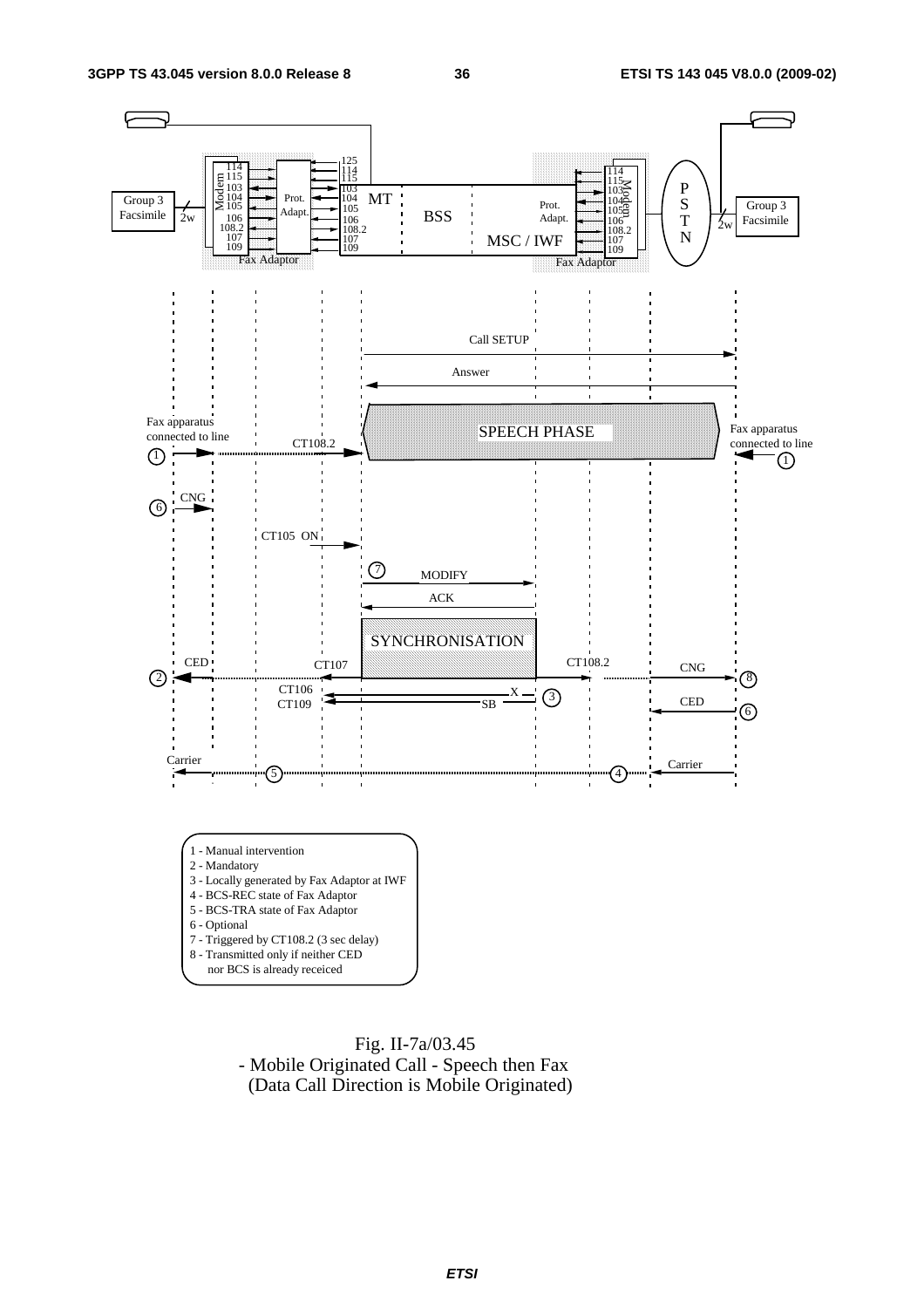

 Fig. II-7b/03.45 - Mobile Originated Call - Speech then Fax (Data Call Direction is Mobile

Terminated)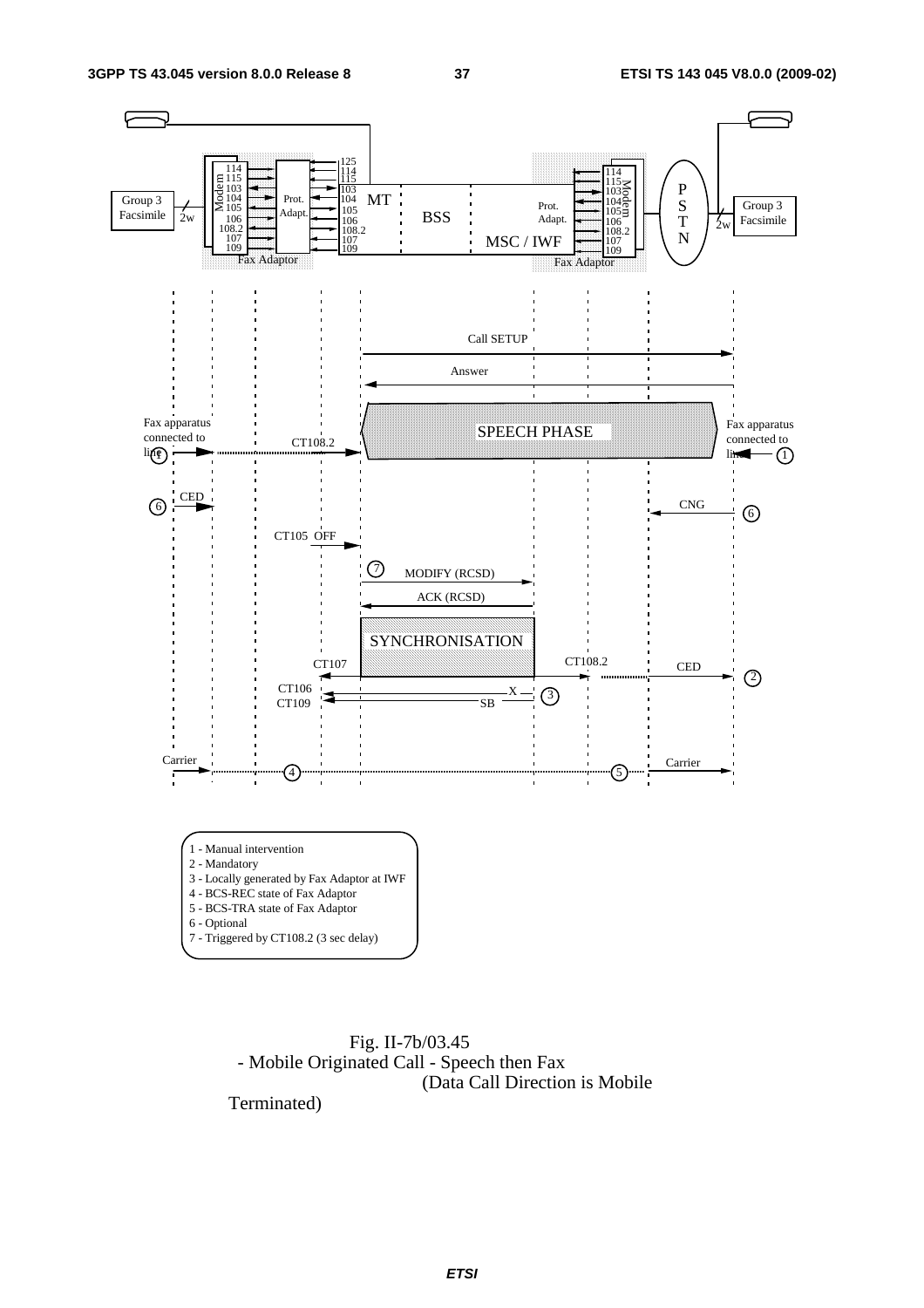

 Fig. II-8/03.45 - Mobile Originated Call - Auto Calling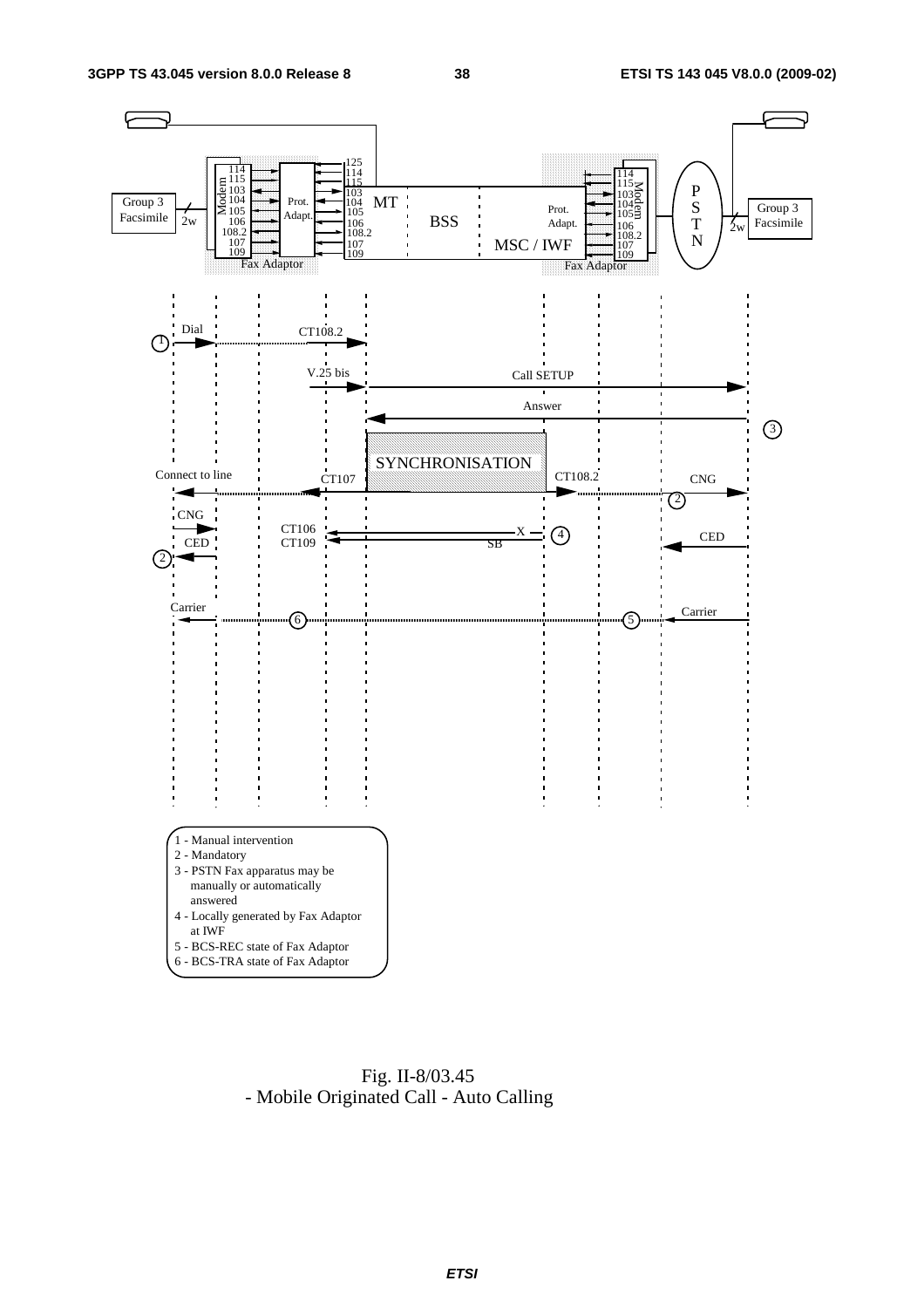

 Fig. II-9/03.45 - Mobile Originated Call - Manual Calling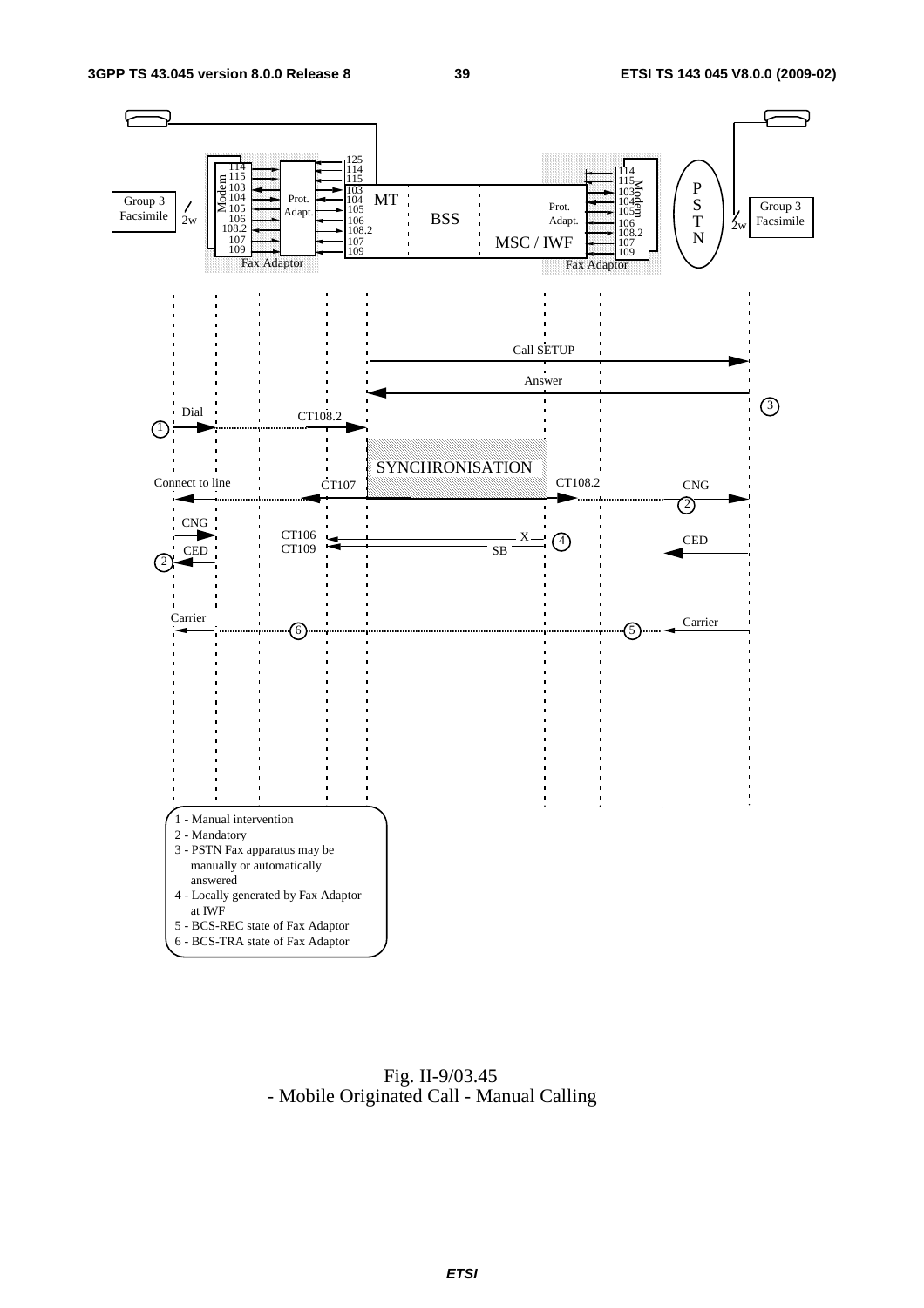

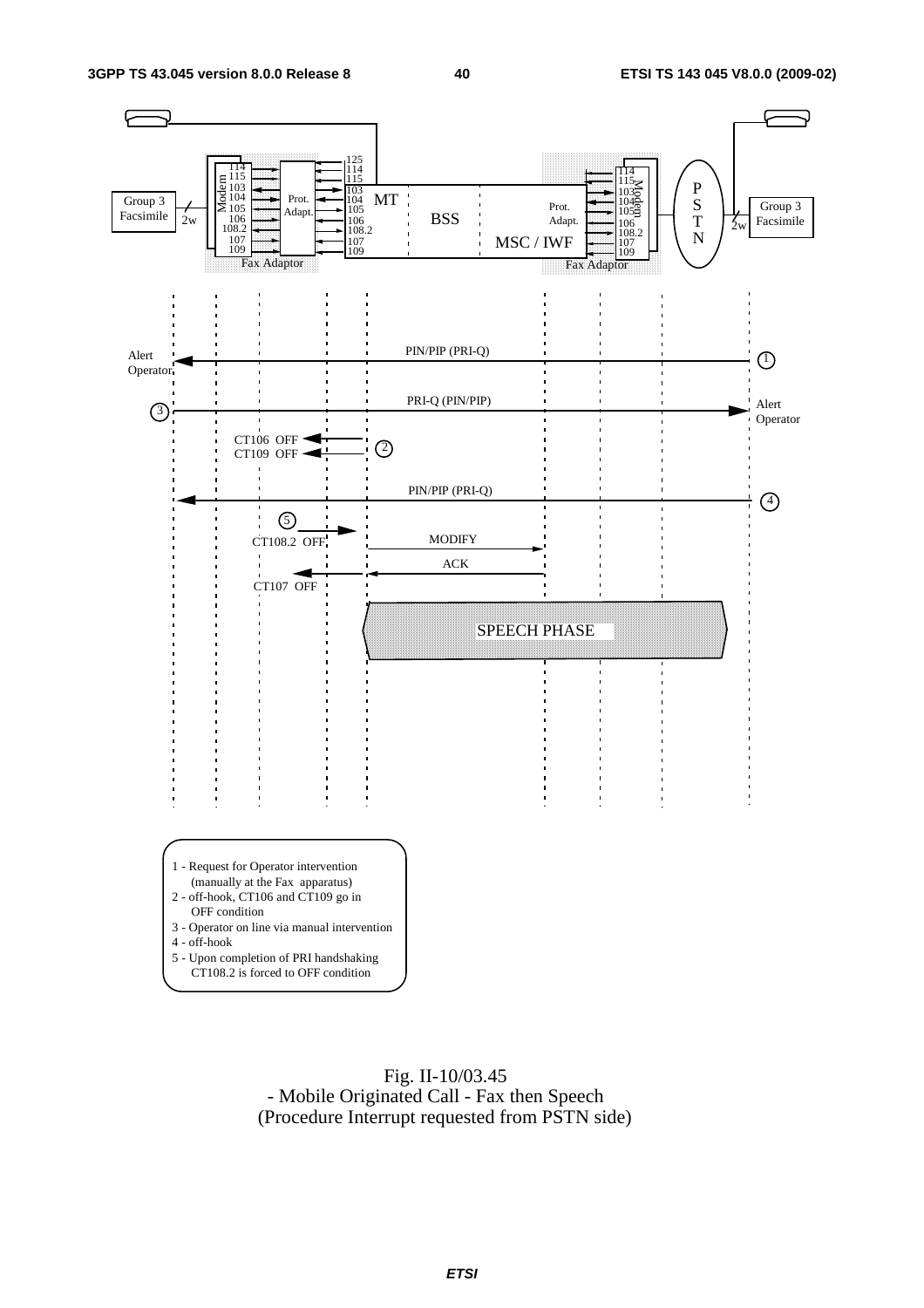

#### Fig. II-11/03.45 - Mobile Originated Call - Fax then Speech (Procedure Interrupt requested from Mobile side)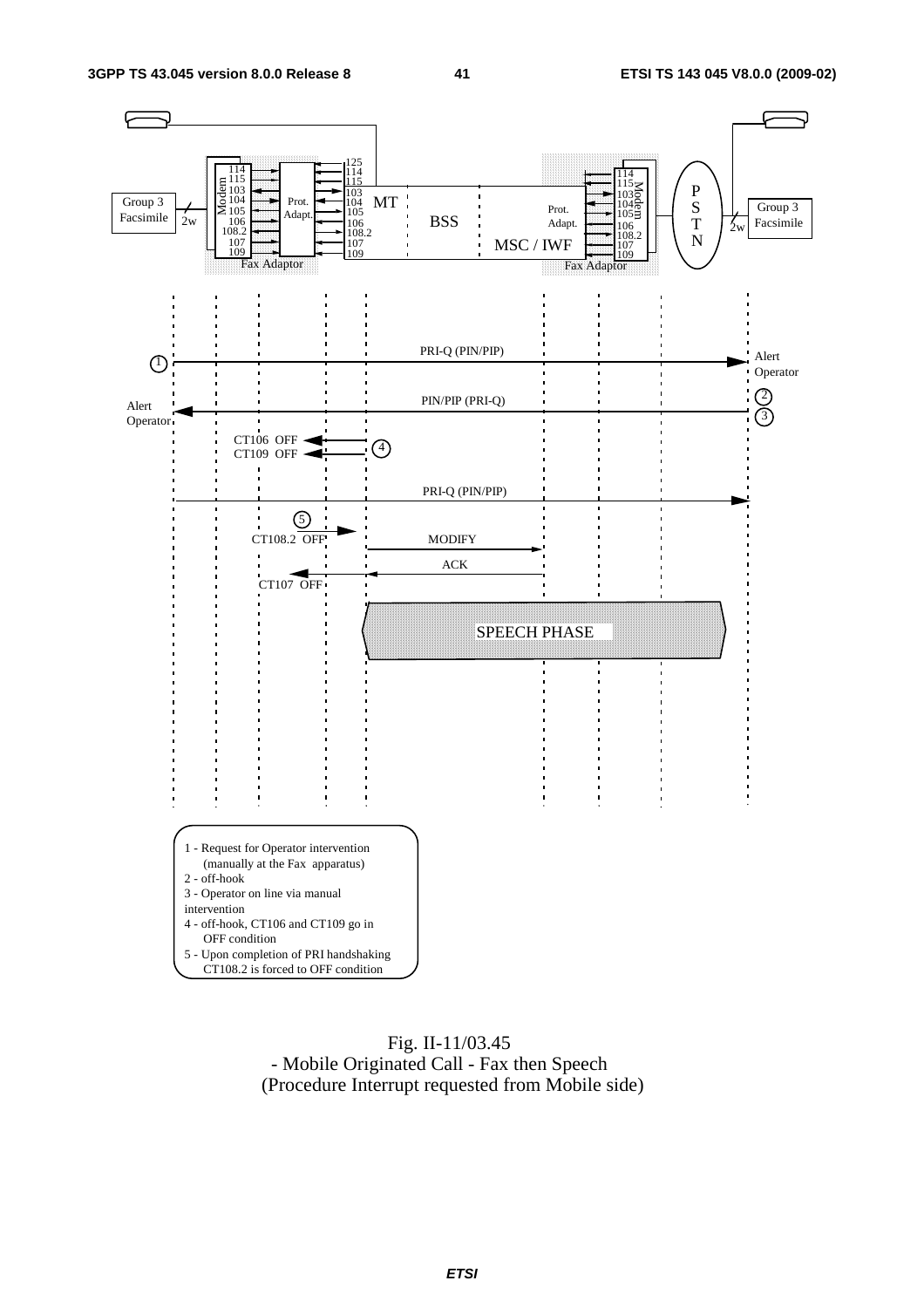# Annex III (informative): Change history

| <b>Date</b> | TSG#          | <b>TSG Doc.</b> | <b>CR</b> | <b>Rev</b> | <b>Subject/Comment</b>                               | <b>Old</b> | <b>New</b> |
|-------------|---------------|-----------------|-----------|------------|------------------------------------------------------|------------|------------|
|             | <b>SMG#11</b> |                 |           |            | Phase 2 version                                      |            | 4.4.2      |
|             | <b>SMG#20</b> |                 |           |            | Release 1996 version                                 |            | 5.0.0      |
|             | <b>SMG#20</b> |                 |           |            | ETSI version change                                  |            | 5.0.1      |
|             | <b>SMG#21</b> | 055/97          | A002      |            | Support of HSCSD                                     |            | 5.1.0      |
|             | <b>SMG#21</b> |                 |           |            | ETSI version change                                  |            | 5.1.1      |
|             | <b>SMG#22</b> | 412/97          | A004      |            | Corrections and Alignments HSCSD                     |            | 5.2.0      |
|             |               | 460/97          | A003      |            | Introduction of 14.4 kbit/s                          |            |            |
|             | <b>SMG#22</b> |                 |           |            | ETSI version change                                  |            | 5.2.1      |
|             | <b>SMG#27</b> |                 |           |            | Release 1997 version                                 |            | 6.0.0      |
|             | <b>SMG#29</b> |                 |           |            | Release 1998 version                                 |            | 7.0.0      |
| 12-1999     | <b>TSG#06</b> |                 |           |            | Agreed to be created as a version 8 for Release 1999 |            | 8.0.0      |
| 03-2001     | <b>TSG#11</b> |                 |           |            | Upgraded to Release 4                                | 8.0.0      | 4.0.0      |
| 03-2002     | <b>TSG#15</b> | NP-010085       | 001       |            | Terminology Clarifications as requested by TSG GERAN | 4.0.0      | 5.0.0      |
| 04-2004     | <b>CN#26</b>  |                 |           |            | Upgraded to v6.0.0                                   | 5.0.0      | 6.0.0      |
| 06-2006     | CT#36         |                 |           |            | Upgraded to v7.0.0                                   | 6.0.0      | 7.0.0      |
| 12-2008     | CT#42         |                 |           |            | Upgraded to v8.0.0                                   | 7.0.0      | 8.0.0      |